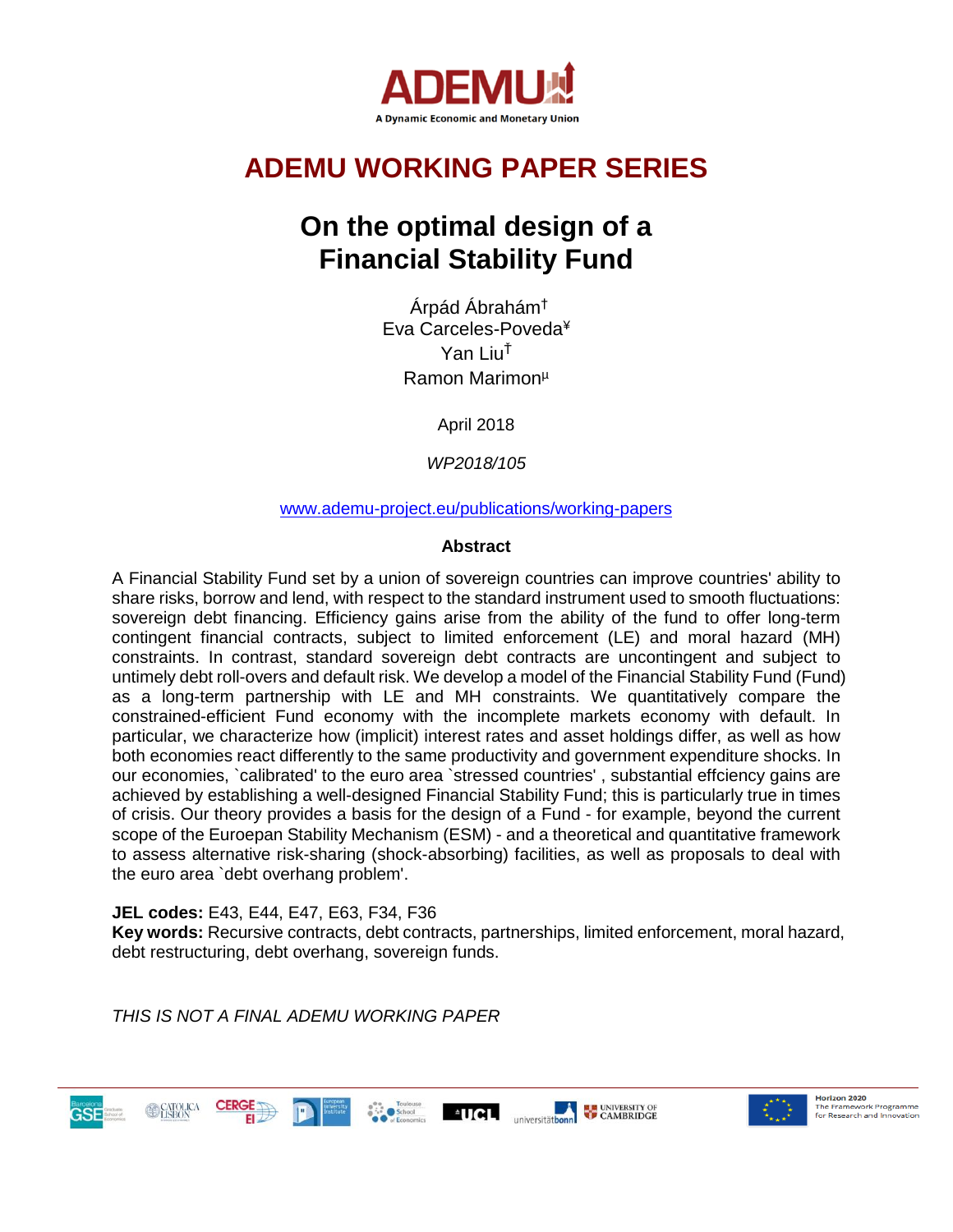

- † European University Institute
- <sup>≢</sup> SUNY at Stony Brook<br>T⊤ Muber University
- **Wuhan University**
- <sup>µ</sup> European University Institute, UPF Barcelona GSE, CEPR and NBER

## **Acknowledgments**

We thank participants in seminars and conferences where versions of this work have been presented for their comments; in particular, Marco Bassetto, James Costain, Alessandro Dovis, Aitor Erce, Andreja Lenarcic and Rody Manuelli.

This project is related to the research agenda of the ADEMU project, "A Dynamic Economic and Monetary Union". ADEMU is funded by the European Union's Horizon 2020 Program under grant agreement N° 649396 (ADEMU).

This is an Open Access article distributed under the terms of the Creative Commons Attribution License Creative Commons Attribution 4.0 International, which permits unrestricted use, distribution and reproduction in any medium provided that the original work is properly attributed.



**GSE** 

\_\_\_\_\_\_\_\_\_\_\_\_\_\_\_\_\_\_\_\_\_\_\_\_\_

**CERGE** 







The ADEMU Working Paper Series is being supported by the European Commission Horizon 2020 European Union funding for Research & Innovation, grant agreement No 649396.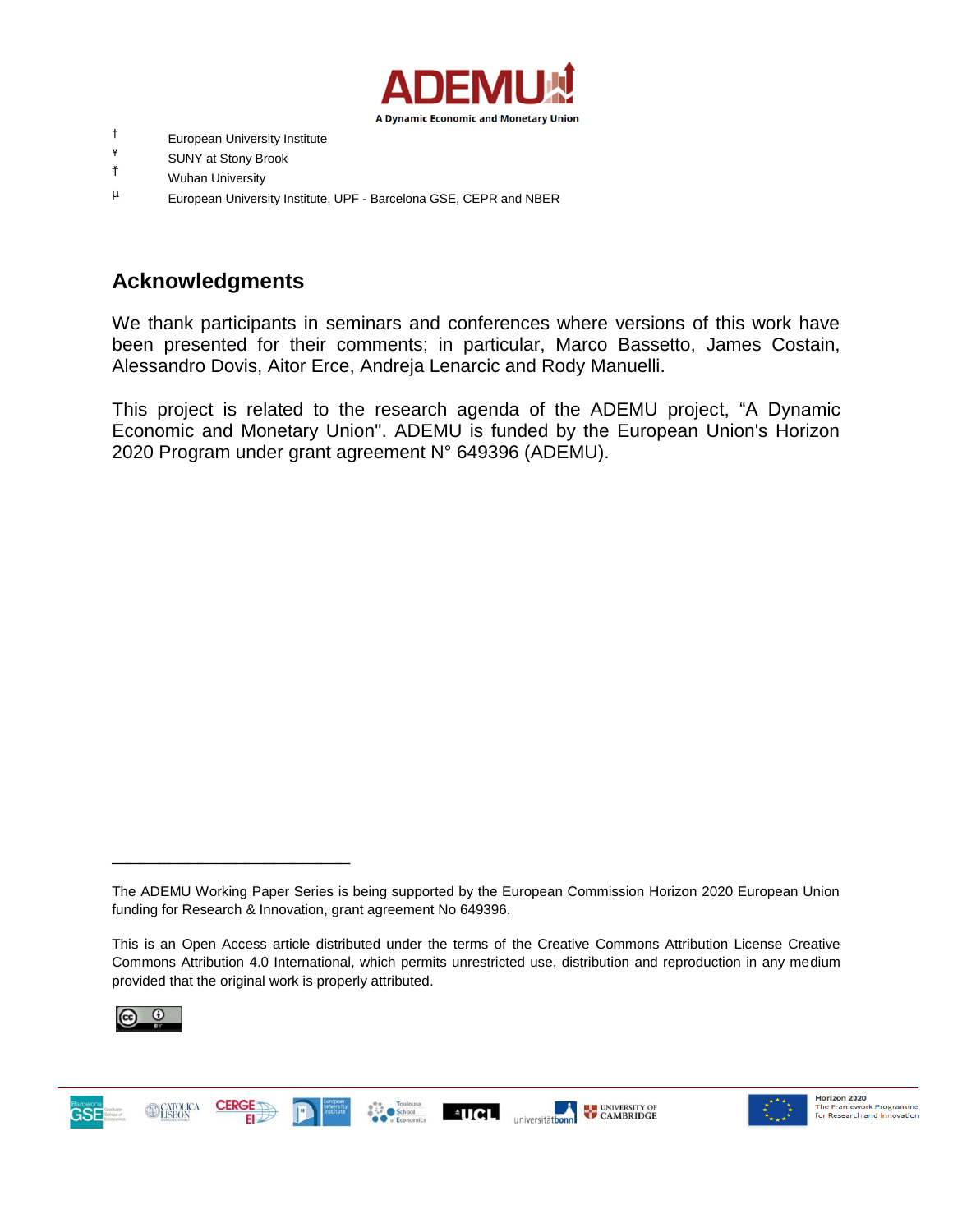### 1 Introduction

"For all economies to be permanently better off inside the euro area, they also need to be able to share the impact of shocks through risk-sharing within the EMU."

This quote from the Five Presidents' Report (2015) recognizes a widely accepted fact: without a Federal Budget, or an institutional framework with similar fiscal automatic stabilizers for the euro area, it is unlikely that it will efficiently exploit its capacity for risk-sharing local or country risks with only private risk sharing and the existing EMU institutions<sup>1</sup>. In the aftermath of the financial and euro crises, with the subsequent upsurge of social unrest and discontent, the Five Presidents' call seems timely and  $\text{urgent}^2$ .

We develop a dynamic model of a Financial Stability Fund (Fund) as a long-term partnership addressing three features that are usually seen as the most problematic for a risk-sharing institution to be sustainable. First, risk-sharing transfers should not become persistent, or permanent, transfers, beyond the level of redistribution that partners would accept at any point in time, i.e. ex-post not only ex-ante. Second, as in any insurance contract, the Fund must take into account moral hazard problems, e.g. by avoiding current political costs, governments may increase future social and economic risks, and it is not possible to make the Financial Stability Fund contract conditional on the effort a country makes to reduce future liabilities and risks<sup>3</sup>. Third, risk-sharing among ex-ante equal partners without debt liabilities is relatively easy to design and achieve but, for example, this is not the case among European countries – in particular, the euro crisis has left a 'debt overhang problem' that aggravates the euro area divide. Our Financial Stability Fund accounts for the first two features by taking them as constraints, and accounts for the third by having country-specific long-term contracts and accounts, which can adapt to the EU diversity and may be able to solve existing 'debt overhang problems'. In sum, the Financial Stability Fund is a constrained efficient mechanism that can enhance countries' ability to share risks, borrow and lend, with respect to the standard instrument used to smooth fluctuations: sovereign debt financing.

In this paper we develop a model of Financial Stability Fund contracts between a risk-averse, relatively small and impatient borrower (the sovereign country) and a risk-neutral lender (the fund itself), and we evaluate its quantitative performance by calibrating the model to 1980-2015 data from the euro area 'stressed countries', to see how they would have performed during this period had they been in the fund. However, to assess the efficiency of the Fund it must be in relation to some other risk-sharing mechanism. We use, as a benchmark, an incomplete markets model where sovereign countries issue long-term defaultable debt in order to smooth their consumption.

<sup>&</sup>lt;sup>1</sup>For example, Furceri and Zdzienicka (2015) estimate that the percentage of non-smoothed GDP shocks is  $20\%$  in Germany, 25% in the United States, but 70% in the Euro Area (15) 1978 - 2010. Using their methodology, M. Lanati estimates that it is 83% non-smoothed for EA(19), 1995 - 2015. Beraja (2016) has performed the counterfactual exercise of having the United States being Independent States. He finds, using a ' Semi-Structural Methodology' that, if the employment rate's cross-state standard deviation was 2.6% in 2010, it would have been 3.5% had it not been a fiscal union.

<sup>2</sup>However, almost surprisingly, they leave the task for a future date:

<sup>&</sup>quot;In the medium term, as economic structures converge towards the best standards in Europe, public risk-sharing should be enhanced through a mechanism of fiscal stabilisation for the euro area as a whole."

<sup>3</sup>Although 'austerity programs' , to gain financial assistance in the euro crisis, attempted this.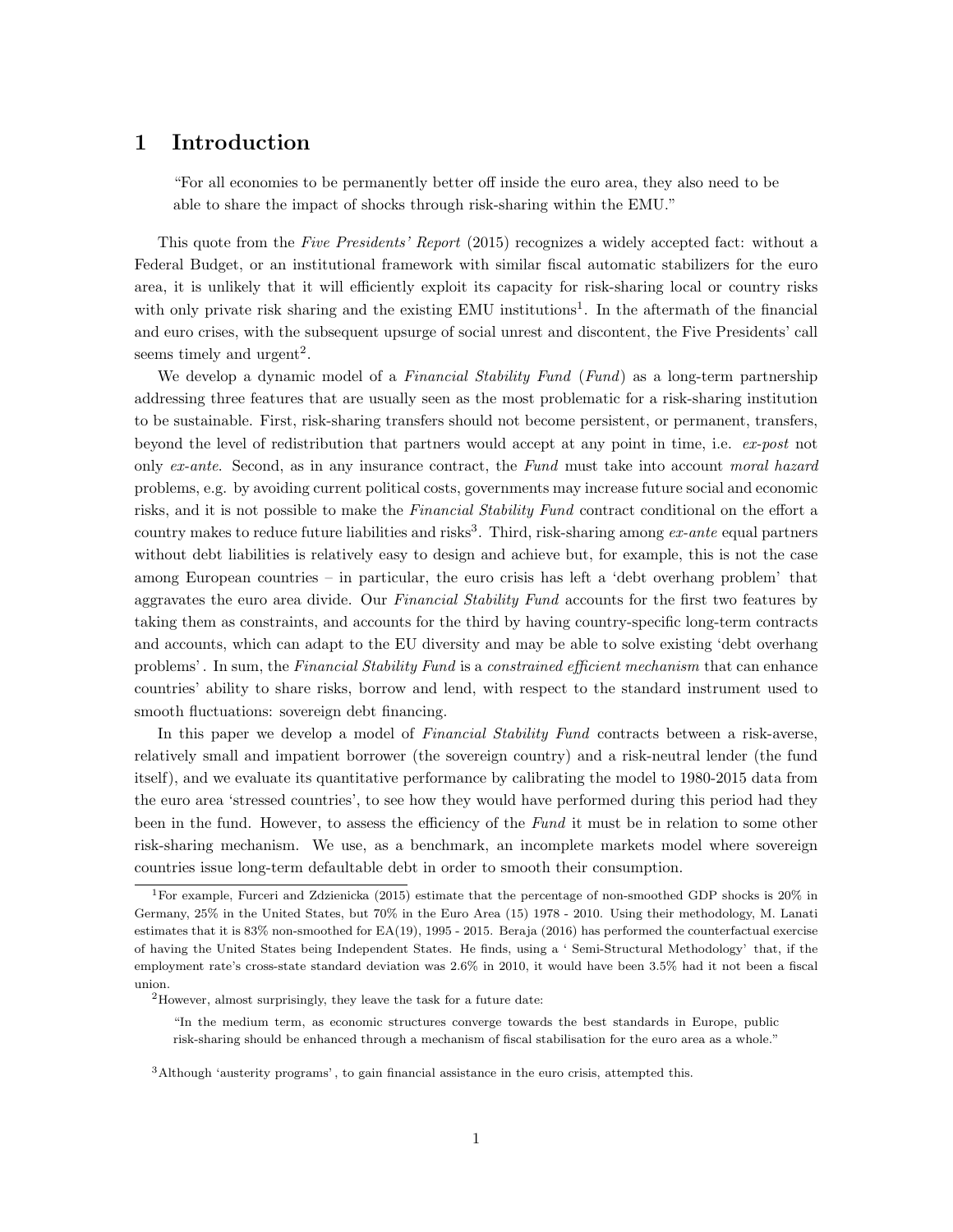In order to properly compare the Fund economy with the incomplete markets economy with defaultable debt (IMD), we 'decentralize' the fund contract generating the appropriate prices. For example, both in the incomplete markets economy with default, and in the two-sided limited-enforcement Fund economy, interest rates may differ from the risk-free rate. In the former, the *positive spreads* reflect the risk of default, while in the latter the negative spreads reflect the risk that the lender's participation – or, with moral hazard, borrower's incentive compatible – constraints become binding. Lower interest rates deter the lender from lending, thus implementing the Fund lender's enforcement constraint, which in our simulations is a tight constraint: 'at any point and state the lender's expected profits must be non-negative'. In both regimes, default is costly, resulting in autarky, with only a small probability of being able to join the incomplete markets economy and issue long-term defaultable debt.

It is interesting to note how the Fund mechanism compares with  $-$  de facto defaultable  $-$  long-term uncontingent sovereign debt contracts, currently in place, when the risk-averse borrowing country is subject to similar shocks to those to which the euro area 'stressed countries' have been exposed, in the last ten years. Without debt crises, the real euro crisis would not have been so severe, nor would it have turned into a recession; consumption smoothing and, therefore, the welfare of the borrowing country would have been higher, even if ex-post permanent transfers from the risk-neutral fund were set to zero.

We are not the first to address these issues, and there are many proposals for how risks could be shared in a monetary union, as there are for dealing with sovereign debt overhang problems. For example, as an implicit criticism of different proposals to issue some form of joint-liability eurobonds, Tirole (2015) emphasises the asymmetry issue: the optimal (one-period) risk-sharing contract with two symmetric countries is a joint liability debt contract serving as a risk-sharing mechanism, while the optimal contract between two countries with very different distress probabilities is a debt contract with a cap and no joint liability, where the cap depends on the extent of solidarity, which is given by the externality cost of debt default on the lender. With long-term relationships – as they are among sovereign countries that form a union – better contracts can be implemented: the Fund contracts are constrained efficient and can be implemented as long-term bonds with state-contingent coupons.

On the more practical side, a positive development within the euro crisis was the creation of the European Stability Mechanism in 2012, which treaty (Ch. 4 Art. 12.1) establishes as its first principle that:

If indispensable to safeguard the financial stability of the euro area as a whole and of its Member States, the ESM may provide stability support to an ESM Member subject to strict conditionality, appropriate to the financial assistance instrument chosen.

While this first principle assesses the need to have contingent contracts, it also limits its funding to extreme events. Conditionality is a property of the optimal long-term contract that we characterize, but in contrast with the ESM, the Fund is designed as a risk-sharing mechanism, not as a crisisresolution mechanism, and its conditionality is based on ex-post realisations, not on ex-ante promises to reform, which often require ex-post renegotiations.

Our model of the Fund as a partnership builds on the literature on dynamic optimal contracts with enforcement constraints (e.g. Marcet and Marimon 2017), as well as on the related literature on price decentralization of optimal contracts (e.g. Alvarez and Jermann 2000, Krueger et al. 2008).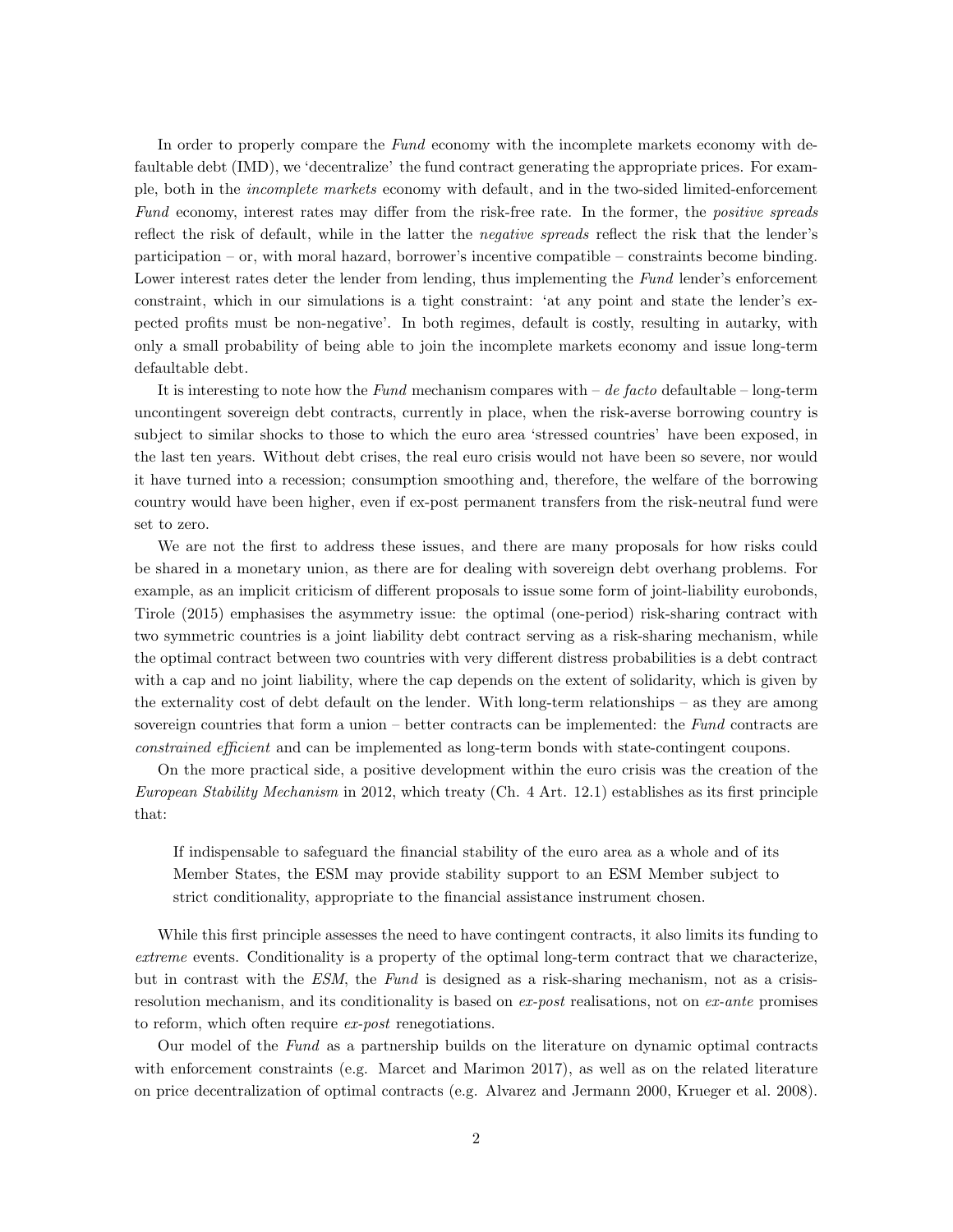Our benchmark incomplete markets economy with long-term debt with default, builds on the model of Chatterjee and Eyigungor (2012), who extend the sovereign default models of Eaton and Gersovitz (1981) and Arellano (2008) to long-term debt.

The paper is organized as follows. Section 2 presents the economy with incomplete markets and sovereign defaultable long-term debt. Section 3 develops the Fund mechanism and Section 4 shows how to decentralize the Fund contract with state-contingent long term bonds. Section 5 discusses the calibration and data sources. Section 6 quantitatively compares the IMD and Fund regimes without moral hazard, concluding with a welfare comparison and showing the ability of the Fund to confront 'debt overhang' problems. Section 7 extends the calibrated model to account for moral hazard, showing how allocations and bond prices change when *incentive compatibility* constraints are introduced. Section 8 shows how a simpler – less state contingent – Fund contract can be designed and decentralized. Section 9 concludes.

## 2 The economy and the benchmark case of sovereign debt financing

We consider a standard infinite-horizon representative agent economy, where the agent has preferences for current leisure,  $l = 1 - n$ , consumption, c, and effort, e, represented by  $U(c, n, e) := u(c) + h(1$  $n)-v(e)$  and discounts the future at the rate  $\beta$ . We make standard assumptions on preferences<sup>4</sup>. The agent has access to a decreasing returns labor technology  $y = \theta f(n)$ , where  $f' > 0$ ,  $f'' < 0$  and  $\theta$  is a productivity shock, assumed to be Markovian;  $\theta \in (\theta_1, ..., \theta_N)$ ,  $\theta_i < \theta_{i+1}$ . The economy is a small open economy in a world with no uncertainty with interest rate r satisfying  $1/(1+r) \geq \beta$ ; an inequality that, in general, we will assume to be strict. In order to borrow and save, the agent, which we also identify with the government of the country, may have access to different financial technologies, which will define different regimes, which we also call different economies.

The country also faces government expenditure shocks  $G = G^c + G^d$ , which together with the productivity shock defines the exogenous state, denoted by  $s = (\theta, G)$ . G<sup>c</sup> takes discrete values from  $G^c \in \{G_1^c, \ldots, G_{N_G}^c\}$  and is a Markov process with transition probability  $\pi^{G^c}(G'|s, e)$ , and  $G^d$  is i.i.d. over time with continuous distribution  $\nu$  over  $G^d = \left[ -\bar{m}, \bar{m} \right]$ . In addition,  $G^c$  and  $G^d$  are independent with each other. The interpretation is that  $G<sup>c</sup>$  are government expenditures and the distribution of next period expenditures depend on the policies that the government implements in the current period. In particular, the government can have a a better distribution of tomorrow's expenditures if it exercises sufficient effort in the current period (e.g. politically costly reforms are more likely to result in lower government expenditures).  $G<sup>d</sup>$  is a residual shock that cannot be affected by government actions<sup>5</sup>. More precisely, we assume that given the current state,  $s = (\theta, G)$ , the next period realizations of  $\theta$  and  $G$  are independent and only the latter depends on effort. That is

$$
\pi(s'|s,e) = \pi^{\theta}(\theta'|\theta)\pi^{G}(G'|G,e)
$$

<sup>&</sup>lt;sup>4</sup>In particular, we assume that  $(c, n, e) \in \mathbb{R}^3_+, n \leq 1$ , and  $u, h, v$  are differentiable, with  $u'(c) > 0, u''(c) < 0, h'(c) >$  $0, h''(c) < 0$  and  $v'(c) > 0, v''(c) > 0$ .

<sup>&</sup>lt;sup>5</sup>The introduction of  $G<sup>d</sup>$  is for technical reasons, as in Chatterjee and Eyigungor (2012). Notice that the composite G shock admits a Markov structure as well, with state space  $G = \bigcup_i [G_i^c - \bar{m}, G_i^c + \bar{m}] \subset \mathbb{R}$  and transition kernel  $\pi^G = \pi^{G_c} \otimes \nu.$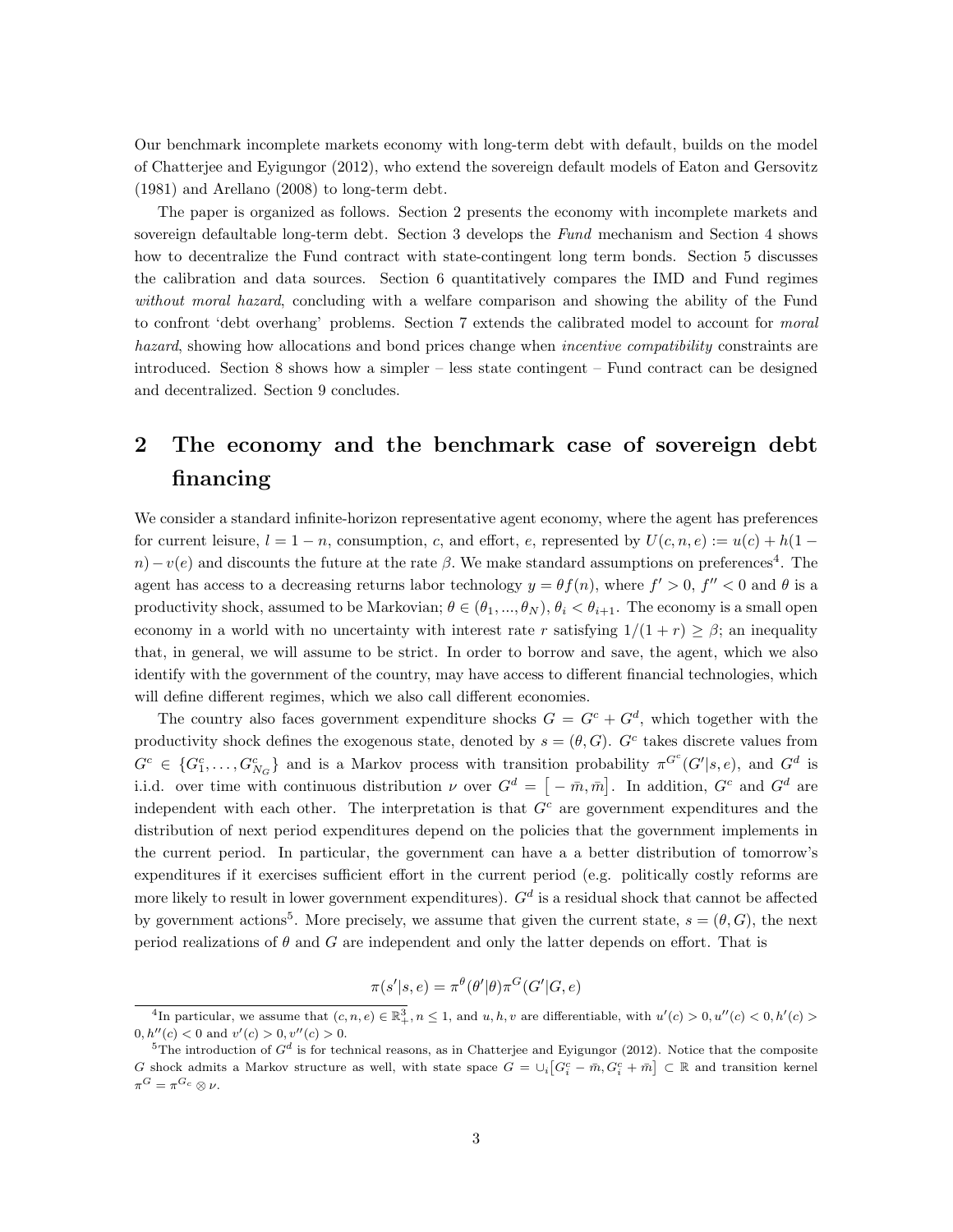We assume that the cost of this effort are expressed in utility terms given by  $v(e)$ . We assume that high effort increases the probability of lower government expenditure, in this sense we can think about effort as 'austerity' measures with utility costs which reduce primary deficit. We assume that both  $v(\cdot)$  and  $\pi^G(G'|s, e)$  are continuous and twice differentiable in effort, moreover we assume that  $v(\cdot)$  is convex.

#### 2.1 The incomplete market model with long-term bond financing

The incomplete market model is a quantitative version of the seminal model by Eaton and Gersovitz (1981). We integrate three modeling advances in the recent literature, namely endogenous labor and output, long-term bonds, and an asymmetric default penalty, to achieve a more complete description of the business cycle dynamics of an small open economy with sovereign debt. We detail the specification of the baseline incomplete market model in this section.

In the incomplete market model, the borrower can issue or purchase long-term bonds, which promise to pay constant cash flows across different states. We model the long-term bond in the same way as Chatterjee and Eyigungor (2012).

A unit of long-term bond is parameterized by  $(\delta, \kappa)$ , where  $\delta$  is the probability of continuing to pay out the coupon in the current period, and  $\kappa$  is the coupon rate. Alternatively,  $1 - \delta$  is to the probability of maturing in the current period, and this event is independent over time. The size of each bond is infinitesimal and the payment of each bond is independent in cross-section. As a result, on average one unit of bond  $(\delta, \kappa)$  will repay  $(1 - \delta) + \delta \kappa$  in the current period for sure. It also follows that the bond portfolio has a recursive structure, in which only the size of total outstanding debt b matters, regardless when a particular issue of the bond enters into the portfolio. Moreover,  $\delta$  directly captures the duration of the bond: if  $\delta = 0$  the bond becomes the standard one-period debt, and in general, the average maturity of the bond equals to  $1/(1 - \delta)$ , which is increasing in  $\delta$ . The coupon rate  $\kappa$  provides a flexible way to capture the coupon payment:  $\delta \kappa$  equals to the coupon payment on each unit principal of outstanding debt.

For an outstanding bond portfolio of size b, its cash flow stream is given by  $(1 - \delta)b + \delta \kappa b$ ,  $\delta(1-\delta)b+\delta^2\kappa b, \ldots$ . When there is no default, the price of a unit of a *riskless* long-term bond  $(\delta, \kappa)$ , given a constant discount rate  $r$ , is:

$$
q = \sum_{t=0}^{\infty} [(1-\delta) + \delta \kappa] \frac{\delta^t}{(1+r)^{t+1}} = \frac{(1-\delta) + \delta \kappa}{r+1-\delta},
$$

with the corresponding risk free yield to maturity:

$$
r = \frac{(1 - \delta) + \delta \kappa}{q} - (1 - \delta).
$$

Alternatively, if we define  $Q \equiv \frac{q}{1-\delta+\delta\kappa+\delta q}$ , then  $Q = \frac{1}{1+r}$ .

### 2.2 The budget Constraint and default

Let  $b_t$  denote the size of the bond portfolio  $(\delta, \kappa)$  held by the borrower at the beginning of time t. Following the convention in the literature,  $b_t \geq 0$  means holding assets while  $b_t < 0$  means having debt. The borrower first makes a decision on whether to default on the promised bond payment of the entire bond portfolio  $b_t$ .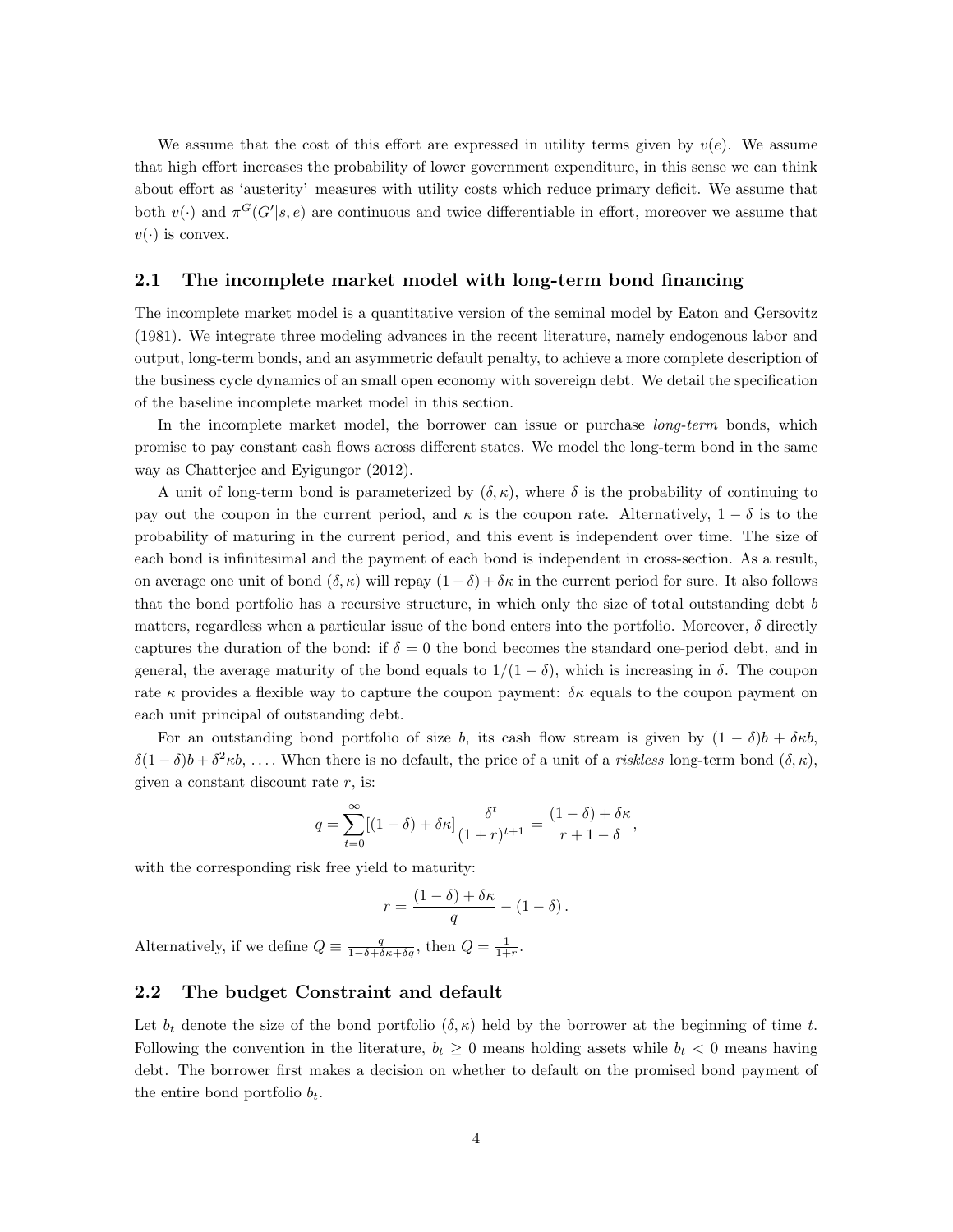No default When the borrower chooses not to default, then the bond payment  $(1 - \delta)b_t + \delta \kappa b_t$  will be settled as promised: if  $b_t \geq 0$ , then the bond payment is part of the borrower's time t income; else if  $b_t < 0$ , then the borrower will make the required payment to the lender. Choosing not to default allows the borrower to stay in the bond market, so that the borrower may choose the bond holding position  $b_{t+1}$  for the next period. The difference between  $b_{t+1}$  and the remaining principal  $\delta b_t$  is the net issuance at time t. Due to the recursive structure of the long-term bond, the cash flows starting from  $t + 1$  onward of both  $b_{t+1}$  and  $\delta b_t$  are proportional, and therefore the same unit bond price applies to both. As to be explained below, the bond price is a function of the exogenous shock  $s_t$  and the bond position  $b_{t+1}$  for the next period, thus we use  $q(s_t, b_{t+1})$  to denote this function. It follows that when the borrower chooses not to default, the budget constraint is as follows:

$$
c_t + q(s_t, b_{t+1})(b_{t+1} - \delta b_t) \leq \theta_t n_t^{\alpha} - G_t + (1 - \delta + \delta \kappa) b_t.
$$

Default Upon choosing default, the borrower is excluded from the bond market immediately and enters into autarky. As a result, the time  $t$  consumption is given by

$$
c_t = \theta^p(\theta_t) n_t^{\alpha} - G_t.
$$

The exclusion lasts for a random number of periods. If the borrower is excluded from the market in the previous period, then with probability  $\lambda < 1$  the borrower regains access to the bond market in the current period, and with remaining probability  $1-\lambda > 0$  the borrower stays in autarky. Moreover, upon regaining access to the bond market, the borrower starts from a zero bond position.

Besides the exclusion from the bond market, the borrower also suffers from a productivity penalty in autarky. As in Arellano (2008), the penalty takes the following form:

$$
\theta^p(\theta) = \begin{cases} \bar{\theta}, & \theta \ge \bar{\theta} \\ \theta, & \theta < \bar{\theta} \end{cases} \text{ with } \bar{\theta} = \psi \mathbb{E} \theta,
$$

which is *asymmetric* in the sense that the magnitude of the penalty is zero for lower than average" productivity states, while it is equal to  $\theta - \bar{\theta}$ —increasing in  $\theta$ —for higher than average productivity states. The level of the penalty is parameterized by  $\psi > 0$ . Given that  $0 < \theta_1 < \cdots < \theta_{N_{\theta}}$ , on the one hand the penalty becomes a benefit if  $\psi \geq \theta_{N_{\theta}}/\mathbb{E}\theta$ ; and on the other hand, the penalty ceases to be effective if  $\psi < \theta_1/\mathbb{E}\theta$ , since the borrower can always choose to have zero debt while enjoying higher productivity levels. An asymmetric penalty is crucial for the quantitative performance of models with sovereign debt and default. When the penalty is properly specified, it creates incentives for the borrower to borrow more in good states while deterring default temptation by harsh punishment, and these high levels of debt then induce the borrower to choose default in bad states where the penalty is zero.

#### 2.3 Recursive Formulation

If b the size of the long-term bond portfolio held by the borrower at the beginning of a period<sup>6</sup>, then  $(s, b), s = (\theta, G)$ , is the state. Let  $V_n^b(b, s)$  denote the value function of the borrower, in the incomplete

 $6\text{We assume that }b\in\mathcal{B}=[b_{\text{min}},b_{\text{max}}], \text{ with } -\infty, where we will choose  $b_{\text{min}}$  and  $b_{\text{max}}$  so$ that in equilibrium the bounds are not binding.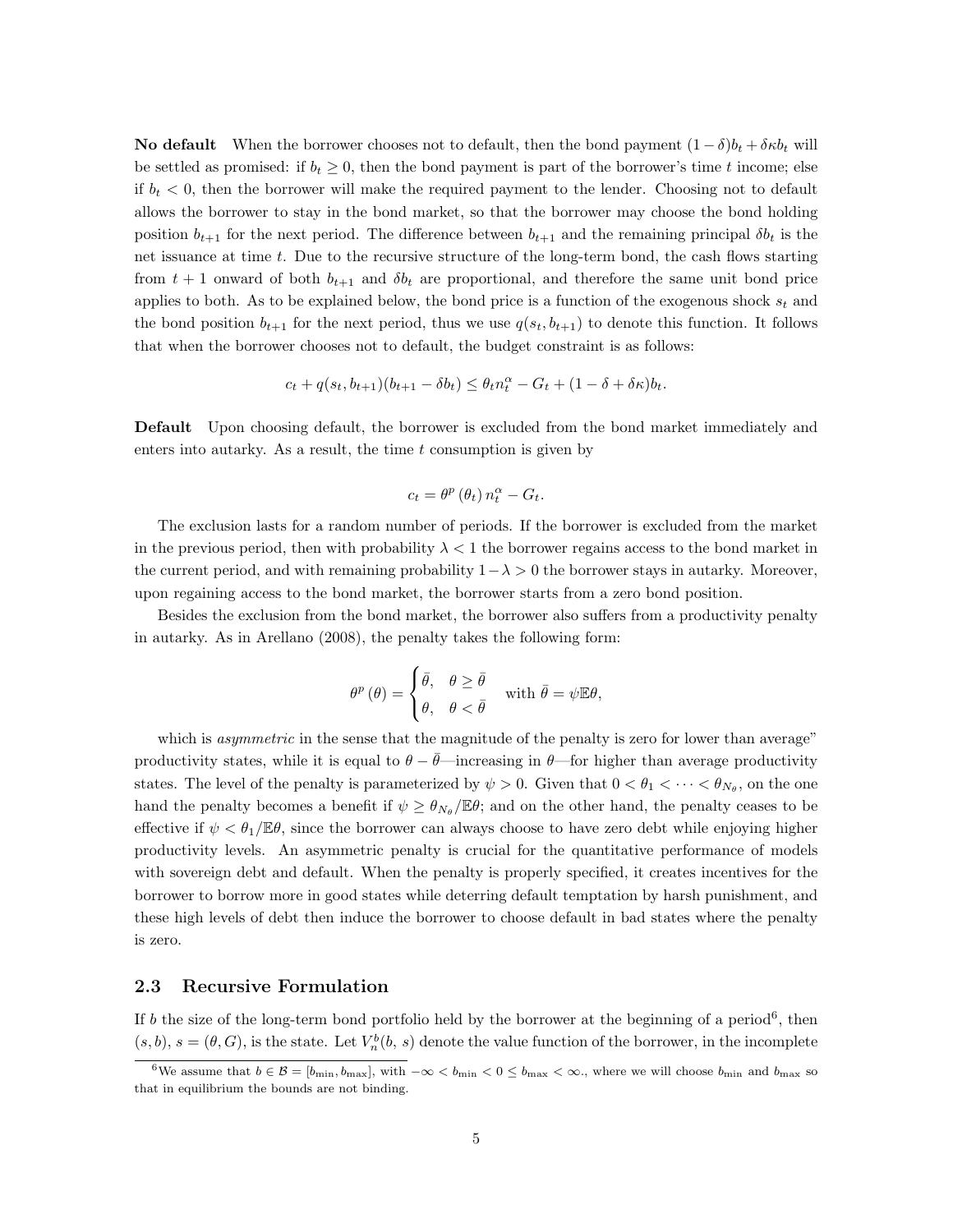market economy, at the beginning of a period before any decisions are made. The value function when the borrower chooses not to default satisfies

$$
V_n^b(b, s) = \max_{c, n, e, b'} \{ U(c, n, e) + \beta \mathbb{E} \left[ V^b(b', s') \mid s, e \right] \}
$$
  
s.t.  $c + G + q(s, b')(b' - \delta b) \le \theta f(n) + (1 - \delta + \delta \kappa)b$ , (1)

where, taking into account that default can occur next period,

$$
V^{b}(b, s) = \max\{V^{b}_{n}(b, s), V^{a}(s)\},
$$
\n(2)

and  $V^a(s)$  is the value upon default, given by

$$
V^{a}(s) = \max_{n,e} \{ u(\theta^{p}(\theta)f(n) - G) + h(1 - n) - v(e) \} + \beta \mathbb{E} \left[ (1 - \lambda^{i}) V^{a}(s') + \lambda^{i} V^{b}(0, s') \mid s, e \right],
$$
 (3)

where  $\lambda^i$  is the probability to come back to the market and be able to borrow again. We denote the choices when there is no default, given by (1), by  $(c(b, s), n(b, s), e(b, s), b'(b, s))$  and those in autarky, given by (3), by  $(n^a(s), e^a(s))$ . Note that since we assume effort, e, is not observable or contractable, the lender should try to infer the effort choice based on all its current information – in particular, the state  $(b, s)$  – but, as it will become clear, in fact, the effort does not depend on b and could also be denoted by  $e(s)$  when there is no default. The bond price has also a recursive structure. Let the default decision be given by

$$
D(s,b) = 1
$$
 if  $V^{ai}(s) > V^{bi}_n(b, s)$  and 0 otherwise;

therefore, the expected default rate is  $d(s, b') = \mathbb{E} [D(s', b') | s, e(s, b)]$  The equilibrium bond pricing function  $q(s, b')$  satisfies the following recursive equation:

$$
q(s,b') = \frac{\mathbb{E}\left[\left(1-D(s',b')\right)\left[\left(1-\delta\right)+\delta\left[\kappa+q(s',\,b''(s',\,b')\right)\right]\; \right] \; | \; s,e(s,b)]}{1+r},
$$

which can also be expressed as:

$$
q(s,b') = \frac{(1-\delta) + \delta\kappa}{1+r} (1 - d(s,b')) + \delta \frac{\mathbb{E}[(1-D(s',b'))q(s',b''(s',b') | s,e(s,b)]}{1+r},
$$
\n(4)

For the one-period bond  $(\delta = 0)$ , this reduces to  $q(s, b') = \frac{1-d(s, b')}{1+r}$  $\frac{a(s,b')}{1+r}$ . The implied interest rate (i.e. yield to maturity) of the long-term bond is given by

$$
r^{i}(s,b') = \frac{(1-\delta)+\delta \kappa}{q(s,b')} - (1-\delta) ,
$$

resulting in a *positive spread*  $r^{i}(s, b') - r \ge 0$ , which is strictly positive if  $d(s, b') > 0$ .

In order to keep track of debt flows, it is useful to define the *primary surplus –* or *primary deficit* if negative – which is given by

$$
q(s,b')(b'-\delta b) - (1-\delta+\delta \kappa)b = \theta f(n) - (c+G)
$$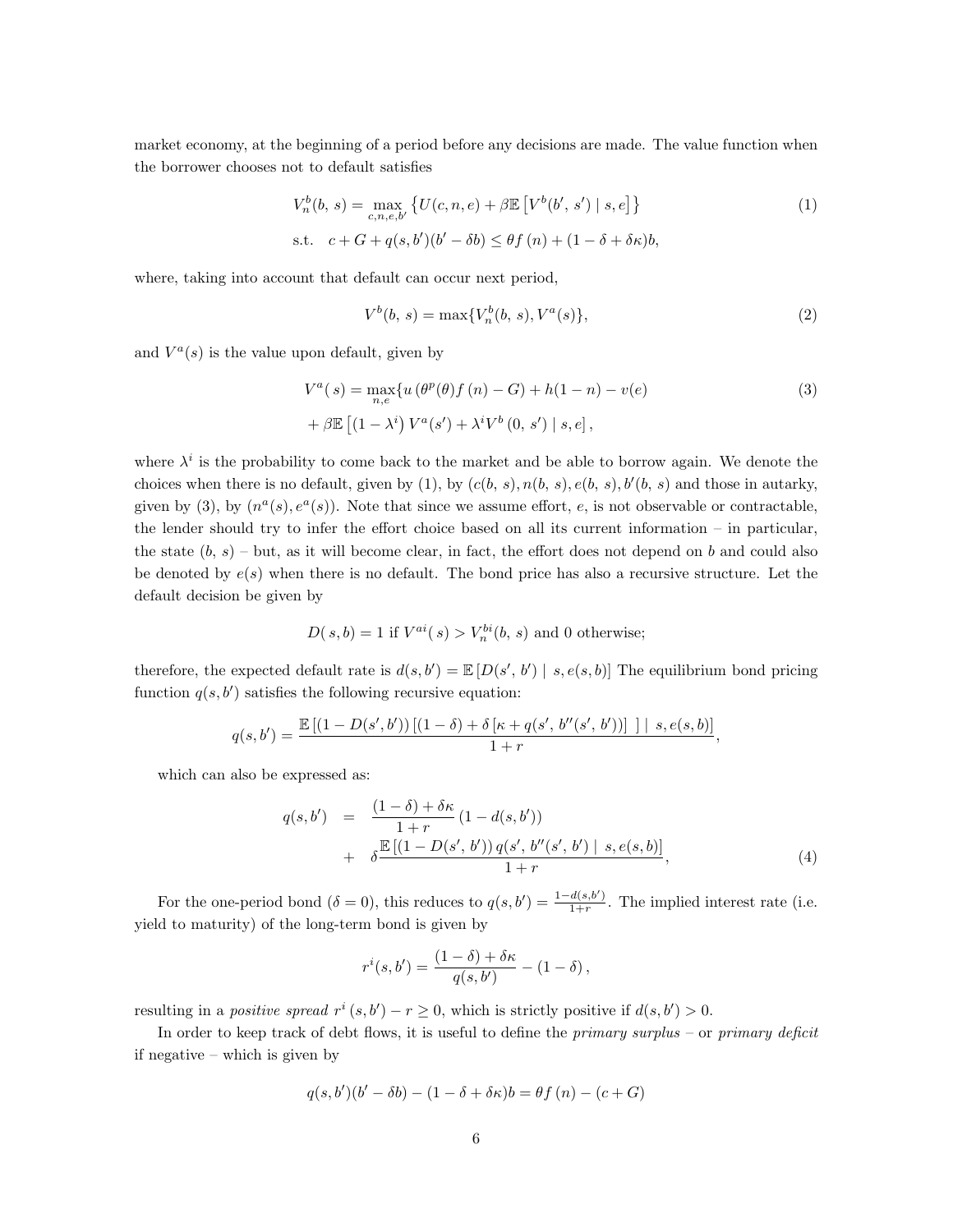#### 2.4 The effort decision

The optimal policies  $c^b(b, s), n^b(b, s), b'(b, s)$  and  $n^a(s)$  are standard dynamic programming solutions to (1) and (3), respectively. The effort policy function when there is no default in state  $s = (\theta, G), e^{b}(b, s),$  is given by

$$
v'(e^{b}(b,s)) = \beta \sum_{s'} \pi^{\theta}(\theta'|\theta) \frac{\partial \pi^{G}(G'|G, e^{b}(b,s))}{\partial e} V^{b}(b', s'),
$$

where  $b'$  is the optimal choice of debt in  $(1)$ . Similarly, the effort policy function when there is default in state  $s = (\theta, G)$ ,  $e^{\alpha}(s)$ , is given by

$$
v'(e^a(s)) = \beta \sum_{s'} \pi^{\theta}(\theta'|\theta) \frac{\partial \pi^G(G'|G, e^a(s))}{\partial e} \left[ (1 - \lambda^i) V^a(s') + \lambda^i V^b(0, s') \right],
$$

since in (3) the choice of debt is predetermined to be zero.

### 3 The Financial Stability Fund as a long-term contract

An economy with a Financial Stability Fund (Fund) is modeled as a long-term contract between a fund, or Fund (also called lender), who can freely borrow and lend in the international market, and an individual partner (also called country or borrower), who is 'the representative agent' of the small open economy. We assume that the manager cannot observe the effort of the partner – or, simply, that the effort is not contractable,– which implies that the long term contract will have to provide sufficient incentives for the country to implement a (constrained) efficient level of effort. In the fund contract, the country consumes c and the resulting transfer to the Fund manager is  $\tau = \theta f(n) - (c + G);$ i.e. when  $\tau < 0$  the country is effectively borrowing. We consider that there is two-sided limited enforcement; that is, both the Fund manager and the lender can renege of their contract and pursue their outside options at any time-state.

In state  $s^t = (s_0, \ldots, s_t)$ , the outside value for the borrower country is the value of being in the incomplete market economy after default – that is  $V^a(s^t)$ , given by (3). In other words, once a country has joined the fund if it ever quits, or does not fulfil the Fund contract, the country is not allowed back and goes into autarky and then with probability  $\lambda^i$  is able to borrow in the private market. The outside option of the lender is  $Z \leq 0$ , at any  $s^t$ , which is determined by the willingness of the Fund (the lender) to accept some level of redististribution or to avoid that the country breaks away<sup>7</sup>. Whether it is ex-post altruisitic or self-interested – as in Tirole  $(2015)$  – solidarity, Z is an important parameter when assessing the efficiency gains of establishing a Fund; in particular, if  $Z = 0$  the Fund may still be superior to other mechanisms, since it can still provide some level of risk-sharing and for the impatient borrower can always be a better 'borrowing mechanism'. In the next Section we show how Z constraints the paths of Fund transfers and its effect on prices.

With two-sided limited enforcement, denoted  $(2S)$ , an optimal fund contract is a solution to the

<sup>7</sup>Our characterisation easily generalises to the case that the outside value of the manager (lender) is time-state dependent.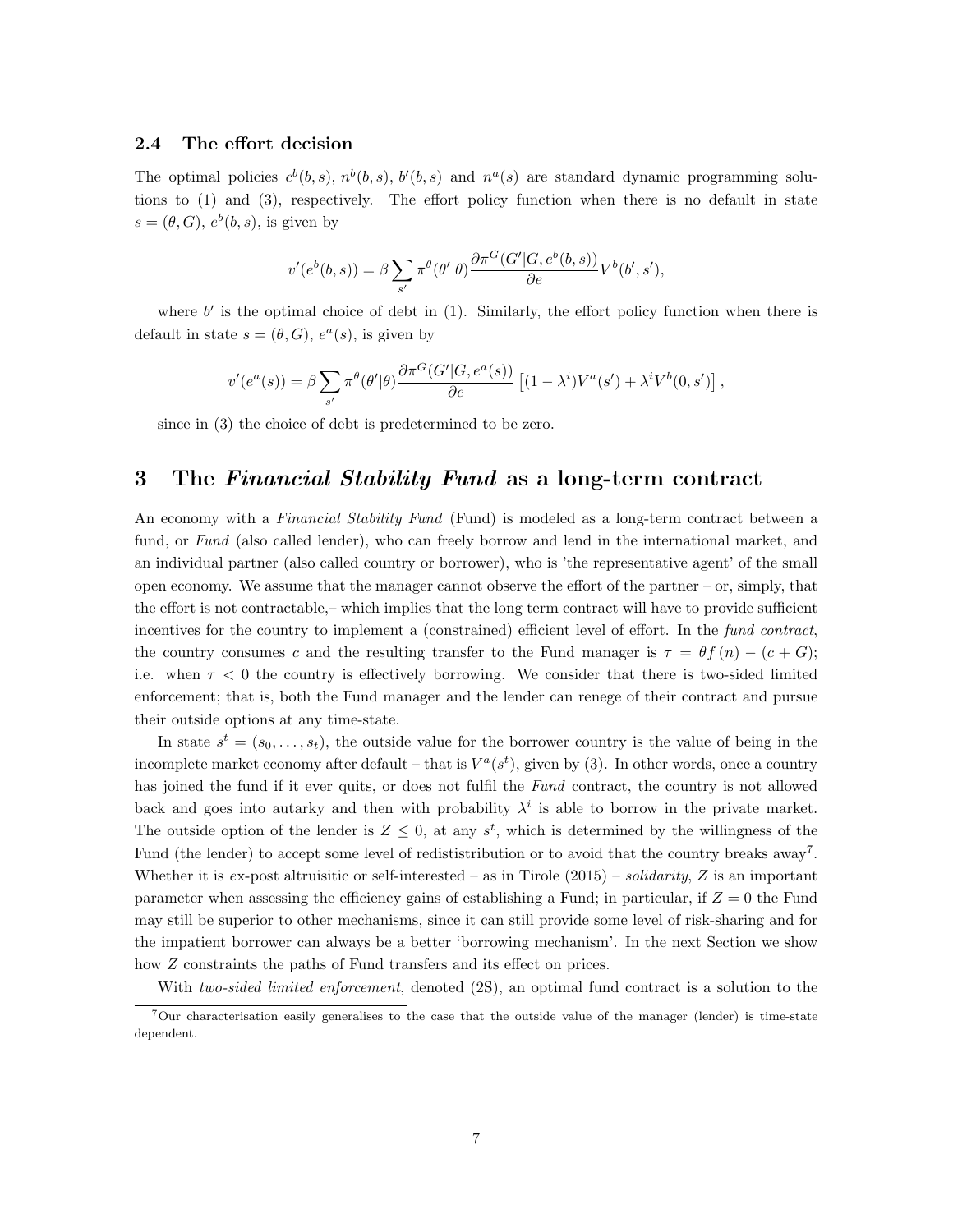following problem:

$$
\max_{\{c(s^t), n(s^t), e(s^t)\}} \mathcal{E}\left[\mu_{b,0} \sum_{t=0}^{\infty} \beta^t \left[U(c(s^t), n(s^t), e(s^t))\right] + \mu_{l,0} \sum_{t=0}^{\infty} \left(\frac{1}{1+r}\right)^t \tau(s^t) \mid s_0\right]
$$
\n
$$
\text{s.t.} \qquad \mathcal{E}\left[\sum_{r=t}^{\infty} \beta^{r-t} \left[U(c(s^r), n(s^r), e(s^r))\right] \mid s^t\right] \ge V^a(s_t),\tag{5}
$$

$$
v'(e(s^t)) = \beta \sum_{s^{t+1}|s^t} \pi^{\theta}(\theta'|\theta) \frac{\partial \pi(s^{t+1}|s_t, e(s^t))}{\partial e(s^t)} V^{bf}(s^{t+1}),
$$
(6)

$$
\mathcal{E}\left[\sum_{r=t}^{\infty} \left(\frac{1}{1+r}\right)^{r-t} \tau(s^r) \mid s^t\right] \ge Z,
$$
\n
$$
\tau(s^t) = \theta(s^t) f\left(n(s^t)\right) - c(s^t) - G(s^t), \ \forall s^t, t \ge 0,
$$
\n
$$
(7)
$$

where the first two constraints (5) and (7) are the intertemporal participation constraints for the borrower and the lender, respectively, and  $(\mu_{b0}, \mu_{l0})$  are initial Pareto weights. Here the notation is explicit about the fact that expectations are conditional on the implemented effort sequence as it affects the distribution of the shocks. The constraint (6) is the incentive compatibility constraint with

respect to effort<sup>8</sup>, where  $V^{bf}(s^{t+1})$  is the value of the Fund contract to the borrower in state  $s^{t+1}$ . By imposing equality in (6) we have implicitly assumed that effort is interior, that is  $e > 0$ . The interpretation of this constraint is standard: the marginal cost of increasing effort has to be equal to the marginal benefit. The latter is measured as the change in life-time utility due to the change in the distribution of future shocks as a result of the increasing effort. Note that  $V^{bf}(s^{t+1})$  can also be written explicitly as the continuation life-time utilities of the borrower for all continuation states from next period on. In particular, (6) can also be written as:

$$
v'(e(s^t)) = \beta \sum_{s^{t+1}|s^t} \pi^{\theta}(\theta'|\theta) \frac{\partial \pi(s^{t+1}|s_t, e(s^t))}{\partial e(s^t)} \mathbb{E}\left[\sum_{r=t+1}^{\infty} \beta^{r-(t+1)} \left[U(c(s^r), n(s^r), e(s^r))\right] \mid s^{t+1}\right].
$$

It is known from Marcet and Marimon (2017) and Mele (2014) that we can rewrite the general

<sup>8</sup>Note that we have used the first-order condition approach here, that is, we have replaced by the agent's full optimization problem by its necessary first-order conditions of optimality. According to the results of Rogerson (1988), the first-order conditions are also sufficient if the  $\pi^G(G'|s, e)$  functions satisfy the monotone likelihood ratio and the convex distribution function conditions described below.

**MLR**. The probability shifting function  $\pi^G(G' | s, e)$  has the monotone likelihood ratio property if, for each  $e \geq 0$  and s, the ratio  $\frac{\partial \pi^G(G'|s,e)/\partial e}{\pi^G(G'|s,e)}$  is non-increasing in  $G'$ .

**CDF**. The functions  $\pi^G(G'|s, e)$  satisfy the convex distribution function condition if  $\frac{\partial^2 F_{\tilde{G}}(s, e)}{\partial e \partial e}$  is non-negative for every *e*, *s* and  $\tilde{G}$  where  $F_{\tilde{G}}(s, e) = \sum_{G' \leq \tilde{G}} \pi^G(G'|s, e)$ .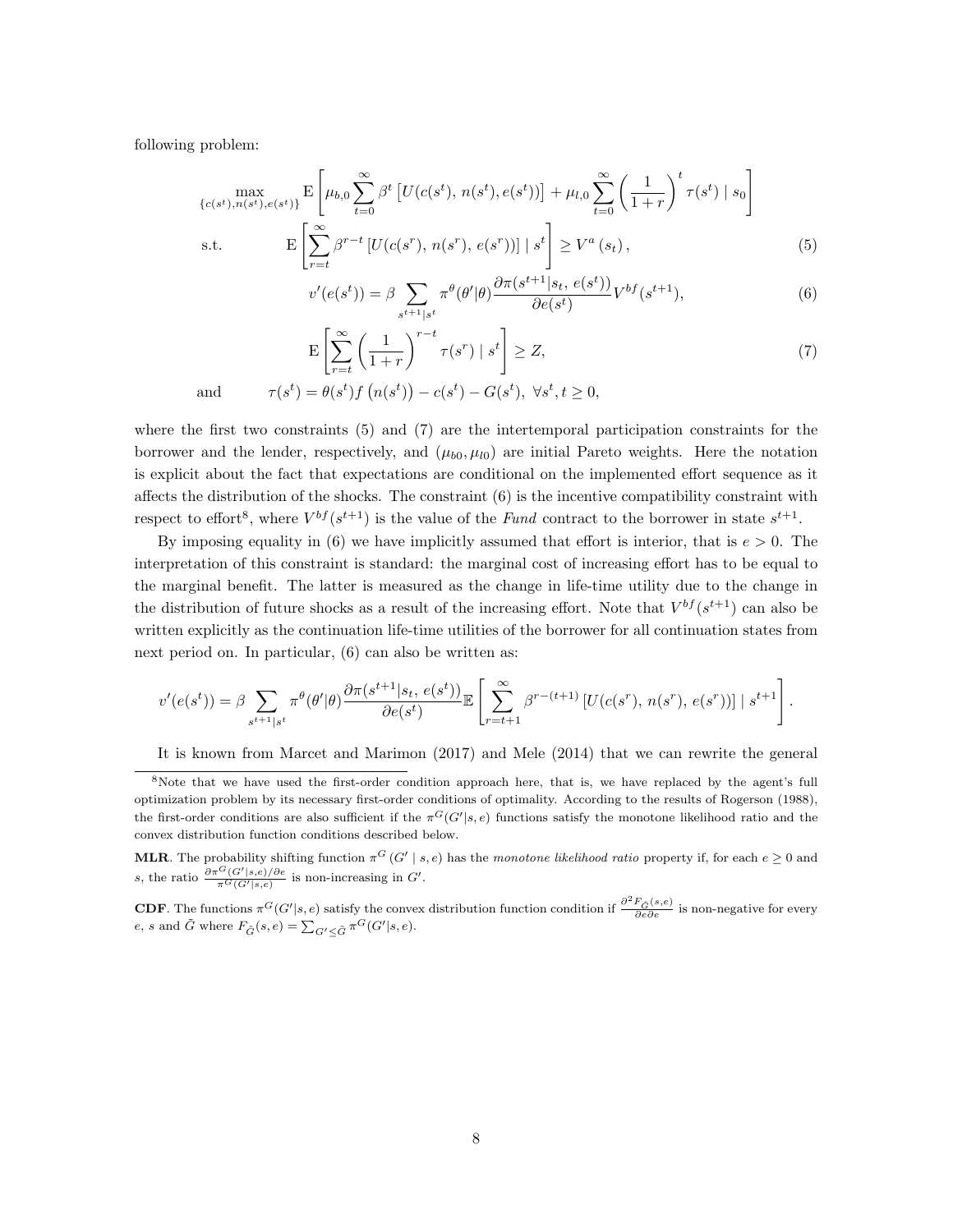fund contract problem as a saddle-point problem <sup>9</sup>:

$$
\text{SP} \min_{\{\gamma_{b,t}, \gamma_{l,t} \xi_t\}} \max_{\{c_t, n_t, e_t\}} \mathbb{E} \left[ \sum_{t=0}^{\infty} \beta^t \left( \mu_{b,t} U(c_t, n_t, e_t) - \xi_t v'(e_t) \right) \right. \\ \left. + \gamma_{b,t} \left[ U(c_t, n_t, e_t) - V^a(s_t) \right] \right) \\ \left. + \sum_{t=0}^{\infty} \left( \frac{1}{1+r} \right)^t \left( \mu_{l,t+1} \left[ \theta_t f(n_t) - G_t - c_t \right] - \gamma_{l,t} Z \right) \mid s_0 \right] \\ \mu_{b,t+1} = \mu_{b,t} + \gamma_{b,t} + \xi_t \frac{\partial \pi(s_{t+1}|s_t, e_t)/\partial e}{\pi(s_{t+1}|s_t, e_t)}, \quad \text{with } \mu_{b,0} \text{ given, and}
$$
\n
$$
\mu_{l,t+1} = \mu_{l,t} + \gamma_{l,t}, \quad \text{with } \mu_{l,0} \text{ given}
$$

Here  $\beta^t \pi(s^t | s_0) \gamma_b(s^t)$ ,  $\beta^t \pi(s^t | s_0) \gamma_l(s^t)$  and  $\beta^t \pi(s^t | s_0) \xi(s^t)$  are the Lagrange multipliers of the limited enforcement constraints (5), (7) and incentive compatibility constraint (6), respectively, in state s<sup>t</sup>. That is, with one-sided limited commitment  $\gamma_l(s^t) = 0$ ,  $\forall t \geq 0$ . Notice that, by construction,  $\frac{\partial \pi (s_{t+1}|s_t, e_t)/\partial e}{\pi (s_{t+1}|s_t, e_t)} = \frac{\partial \pi^G (G_{t+1}|G_t, e_t)/\partial e}{\pi^G (G_{t+1}|G_t, e_t)}$  $\frac{\Gamma(G_{t+1}|G_t,e_t)/\sigma e}{\pi^G(G_{t+1}|G_t,e_t)}$ ; that is, with the incentive compatibility constraint (6), the costate  $\mu_{b,t+1}$  is a vector  $\mu_{b,t+1}(G_{t+1} | G_t)$ , while without (6) it is a number.

We will use a convenient **normalization**, in order to minimise the dimension of the co-state vector. Let  $\eta \equiv \beta(1+r) \leq 1$  and normalize multipliers:  $v_{i,t} = \gamma_{i,t}/\mu_{i,t}$ ,  $i = b, l$ ,  $\tilde{\xi}_t = \frac{\xi_t}{\mu_{b,t}}$  and

$$
\varphi_{t+1}(G_{t+1} | G_t, e_t) = \tilde{\xi}_t \frac{\partial \pi(G_{t+1} | G_t, e_t) / \partial e_t}{\pi(G_{t+1} | G_t, e_t)};
$$
\n(8)

then, a new co-state vector is recursively defined as:

$$
x_0 = \mu_{b,0}/\mu_{l,0}
$$
 and  $x_{t+1} = \frac{1+v_{b,t} + \varphi_{t+1}}{1+v_{l,t}} \eta x_t$ 

With this normalization,  $v_{b,t}$  and  $v_{l,t}$  become the multipliers of the limited enforcement constraints, corresponding to (5) and (7), and  $\varphi_t$  the multiplier of the incentive compatibility constraint, corresponding to (6). With this normalization, the state and co-state vector is given by  $(x, s)$  and the saddle-point Bellman equation is given by

$$
FV(x,s) = \text{SP} \min_{\{v_b, v_l, \tilde{\xi}\}} \max_{\{c, n, e\}} \left\{ x \left[ (1 + v_b) U(c, n, e) - v_b V^a(s) - \tilde{\xi} v'(e) \right] \right\}
$$

$$
+ \left[ (1 + v_l) (\theta f(n) - G - c) - v_l Z \right] + \frac{1 + v_l}{1 + r} \mathbb{E} \left[ FV(x', s') \mid s, e \right] \right\}
$$

$$
\text{where } x' = \frac{1 + v_b + \varphi(G' \mid G, e)}{1 + v_l} \eta x \text{ and } \varphi(G' \mid G, e) = \tilde{\xi} \frac{\partial \pi(G' \mid G, e)}{\pi(G' \mid G, e)}.
$$

$$
(9)
$$

Furthermore (see Marcet and Marimon (2017)), the Fund policy function takes the form:

$$
FV(x,s) = xV^{bf}(x,s) + V^{lf}(x,s),
$$
 with

<sup>9</sup>Following Marcet and Marimon (2017), we only consider saddle-point solutions and their corresponding saddle-point multipliers; that is, given  $F(a,\lambda)$ ,  $(a^*,\lambda^*)$  solves SP min<sub> $\lambda$ </sub> max<sub>a</sub>  $F(a,\lambda)$  if and only if  $F(a,\lambda^*) \leq F(a^*,\lambda^*) \leq F(a^*,\lambda)$ , for any feasible action  $a$  and Lagrangian multiplier  $\lambda$ .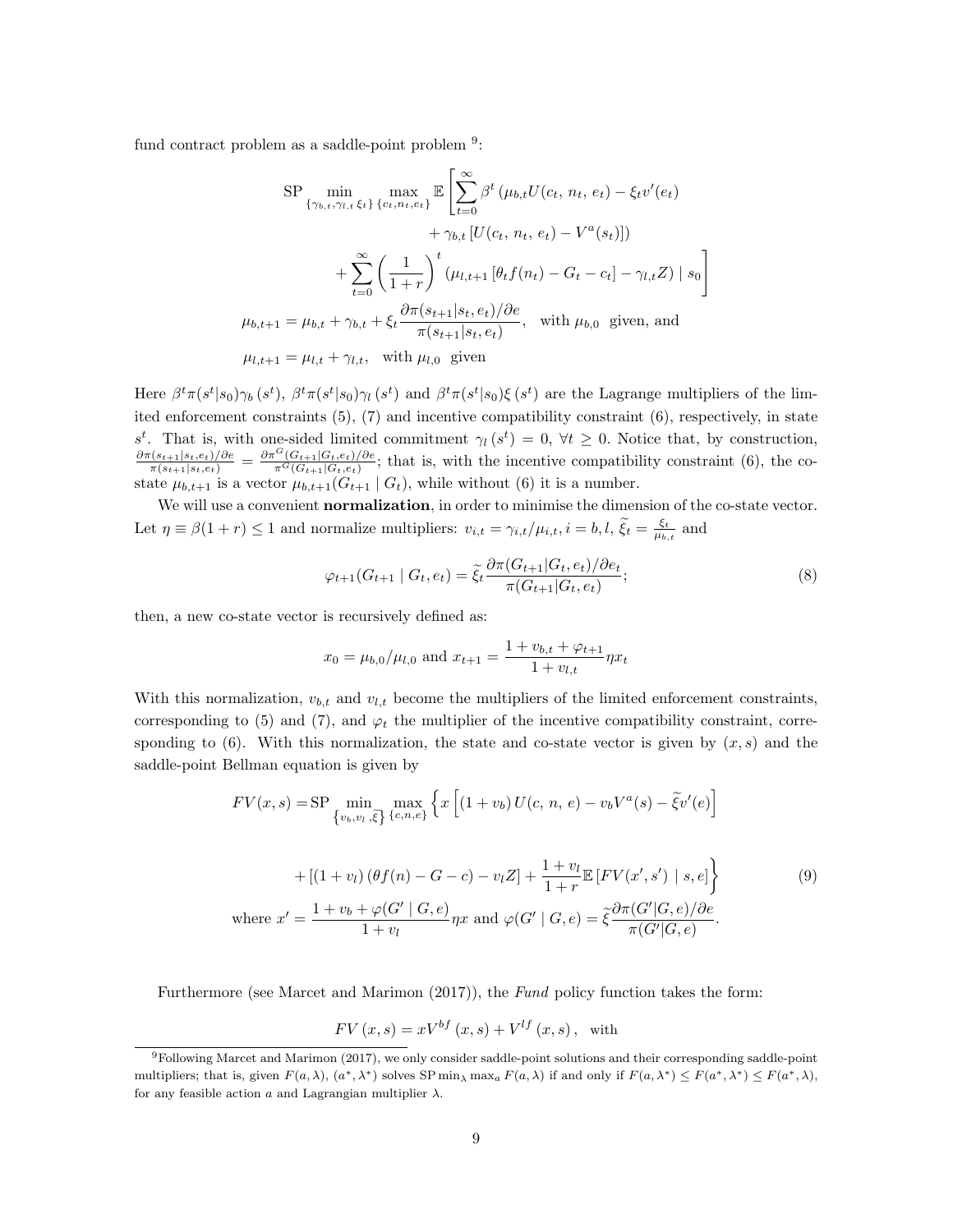$$
V^{bf}(x, s) = U(c(x, s), n(x, s) e(x, s)) + \beta \mathbb{E} [V^{bf}(x', s') | s, e], \text{ and}
$$

$$
V^{lf}(x, s) = \tau^{b}(x, s) + \frac{1}{1+r} \mathbb{E} [V^{lf}(x', s') | s, e];
$$

where  $\tau^{b}(x,s) = \theta f(n^{b}(x,s)) - G - c^{b}(x,s)$ . The policy functions defining the Fund contract are given by the first-order conditions of (9). In particular,  $c^b(x, s)$  and  $n^b(x, s)$  satisfy

$$
u'(c^{b}(x,s)) = \frac{1 + v_{l}(x,s)}{1 + v_{b}(x,s)} \frac{1}{x}
$$
 and 
$$
\frac{h'(1 - n^{b}(x,s))}{u'(c^{b}(x,s))} = \theta f'(n^{b}(x,s))
$$

The effort policy  $e^b(x, s)$  is more complex since the first-order condition with respect to e is:

$$
x\left[ (1+v_b(x,s))v'(e(x,s) + \tilde{\xi}(x,s)v''(e(x,s)) \right]
$$
\n
$$
= \frac{1+v_l(x,s)}{1+r} \sum_{s'|s} \pi^{\theta}(\theta'|\theta) \frac{\partial \pi^G(G'|G,e(x,s))}{\partial e} \left[ x'V^{bf}(x',s') + V^{lf}(x',s') \right]
$$
\n
$$
+ \frac{1}{1+r} \sum_{s'|s} \pi^{\theta}(\theta'|\theta) \pi^G(G'|G,e)\eta \tilde{\xi}(x,s)x \left[ \frac{\partial^2 \pi^G(G'|G,e(x,s))/\partial e}{\pi^G(G'|G,e(x,s))} - \frac{(\partial \pi^G(G'|G,e(x,s))/\partial e)^2}{\pi^G(G'|G,e(x,s))^2} \right] V^{bf}(x',s').
$$
\n(10)

Notice that if the *incentive constraint* is not binding (i.e.  $\tilde{\xi}(x, s) = 0$ ), then (10) reduces to:

$$
x'v'(e(x,s) = \frac{1}{1+r} \sum_{s'|s} \pi^{\theta}(\theta'|\theta) \frac{\partial \pi^G(G'|G, e(x,s))}{\partial e} \left[ x'V^{bf}(x',s') + V^{lf}(x',s') \right]. \tag{11}
$$

Dividing  $(10)$  by x and rearranging terms becomes:

$$
(1 + v_b(x, s))v'(e(x, s) + \tilde{\xi}(x, s)v''(e(x, s))
$$
\n
$$
= \sum_{s'|s} \pi^{\theta}(\theta'|\theta) \frac{\partial \pi^G(G'|G, e(x, s))}{\partial e} \left[ \beta (1 + v_b + \varphi(G' \mid G, e)) V^{bf}(x', s') + \frac{1}{1+r} \frac{1 + v_l(x, s)}{x} V^{lf}(x', s') \right]
$$
\n
$$
+ \beta \sum_{s'|s} \pi^{\theta}(\theta'|\theta) \pi^G(G'|G, e) \tilde{\xi}(x, s) \left[ \frac{\partial^2 \pi^G(G'|G, e(x, s))}{\pi^G(G'|G, e(x, s))} - \frac{(\partial \pi^G(G'|G, e(x, s))/\partial e)^2}{\pi^G(G'|G, e(x, s))^2} \right] V^{bf}(x', s')
$$

The left-hand side of (10) is the social marginal cost of effort, while the right-hand side are the conditional rewards (or punishments) corresponding to the different states  $s'(\cdot, G')$ . The contract must stablish a system of punishments and rewards such that (10) is satisfied, while the intertemporal incentive constraint  $(6)$  is also satisfied. Therefore, if we substitute  $(6)$  into  $(10)$  the remaining equation must also be satisfied; that is,

$$
\tilde{\xi}(x,s)v''(e(x,s)) = \sum_{s'|s} \pi^{\theta}(\theta'|\theta) \frac{\partial \pi^G(G'|G,e(x,s))}{\partial e} \left[ \beta \varphi(G'|G,e)V^{bf}(x',s') + \frac{1}{1+r} \frac{1+v_l(x,s)}{x} V^{lf}(x',s') \right] \n+ \beta \sum_{s'|s} \pi^{\theta}(\theta'|\theta) \pi^G(G'|G,e)\tilde{\xi}(x,s) \left[ \frac{\partial^2 \pi^G(G'|G,e(x,s))/\partial e \partial e}{\pi^G(G'|G,e(x,s))} - \frac{(\partial \pi^G(G'|G,e(x,s))/\partial e)^2}{\pi^G(G'|G,e(x,s))^2} \right] V^{bf}(x',s'),
$$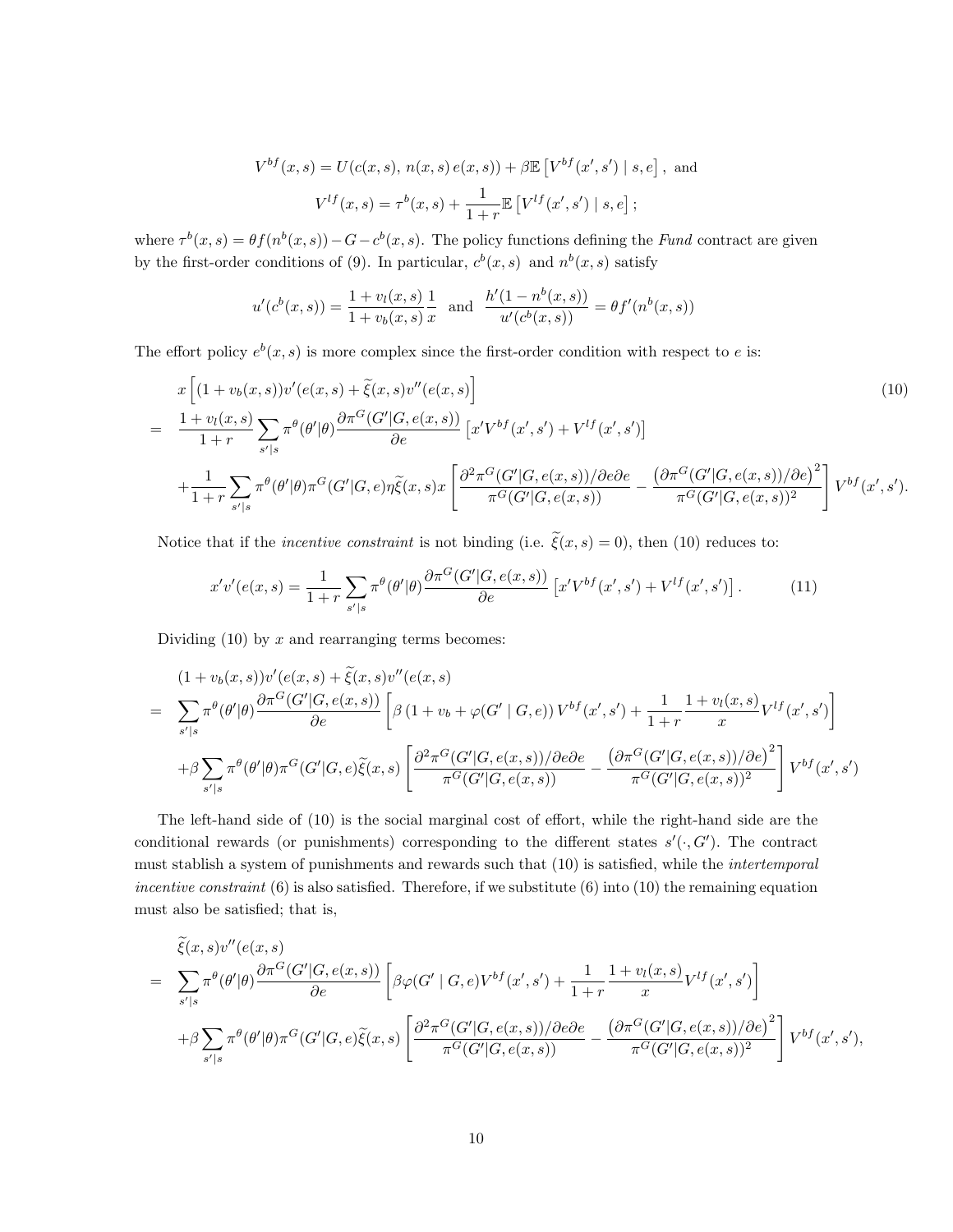which, using the definition of  $\varphi(G' | G, e)$ , simplifies to the following equality between the 'nonaccounted' marginal cost of effort and the 'non-accounted' expected marginal benefit of effort:

$$
NMC(s) \equiv \tilde{\xi}(x, s)v''(e(x, s))
$$
  
\n
$$
= \frac{1}{1+r} \sum_{s'|s} \pi^{\theta}(\theta'|\theta) \pi^{G}(G'|G, e) \left[ \tilde{\xi}(x, s) \eta \frac{\partial^{2} \pi^{G}(G'|G, e(x, s)) / \partial e \partial e}{\pi^{G}(G'|G, e(x, s))} V^{bf}(x', s') \right]
$$
  
\n
$$
+ \frac{1+v_{l}(x, s)}{x} \frac{\partial \pi^{G}(G'|G, e(x, s)) / \partial e}{\pi^{G}(G'|G, e(x, s))} V^{lf}(x', s') \right]
$$
  
\n
$$
\equiv \frac{1}{1+r} \mathbb{E}[NMB(s')|s].
$$
\n(12)

In order to calibrate the model, we provide more structure by assuming that, given current government liabilities  $G^c$ , there are two possible distributions of tomorrow's liabilities,  $\pi^b(\cdot|G^c)$  and  $\pi^g(\cdot|G^c)$ , and  $\pi^g(\cdot|G^c)$  first-order stochastically dominates  $\pi^b(\cdot|G^c)$  for all G; in particular, there is  $\zeta(e)$  with  $\zeta'(e) < 0$ , such that  $\pi^G(G'|G^c, e) = \zeta(e)\pi^b(G'|G^c) + (1 - \zeta(e))\pi^g(G'|G^c)$ . Therefore,

$$
\frac{\partial \pi^{G}(G'|G,e)}{\partial e} = -\zeta'(e) \left[ \pi^{g}(G'|G^c) - \pi^{b}(G'|G^c) \right]
$$

Furthermore, we also assume that  $v(e) = \omega e^2$  and  $\zeta(e) = \exp(-\rho e)$ . In this case<sup>10</sup> (12) becomes:

$$
\tilde{\xi}(x,s)2\omega
$$
\n
$$
= \frac{1}{1+r} \sum_{s'|s} \pi^{\theta}(\theta'|\theta)\pi^{G}(G'|G,e)\rho \exp(-\rho e) \frac{\pi^{g}(G'|G) - \pi^{b}(G'|G)}{\pi^{G}(G'|G,e(x,s))} \left[ \frac{1+v_{l}(x,s)}{1+r} \frac{1}{x} V^{lf}(x',s') - \rho \eta \tilde{\xi}(x,s) V^{bf}(x',s') \right]
$$

### 4 Decentralization of the fund contract

We now show how to decentralize the optimal contract as a competitive equilibrium with endogenous borrowing constraints, which will allow us to compare the different fund contracts with the debt contract of the economy with incomplete markets. We build on the work of Alvarez and Jermann (2000) and Krueger, Lustig and Perri (2008). To make it more comparable with the incomplete market model we consider that agents trade in *state-contingent bonds (assets or securities)*. Specifically, at the beginning of a period, in state s, the borrower holds a portfolio  $a(s)$  of securities  $(\delta, \kappa, s)$ , where a fraction  $1 - \delta$  of the portfolio matures in the period and a fraction  $\delta$  pays a coupon  $\kappa$  and it is traded for S portfolios  $a(s')$ , that can be decomposed into a common portfolio that it is carried to the next period, independently of the next period state,  $a'(s)$  and S insurance portfolios  $\hat{a}(s')$ ; i.e.  $a(s') = a'(s) + \hat{a}(s')$ .

Note that other forms of decentralization are possible – for example, using an active management of the debt maturity structure and partial forms of default to induce state contingent contracts, as in Dovis 2016 – however our main purpose here is to have clear comparison between the two regimes and this decentralization is possibly the simplest one since  $(a(s), a'(s))$  can be identified with  $(b, b')$  in state s, and  $\hat{a}(s')$  corresponds to the insurance component of a special Arrow security, which provides one unit of the long-bond  $a$  in state  $s'$ .

$$
{}^{10}\text{Notice that then, } \frac{\partial \pi^G(G'|G,e(x,s))}{\partial e} = \rho \exp(-\rho e) \left(\pi^g(G'|G) - \pi^b(G'|G)\right) \text{ and } \frac{\partial^2 \pi^G(G'|G,e(x,s))}{\partial e \partial e} = -\rho^2 \exp(-\rho e) \left(\pi^g(G'|G) - \pi^b(G'|G)\right).
$$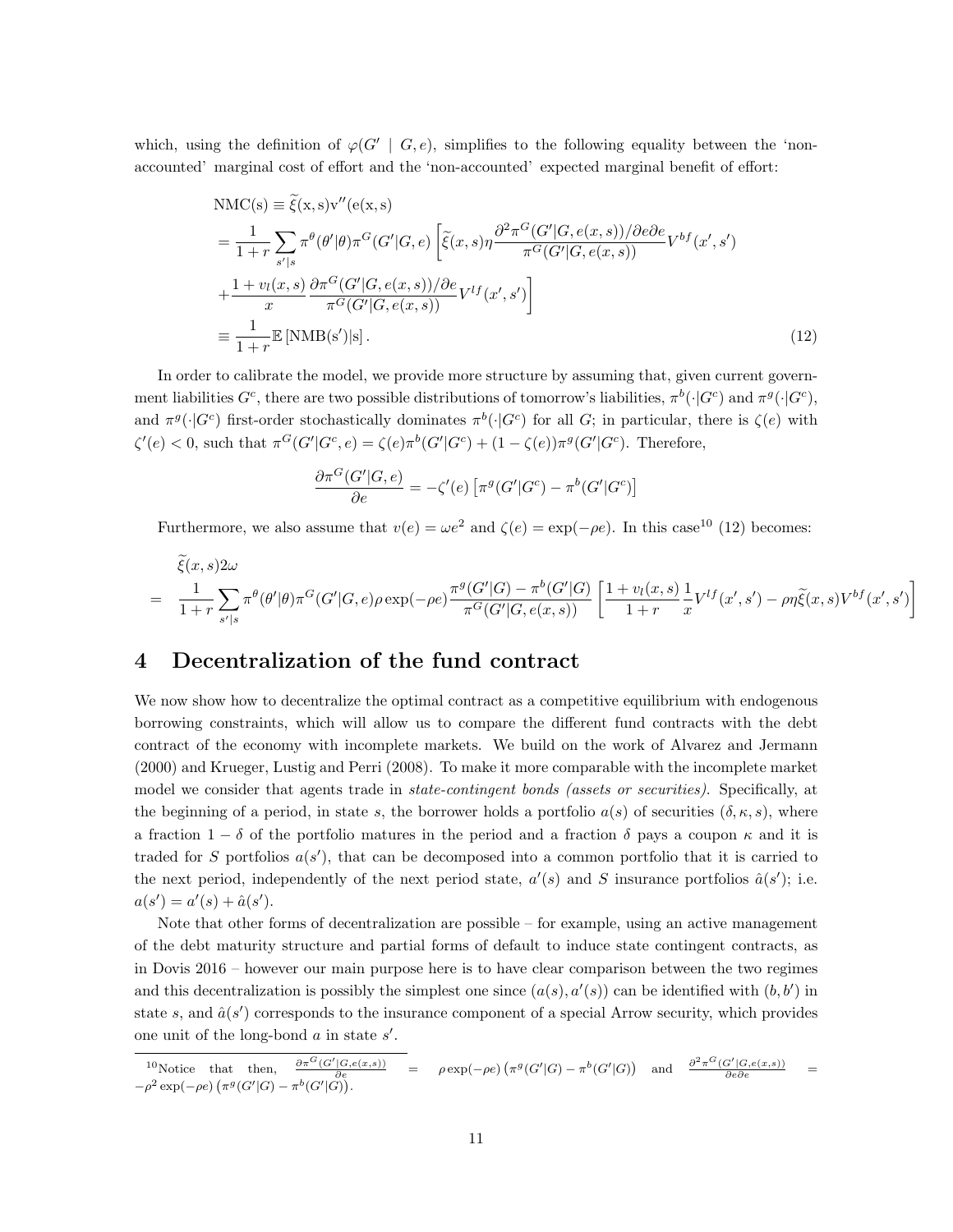#### 4.1 The competitive equilibrium

In the market equilibrium, the borrower has a home technology that produces  $\theta(s) f(n(s))$  with his own labor. The borrower has access to long term state-contingent assets and solves the following dynamic programming problem:

$$
W^{b}(a, s) = \max_{(c, n, e, a(s'))} \{ U(c, n, e) + \beta \mathbb{E} \left[ W^{b}(a(s'), s') \mid s \right] \}
$$
  
s.t.  $c + q(s) (a'(s) - \delta a(s)) + \sum_{s'|s} q(s'|s) \hat{a}(s') + \tau^{e}(s) \le \theta(s) f(n) - G(s) + (1 - \delta + \delta \kappa) a(s) + \tau^{r}(s|s -)$ 

 $a(s') \ge A_b(s')$ , where

 $a(s') = a'(s) + \hat{a}(s')$ ,  $\sum_{s'|s} q(s'|s) \hat{a}(s') = 0$  and  $q(s) = \sum_{s'|s} q(s'|s)$ ; that is,  $a'(s) = \frac{\sum_{s'|s} q(s'|s) a(s')}{q(s)}$  $\frac{q(s) - q(s)}{q(s)}$ . Note that, in contrast with the incomplete markets economy,  $q(s)$  is independent of the amounts

of securities being traded. This follows from the fact that the endogenous borrowing constraint  $a(s') \ge A_b(s')$  prevents the borrower from defaulting. We assume, without loss of generality,  $a_b(s_0)$  =  $a_l(s_0) = 0$ . Furthermore,  $\tau^e(s)$  and  $\tau^r(s \mid s_-)$  are Pigouvian taxes and rewards, respectively; where  $\tau^{r}(s | s_{-})$  denotes a reward in state s conditional on the state the previous period being s<sub>−</sub>. We assume they satisfy the following non-arbitrage condition:  $\tau^e(s) = \sum_{s'|s} Q(s'|s) \tau^r(s'|s)$ , where  $Q(s'|s)$  $q(s'|s)$  $\frac{q(s'|s)}{1-\delta+\delta\kappa+\delta q(s')}$  and  $q(s')=\sum_{s''|s'}q(s''|s')$ ; as well as:  $\tau^{r}(s_0|s_{-1})=0$ . These taxes are designed to align the individual and the social intertemporal values of effort, given that the individual choice is determined by:

$$
v'(e) = \beta \sum_{s'|s} \frac{\partial \pi(s'|s, e)}{\partial e} W^b(a'(s'), s').
$$

In other words, Pigouvian taxes and rewards internalize the social value of effort into the borrower's intertemporal budget constraint. However, given our assumptions,  $\tau^e(s) = \sum_{s'|s} Q(s'|s) \tau^r(s'|s)$  and  $\tau^{r}(s_0| s_{-1}) = 0$ , they cancel-out in the borrower's present value constraint and, as later we show, in the determination of the endogenous participation constraints; therefore, they do not affect the equilibrium allocations. We maintain the Pigouvian taxes and rewards in our exposition to show, in the next subsection, that all the equations characterizing a constrained efficient fund allocation can be decentralied.

The choice of consumption and assets determines the following Euler condition:

$$
q(s' | s) \geq \beta \pi (s' | s) \frac{u'(c(s'))}{u'(c(s))} \left[ 1 - \delta + \delta \kappa + \delta \sum_{s'' | s'} q(s'' | s') \right],
$$

with equality if  $a_b(s') > A_b(s')$ . Alternatively,  $Q(s'|s) \geq \beta \pi (s'|s) \frac{u'(c(s'))}{u'(c(s))}$ . This latter condition, together with the endogenous borrowing constraint and the boundedness of  $A_b(s')$ , which is given by  $W^{b}(A_{b}(s), s) = V^{a}(s)$ , guarantee that the borrower's present value budget constraint is satisfied.

The lender receives the coupon and can trade long-term assets and receives the net Piguvian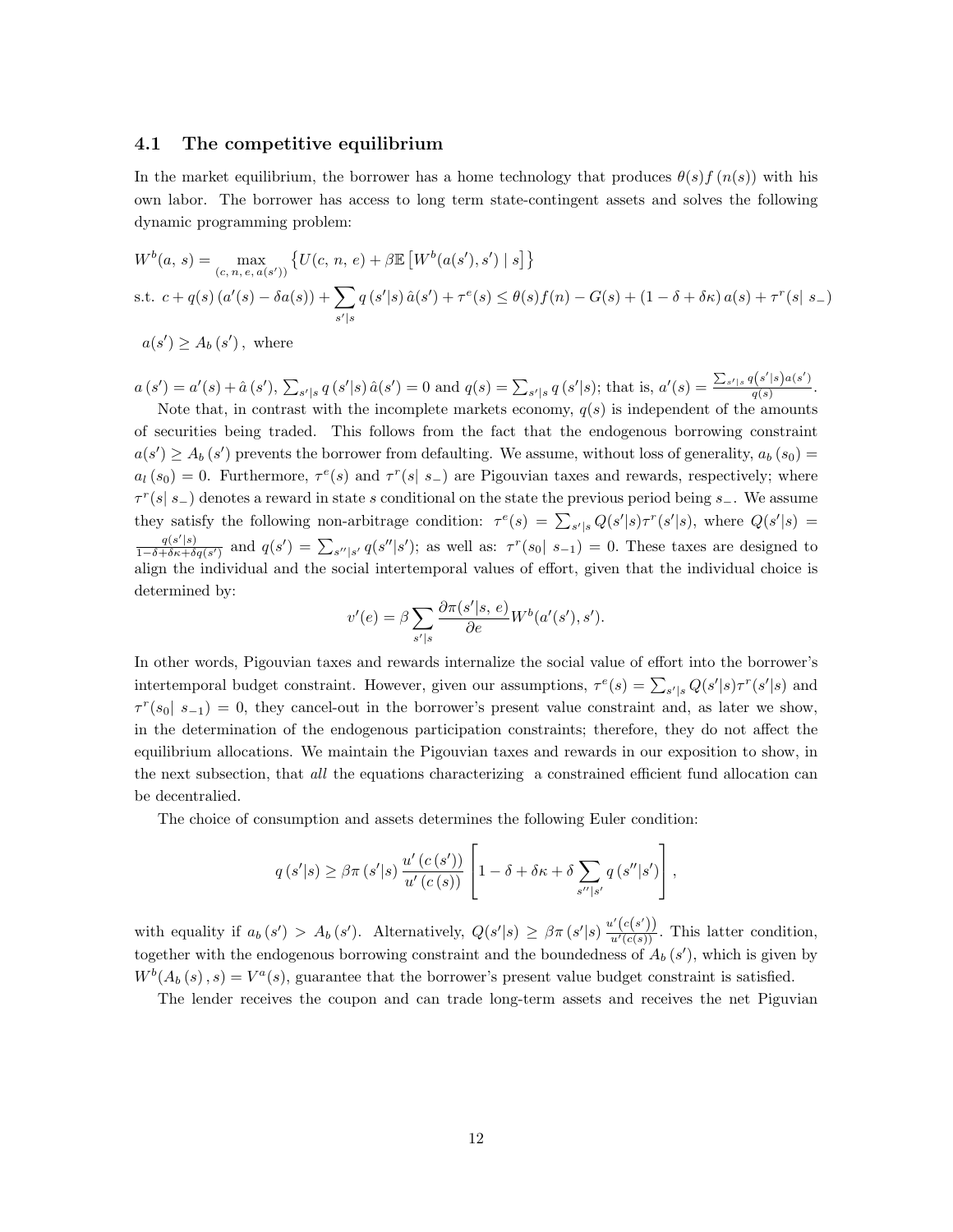revenues:

$$
W^{l}(a, s) = \max_{(c, a(s'))} \left\{ c + \frac{1}{1+r} \mathbb{E} \left[ W^{l}(a(s'), s') \mid s \right] \right\}
$$
  
s.t.  $c + q(s) (a'(s) - \delta a(s)) + \sum_{s'|s} q(s'|s) \hat{a}(s') = (1 - \delta + \delta \kappa) a(s) + \tau^{e}(s) - \tau^{r}(s|s-)$   
 $a(s') \ge A_{l}(s')$ 

The corresponding Euler conditions is:

$$
q(s' | s) \ge \frac{1}{1+r} \pi(s' | s) \left[ 1 - \delta + \delta \kappa + \delta \sum_{s'' | s'} q(s'' | s') \right],
$$

or alternatively  $Q(s'|s) \geq \frac{\pi(s'|s)}{1+r}$  $\frac{(s|s)}{1+r}$ , with equality if  $a_l(s') > A_l(s')$ , where  $W^l(A_l(s), s) = Z$ , which guarantees that the lender's present value budget constraint is satisfied.

In particular, in equilibrium

$$
q(s'|s) = \frac{\pi (s'|s)}{1+r} \max \left\{ \frac{u'(c(s'))\eta}{u'(c(s))} \left[ (1 - \delta + \delta \kappa) + \delta \sum_{s''|s'} q(s''|s') \right], \left[ (1 - \delta + \delta \kappa) + \delta \sum_{s''|s'} q(s''|s') \right] \right\}
$$
  

$$
= \frac{\pi (s'|s)}{1+r} \left[ (1 - \delta + \delta \kappa) + \delta \sum_{s''|s'} q(s''|s') \right] \max \left\{ \frac{u'(c(s'))\eta}{u'(c(s))}, 1 \right\}
$$
  

$$
= \frac{\pi (s'|s)}{1+r} \left[ (1 - \delta + \delta \kappa) + \delta q(s') \right] \max \left\{ \frac{u'(c(s'))\eta}{u'(c(s))}, 1 \right\}, \text{ i.e.}
$$
  

$$
Q(s'|s) = \frac{\pi (s'|s)}{1+r} \max \left\{ \frac{u'(c(s'))\eta}{u'(c(s))}, 1 \right\}.
$$

Therefore,

$$
\frac{1}{1+r(s)} \equiv Q(s) \equiv \sum_{s'|s} Q(s'|s) \ge \frac{1}{1+r}
$$

which results in a **negative spread**:  $r(s) - r \leq 0$ .

Let  $c_b(a_b, s)$ ,  $n(a_b, s)$ ,  $e(a_b, s)$  and  $a_b(a_b, s')$ , and  $c_l(a_l, s)$  and  $a_l(a_l, s')$  be the optimal policies of the borrower and the lender, respectively. Market clearing implies that:

$$
c_b(a_b, s) + c_l(a_l, s) = \theta(s) f(n(a_b, s)) - G(s),
$$
  
\n
$$
a_b(a_b, s') + a_l(a_l, s') = 0.
$$

Finally, note that we have assumed that our definition of the endogeneous borrowing constraints

$$
W^{b}(A_{b}(s), s) = V^{a}(s) \qquad (13)
$$

$$
W^{l}(A_{l}(s), s) = Z \tag{14}
$$

implies the boundedness of  $A_b(s)$  and  $A_l(s)$ . This, in turn, implies that competitive equilibrium allocations satisfy the high implied interest rate condition, namely:

$$
\sum_{t=0}^{\infty} \sum_{s^t} Q\left(s^t | s_0\right) \left[c\left(s^t\right) + c_l\left(s^t\right)\right] < \infty,
$$
\n
$$
\left(s^2 | s^1\right) \dots O\left(s^t | s^{t-1}\right).
$$

where  $Q(s^t|s_0) = Q(s^1|s_0) Q(s^2|s^1) ... Q(s^t|s^{t-1})$ .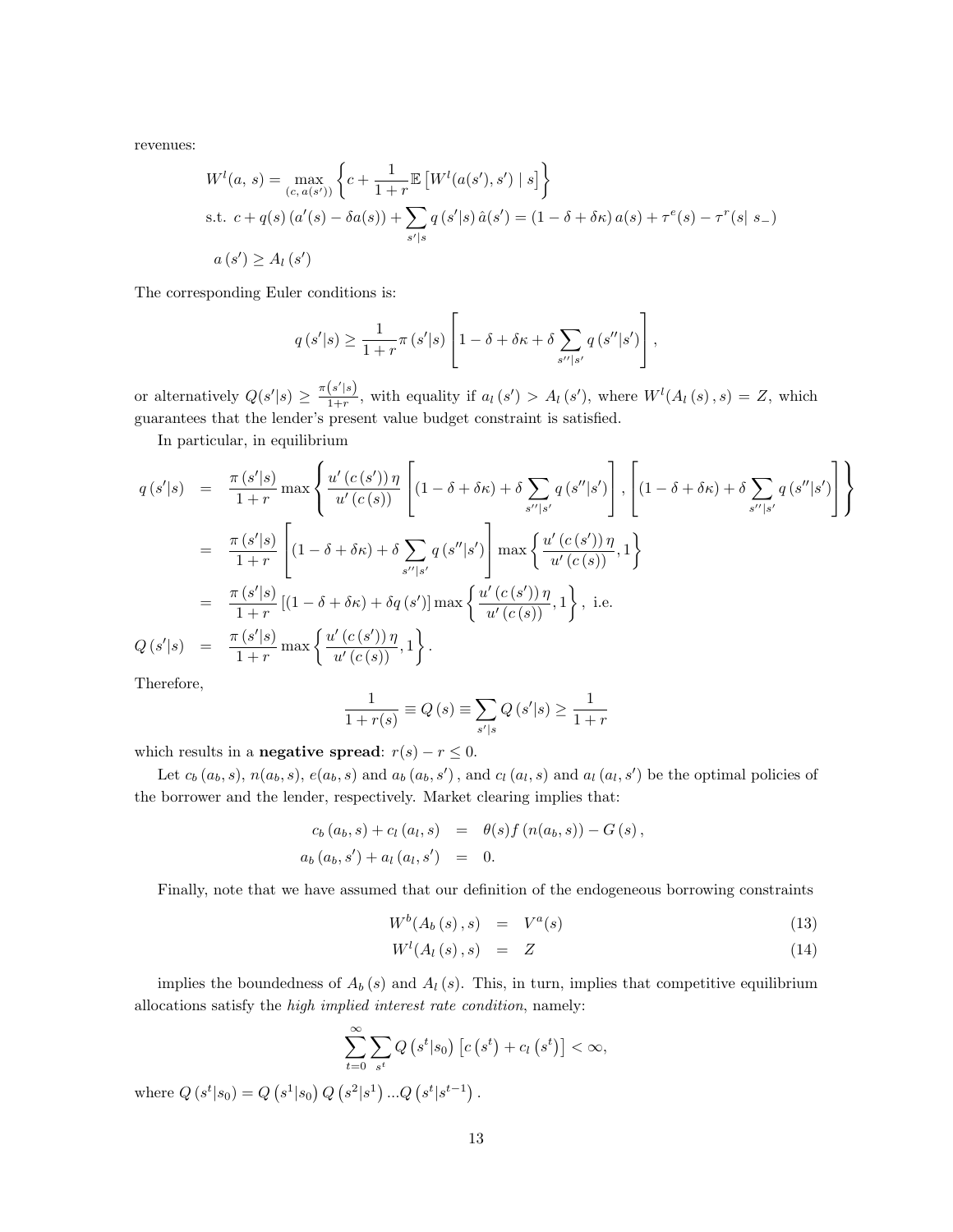#### 4.2 Decentralization

Now we show how a Fund contract can be decentralized as a competitive equilibrium with long-term assets and endogenous borrowing limits. This allow us to obtain asset prices and holdings supporting the Fund contract, which we can compare to the debt prices and holdings of the incomplete markets economy. It will also allow us to define the Pigou taxes and rewards that implement the efficient level of effort.

Let  $(c^*(x, s), n^*(x, s), e^*(x, s), \tau^*(x, s))$  be the optimal policy allocations of the Fund. First, we use the allocations to price the long-term assets as follows:

$$
q^* (s'|s) = \frac{1}{1+r} \pi (s'|s) \frac{u'(c(s'))\eta}{u'(c(s))} \left[ 1 - \delta + \delta \kappa + \delta \sum_{s''|s'} q^* (s''|s') \right] \text{ if } v_b (x', s') = 0 \& v_l (x', s') \ge 0; \text{ while}
$$
  

$$
q^* (s'|s) = \frac{1}{1+r} \pi (s'|s) \left[ 1 - \delta + \delta \kappa + \delta \sum_{s''|s'} q^* (s''|s') \right] \text{ if } v_l (x', s') = 0 \text{ and } v_b (x', s') > 0.
$$

Therefore, using the Fund allocation we obtain:

$$
q^* (s'|s) = \frac{1}{1+r} \pi (s'|s) \left[ (1-\delta+\delta\kappa) + \delta q^* (s') \right] \max \left\{ \frac{1+v_l(x',s')}{1+v_b(x',s')} \frac{1}{1+\frac{\varphi(s'|x,s)}{1+v_b(x,s)}}, 1 \right\}, \text{ i.e.}
$$
  

$$
Q^* (s'|s) = \frac{\pi (s'|s)}{1+r} \max \left\{ \frac{1+v_l(x',s')}{1+v_b(x',s')} \frac{1}{1+\frac{\varphi(s'|x,s)}{1+v_b(x,s)}}, 1 \right\}.
$$

Since we impose borrowing limits that bind exactly when the participation constraints are binding in the optimal fund contract, asset prices  $q(s'|s) = q^*(s'|s)$  satisfy the Euler conditions in the competitive equilibrium characterized above. Therefore, we obtain the **price of a long-term bond**  $q^*(s) = \sum_{s'|s} q^*(s'|s)$ , the implicit interest rate  $r^*(s) = \frac{1}{Q^*(s)} - 1 = \frac{1}{\sum_{s'|s} Q^*(s'|s)} - 1$ , which results in a, possibly, **negative spread**:  $r^f(s^t) - r \leq 0$ .

Note that both, the lender and the borrower, intertemporal participation constraints cannot be simultaneously binding, as long as there are positive expected rents to be shared. Without moral hazard  $\varphi(s'|x,s) = 0$  and, therefore, the negative spread reflects the fact that the lender intertemporal participation constraint is binding; that is,  $Q^*(s) > \frac{1}{1+r}$  only if  $v_l(x', s') > 0$ , in which case  $\tau(x', s') \geq$ 0, otherwise the lender could simply relax the costly constraint by lending less. However with moral hazard, if s' is a bad state it may be the case  $\varphi(s'|x, s) < 0$ , resulting in a negative spread even if the the lender intertemporal participation constraint is not binding

In sum, the negative spread,  $r^f(s) - r < 0$ , reflects a the wedge that aligns the market price with the lender unwillingness to lend in some states of the future. Furthermore, if the lender is unconstrained, the borrower must be constrained in those states which are less likely when the effort implicitely prescribed by the fund contract is exercised.

Note also that, given our assumptions, there is a one-to-one correspondence between the state variable  $x$  in the Fund problem and  $a$  in the decentralized problem, given by:

$$
u'(c(a, s)) = \frac{1 + v_l(x, s)}{1 + v_b(x, s)} \frac{1}{x};
$$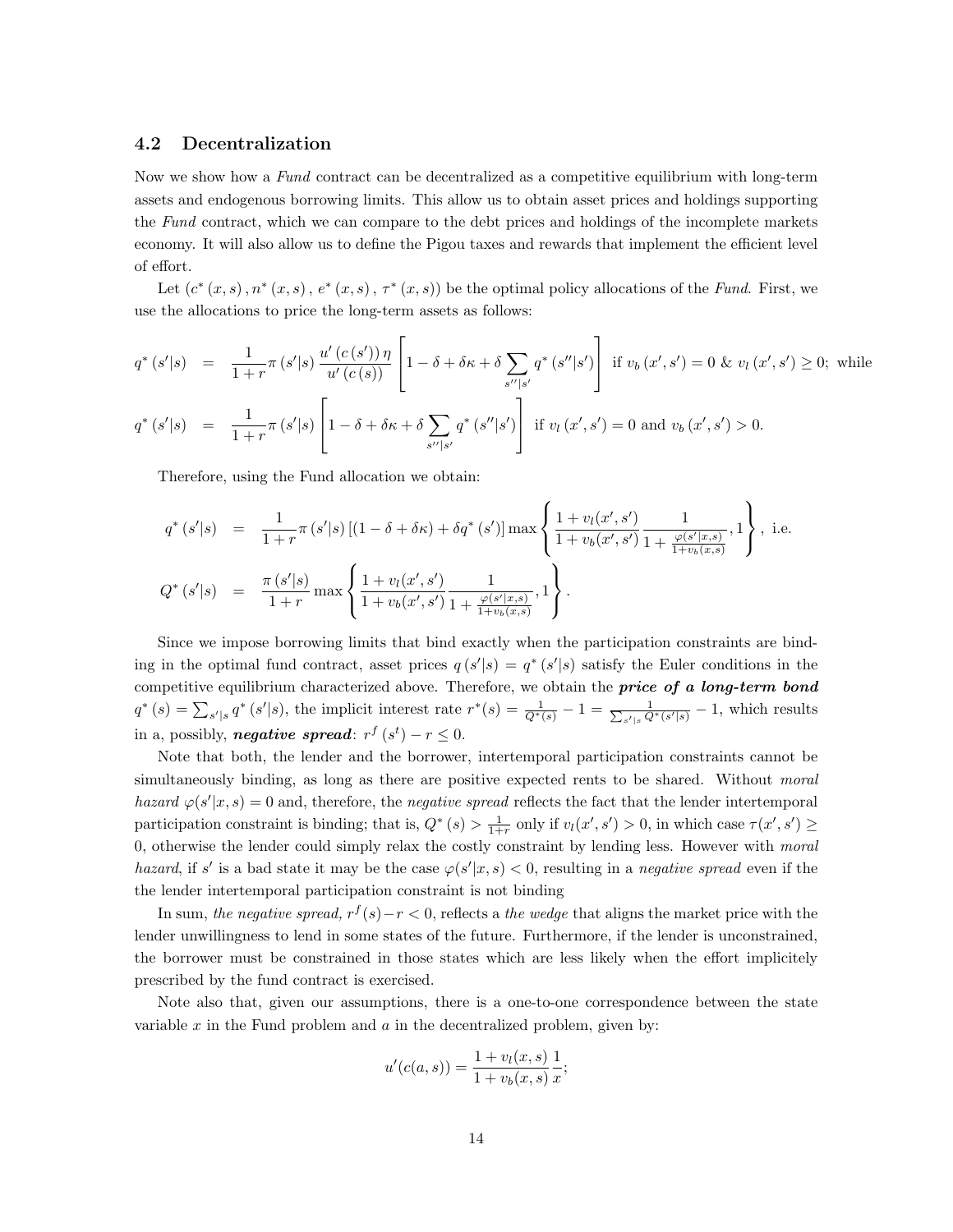that is, if at s, a and x satisfy this one-to-one correspondence, then  $c(a, s) = c^*(x, s)$ , and, similarly, for the the value functions:  $W^b(a, s) = V^{bf}(x, s)$ .

We now define the Pigou taxes and rewards to show that the condition  $NMC(s) = \frac{1}{1+r} \mathbb{E}[NMB(s'|s)]$ (i.e. condition (12)) is satisfied, whenever the the non-arbitrage condition,  $\tau^{e}(s) = \sum_{s'|s} Q^{*}(s'|s) \tau^{r}(s'|s)$ is satisfied. Let:

$$
\tau^{e}(s) \equiv \text{NMC}(s) = \tilde{\xi}(x, s)v''(e(x, s))
$$

and

$$
\tau^{r}(s'|s) = \frac{\text{NMB}(s'|s)}{\max\left\{\frac{u'(c(s'))\eta}{u'(c(s))}, 1\right\}} \n= \left[\tilde{\xi}(x, s)\eta \frac{\partial^{2}\pi^{G}(G'|G, e(x, s))/\partial e\partial e}{\pi^{G}(G'|G, e(x, s))}V^{bf}(x', s') + \frac{1 + v_{l}(x, s)}{x} \frac{\partial\pi^{G}(G'|G, e(x, s))/\partial e}{\pi^{G}(G'|G, e(x, s))}V^{lf}(x', s')\right] \n\times \left[\max\left\{\frac{1 + v_{l}(x', s')}{(1 + v_{b}(x', s'))}\frac{1}{1 + \frac{\varphi(s'|x, s)}{1 + v_{b}(x, s)}}, 1\right\}\right]^{-1} \n\le \text{NMB}(s'|s).
$$

Note that:

$$
NMC(s) = \tau^{e}(s) = \sum_{s'|s} Q^{*}(s'|s)\tau^{r}(s'|s)
$$
  
= 
$$
\frac{1}{1+r} \sum_{s'|s} \pi(s'|s) \max \left\{ \frac{u'(c(s')) \eta}{u'(c(s))}, 1 \right\} \tau^{r}(s'|s)
$$
  
= 
$$
\frac{1}{1+r} \sum_{s'|s} \pi(s'|s) NMB(s'|s).
$$

Finally, we use the intertemporal budget constraints to construct the **asset holdings** that make the allocations in the optimal contract satisfy the present value budget, namely:

$$
a_{b}(s^{t}) = \sum_{n=0}^{\infty} \sum_{s^{t+n}|s^{t}} Q^{*}(s^{t+n}|s^{t}) [c^{*}(s^{t+n}) + \tau^{e}(s^{t+n}) - (\theta(s^{t+n})f(n^{*}(s^{t+n})) - G(s^{t+n}) + \tau^{r}(s^{t+n}|s^{t+n-1}))]
$$
  
\n
$$
= -\sum_{n=0}^{\infty} \sum_{s^{t+n}|s^{t}} Q^{*}(s^{t+n}|s^{t}) \tau^{*}(s^{t+n})
$$
  
\n
$$
a_{l}(s^{t}) = \sum_{n=0}^{\infty} \sum_{s^{t+n}|s^{t}} Q^{*}(s^{t+n}|s^{t}) c_{l}(s^{t+n}) = \sum_{n=0}^{\infty} \sum_{s^{t+n}|s^{t}} Q^{*}(s^{t+n}|s^{t}) \tau^{*}(s^{t+n})
$$
  
\n
$$
a_{l}(s^{t}) = -a_{b}(s^{t}).
$$

In this economy, binding participation constraints provide us with the borrowing limits given by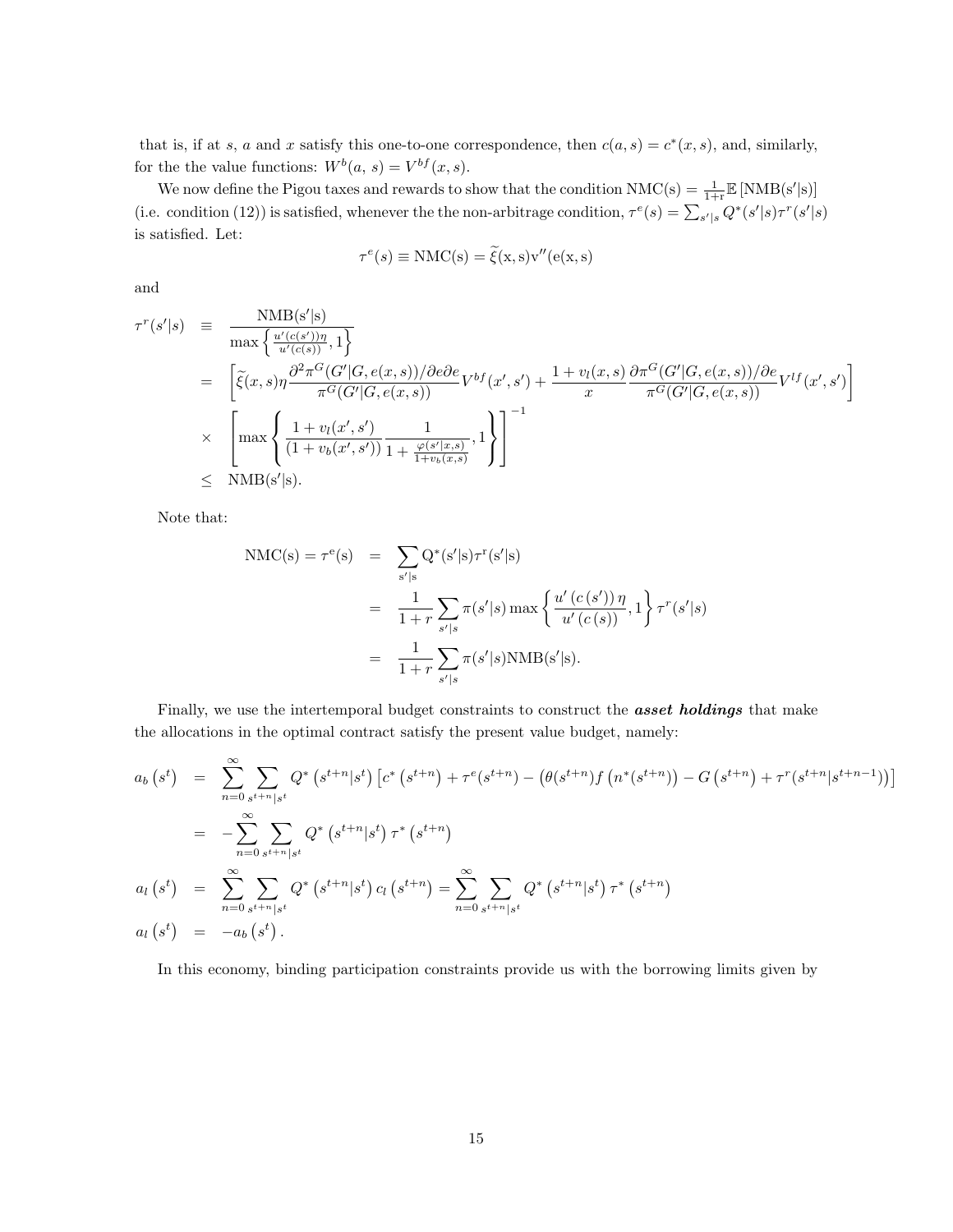(13) and (14). More precisely,

$$
A_b (s^t) = \sum_{n=0}^{\infty} \sum_{s^{t+n}|s^t} Q^* \left(s^{t+n}|s^t\right) \left[c^* \left(s^{t+n}\right) - \left(\theta(s^{t+n})f\left(n_b^*(s^{t+n})\right) - G\left(s^{t+n}\right)\right) + \tau^r(s^{t+n}|s^{t+n-1}) - \tau^e(s^{t+n})\right]
$$
  
= 
$$
-\sum_{n=0}^{\infty} \sum_{s \in \mathbb{Z}^+} Q^* \left(s^{t+n}|s^t\right) \left(\tau^* \left(s^{t+n}\right)\right)
$$
(15)

$$
= -\sum_{n=0}^{\infty} \sum_{s^{t+n}|s^t} Q^* \left( s^{t+n} |s^t \right) \left( \tau^* \left( s^{t+n} \right) \right) \tag{15}
$$

$$
A_l(s^t) = Z
$$
  
= 
$$
\sum_{n=0}^{\infty} \sum_{s^{t+n}|s^t} \left(\frac{1}{1+r}\right)^t \tau^* \left(s^{t+n}\right)
$$
 (16)

where the first equality refers to histories  $\{s^{t+n}\}_{n=0}^{\infty}$  following a state  $s^t$  where the limited enforcement constraint of the borrower is binding (i.e. the borrower is indifferent between remaining in the Fund contract and autarky) and, similarly the last equality corresponds to histories following a state where the limited enforcement constraint of the lender, who values transfers at the risk-free interest rate, is binding.

The corresponding *recursive competitive equilibrium* for these Fund decentralized economies is also defined in the standard way as a set of policy functions:  $c(a_b, s)$ ,  $n(a_b, s)$ ,  $e(a_b, s)$ ,  $a'_b(a_b, s)$ ,  $\tau(a_l, s)$ ,  $a'_l(a_l, s)$ and value functions,  $W^{bf}$ ,  $W^{lf}$ , that solve the agents problems for the corresponding Arrow security prices,  $q(s'|s)$  and, finally, markets clear. In particular, as we have seen, the value functions  $(W^{bf}(a_b, s), W^{lf}(a_l, s))$  are the mirror image of the value functions  $(V^{bf}(x, s), V^{lf}(x, s))$ , since, given that  $a_l = -a_b$ , the dimension of the state (co-state) is the same and, as we have seen the allocations are the same.

To conlude some Fund accounting is also useful. Paralleling the discussion of the incomplete markets, the **primary surplus** (primary deficit if negative) is given by

$$
q(s)(a'(s) - \delta a(s)) - (1 - \delta + \delta k) a(s) = \tau(x, s).
$$

### 5 Calibration

#### 5.1 Functional Forms, Shock Processes and Parameter Values

The model period is assumed to be one year. To make the different contracts comparable, we choose the same parameter values across economies whenever this is possible.

The utility of the borrower is additively separable in consumption and leisure. In particular, we assume

$$
\log(c) + \gamma \frac{(1-n)^{1-\sigma} - 1}{1-\sigma} - \omega e^2
$$

The preference parameters are set to  $\sigma = 0.6887$  and  $\gamma = 1.4$ . These are used, together with the discount factor  $\beta = 0.945$ , to match the average hours, in together with the volatility of consumption and hours relative to GDP. The interest rate is set to  $r = 2.48\%$ , the average short-term real interest rate of German. Note that this implies a different discount factor for the lender of  $\frac{1}{1+r} = 0.9758$ , as well as a growth rate for the relative Pareto weight of the borrower of  $\eta = 0.9684$  in the optimal contract. Regarding the technology, we assume that  $f(n) = n^{\alpha}$  with the labor share of the borrower set to  $\alpha = 0.566$  to match the average labor share across the Euro Area 'stressed' countries. The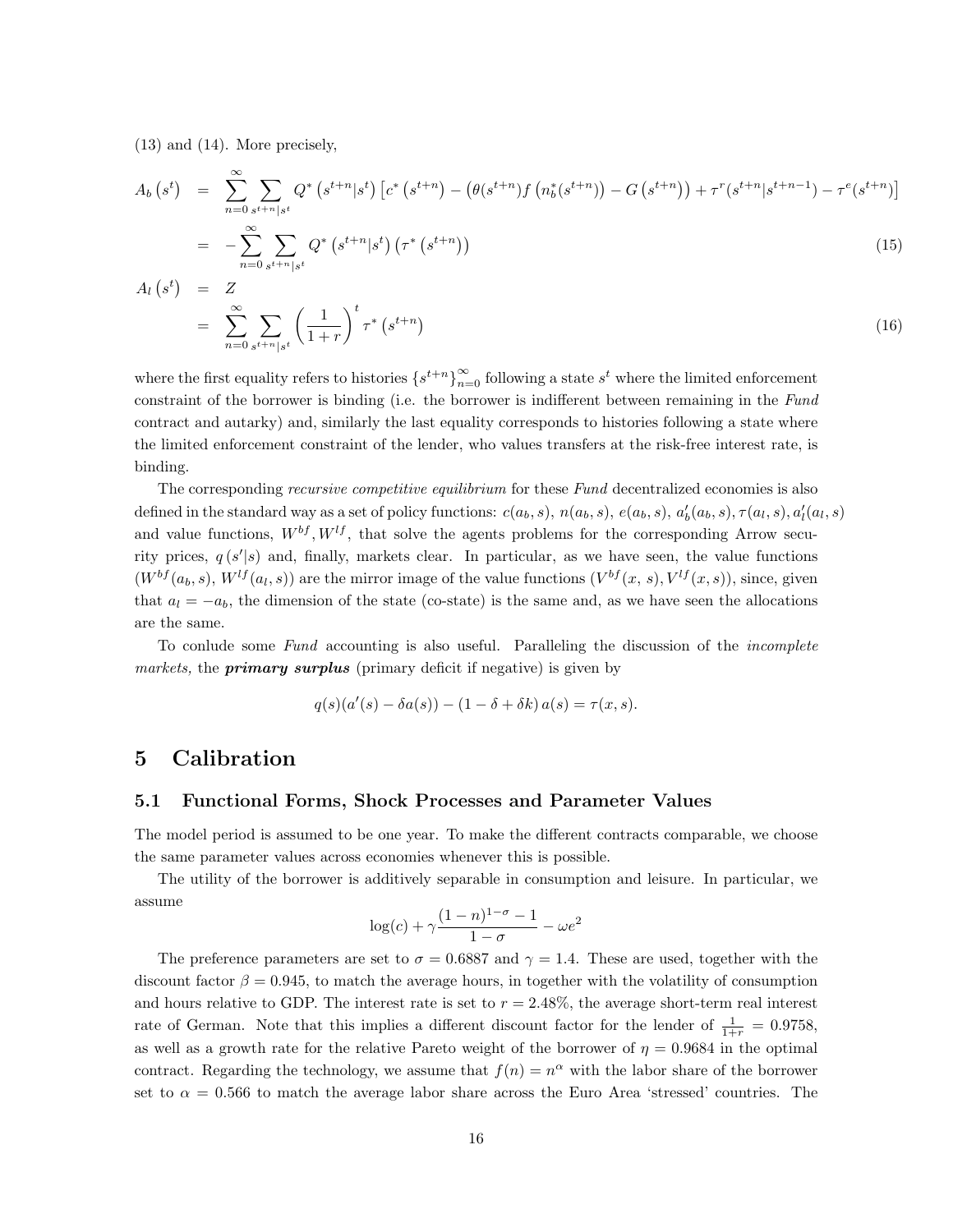| Table 1: Parameter Values |   |          |  |                                    |  |                                                                                    |          |                                                         |  |
|---------------------------|---|----------|--|------------------------------------|--|------------------------------------------------------------------------------------|----------|---------------------------------------------------------|--|
| $\alpha$                  | В | $\sigma$ |  | $\gamma \qquad r \qquad \lambda^i$ |  | $\psi$                                                                             | $\delta$ | $\kappa$                                                |  |
| 0.566                     |   |          |  |                                    |  |                                                                                    |          | $0.945$ $0.6887$ 1.4 $0.0248$ 0.15 0.8099 0.814 0.083 0 |  |
|                           |   |          |  |                                    |  |                                                                                    |          |                                                         |  |
|                           |   |          |  |                                    |  | Table 2: Parameters of the labor productivity process                              |          |                                                         |  |
|                           |   |          |  |                                    |  | $\mu(\zeta)$ $\rho(\zeta)$ $\sigma(\zeta)$ $P$ $\zeta = 1$ $\zeta = 2$ $\zeta = 3$ |          |                                                         |  |
|                           |   |          |  |                                    |  | $\zeta = 1$ 6.35 0.93 0.02 $\zeta = 1$ 0.90 0.10                                   |          | 0.00                                                    |  |
|                           |   |          |  |                                    |  | $\zeta = 2$ 6.94 0.92 0.01 $\zeta = 2$ 0.06 0.87                                   |          | 0.07                                                    |  |

 $\omega(e)$  function determining how effort increases the likelihood of good realizations of the  $G<sup>c</sup>$  shock is  $-\exp(-\rho e)$ . The participation constraint of the lender in the Fund contract is set to  $Z = 0$ , a very tight level. Finally, the probability that the borrower comes back to the market upon default is set it to  $\lambda^{i} = 0.15$  in the incomplete market model with default, while we assume that Fund-exit is *irreversible*, therefore we set  $\lambda^f = 0$ . Furthermore, in both models, the default penalty takes the form

 $\zeta = 3$  7.09 0.81 0.02  $\zeta = 3$  0.01 0.08 0.91

$$
\theta^p = \begin{cases} \bar{\theta}, & \text{if } \theta \geq \bar{\theta} \\ \theta, & \text{if } \theta < \bar{\theta} \end{cases} \quad \text{with } \bar{\theta} = \psi \mathbb{E} \theta,
$$

where  $\psi = 0.8099$ . The latter two parameters, together with the discount factor  $\beta$  are chosen to match jointly the PIIGS average debt to GDP ratio, spread level and spread volatility. Finally, the parameters of the long term bond  $(\delta, \kappa)$  are set to  $\delta = 0.814$  and  $\kappa = 0.083$  to match the average maturity and the average coupon rate (coupon payment to debt ratio) of long term debt. The following table summarizes all the parameter values.

The log labor productivity log  $\theta$  is assumed to be a Markov regime switching (MRS) AR(1) process. In our calibration, we fit the labor productivity  $log(\theta_{it})$  of five PIIGS countries to the following panel MRS AR(1) model:

$$
\log \theta_{it} = (1 - \rho(\zeta_{it})) \mu(\zeta_{it}) + \rho(\zeta_{it}) \log \theta_{it} + \sigma(\zeta_{it}) \varepsilon_{it},
$$

where  $\zeta_{it} \in \{1, ..., R\}$  denotes the regime of country i at time t,  $\mu(\zeta_{it}), \rho(\zeta_{it}),$  and  $\sigma(\zeta_{it})$  are functions of the regime, and  $\varepsilon_{it} \stackrel{\text{iid}}{\sim} N(0, 1)$ . The country specific regime  $s_{it}$  is independent in the cross-section, and follows a Markov chain over time, with an  $R \times R$  regime transition matrix P.

Since our model does not have any capital accumulation, we first calculate time series for the labor productivity data for the 5 Euro Area 'stressed' countries. We then estimate the model above by adapting the expectations maximization (EM) algorithm outlined in Hamilton (1990) to our setup, combined with a more efficient procedure of Hamilton (1994) to calculate the smoothed probabilities of latent regimes. We set  $R = 3$  for the panel MRS model in our estimation. Because the likelihood function of the model is highly nonlinear, the EM algorithm of likelihood maximization may be stuck at a local maximum. To overcome this potential deficiency, we randomize the initial point in the parameter space for 1,000 times. The estimated parameters of the Markov Switching Process are displayed below:

Finally, the process is then discretized into a 27-state Markov chain, with 9 values in each regime.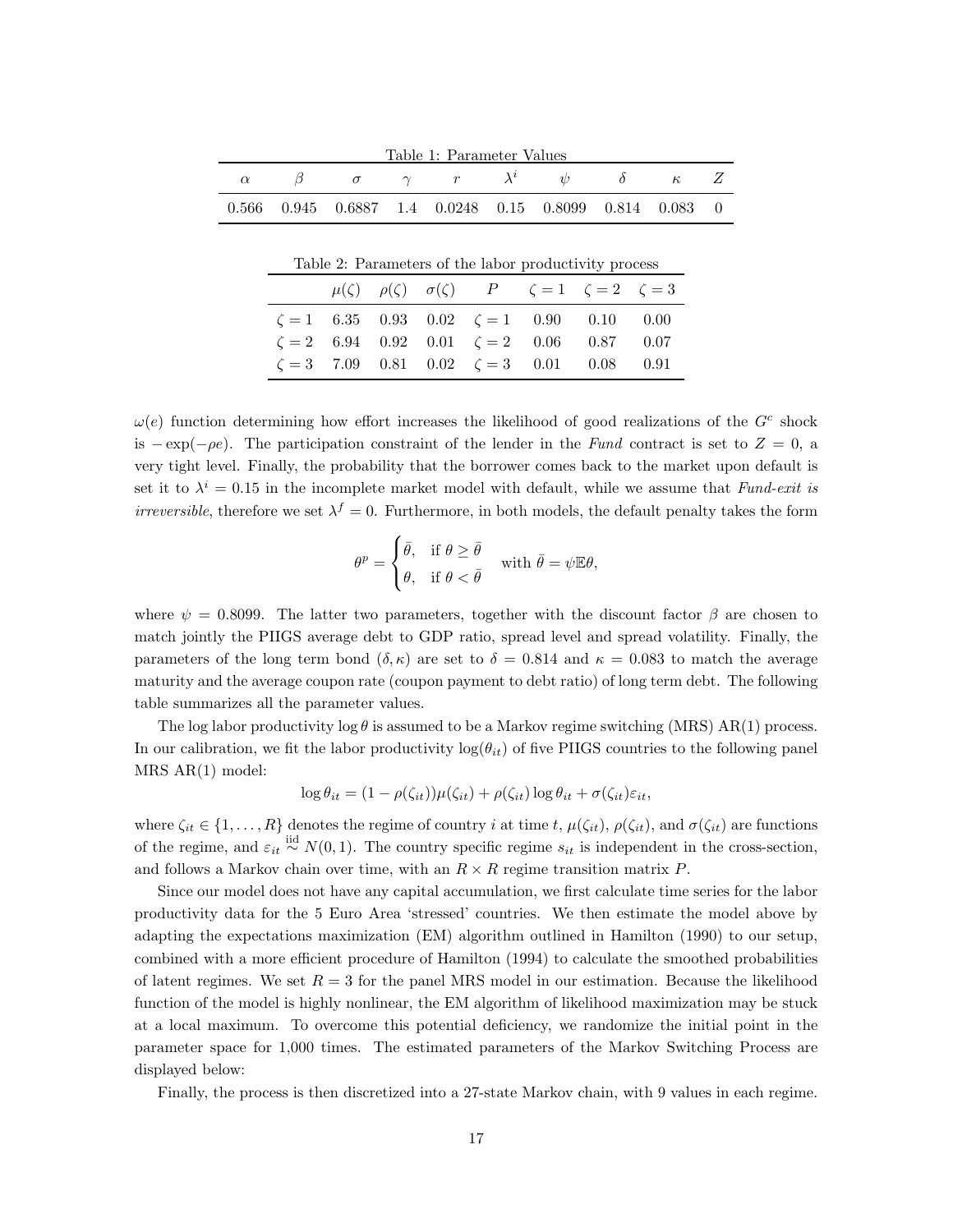In the benchmark calibration without moral hazard, we consider a simple specification for the cyclical component  $G_c$  of the government consumption shock G. In particular,  $G_c$  has a state space of  $\mathcal{G}_c = \{G_c(1), G_c(2), G_c(3)\}\$ , with  $G_c(1) > G_c(2) > G_c(3)$ , and the transition matrix for  $G_c$  is pinned down by two parameters<sup>11</sup>:

$$
\pi^{G_c} = \begin{bmatrix} \phi & \frac{2}{3}(1-\phi) & \frac{1}{3}(1-\phi) \\ 2\eta & \phi & 1-\phi-2\eta \\ \eta & 1-\phi-\eta & \phi \end{bmatrix}
$$

The parameters of the transition matrix are set to  $\phi = 0.965$  and  $\eta = 0.015$ . These parameters, together with the state space for the shock, are used to match several moments of current government expenditures, such as the G to GDP ratio, the persistence of the observed government consumption, and the relative volatility of government consumption with respect to output. The resulting transition matrix and government shock values of  $G<sup>c</sup>$  are given below:

$$
\pi^{G_c} = \begin{bmatrix} 0.9650 & 0.0233 & 0.0117 \\ 0.0300 & 0.9650 & 0.0050 \\ 0.0150 & 0.0200 & 0.9650 \end{bmatrix}
$$

$$
G^c = \begin{bmatrix} 0.038 & 0.029 & 0.025 \end{bmatrix}
$$

For the iid component  $G_d$  to government expenditures, we simply assume that is uniformly distributed over  $[-\bar{m}, \bar{m}] = [-0.0005, 0.0005]$ . In particular, we discretize  $G_d$  into  $N_d = 11$  equally spaced grid points  $\{G_d(1), \ldots, G_d(N_d)\}\$  over the previous interval, and set  $Pr(G_d(i)) = 1/N_d$  for all i. Using  $G_c$  and the discretized values of  $G_d$ , the discretized G shock can be constructed according to:

$$
G_{(i-1)N_c+j} = G_d(i) + G_c(j), \quad i = 1, \dots, N_d, j = 1, \dots, N_c,
$$

where  $N_c = 3$ . Moreover, with some slight abuse of notation, we define the transition matrix  $\pi^G$  of the discretized G shock to be the Kronecker product of two matrices:

$$
\pi^G = \pi^{G_c} \otimes \pi^{G_d},
$$

where  $\pi^{G_d}$  is simply an  $N_d \times N_d$  matrix with all entries equal to  $1/N_d$ . Defining  $\pi^G$  this way follows directly from the fact that  $G_c$  is independent of  $G_d$ . As noted by Chatterjee and Eyigungor (2012), the iid component improve considerably the convergence properties of the model with incomplete markets and default. We also use it to match, together with  $G<sup>c</sup>$ , the relative volatility of government expenditures.

When moral hazard is effective, we assume that effort only affects the cyclical government liabilities  $G^c$ . Given the current  $G^c$  there are two possible distributions of tomorrow's  $\pi^b(\cdot|G^c)$  and  $\pi^g(\cdot|G^c)$ , and  $\pi^g(\cdot|G^c)$  first order stochastically dominates  $\pi^b(\cdot|G^c)$  for all G, with  $\pi^G(G'|s, e) = \pi^G(G'|G^c, e)$ and

$$
\pi^{G}(G'|G^{c},e) = \exp(-\rho e))\pi^{b}(G'|G^{c}) + (1 - \exp(-\rho e))\pi^{g}(G'|G^{c})
$$

Recall that that government expenditure is ordered in a decreasing way. This implies that increasing effort, ceteris paribus, increases the probability of low government expenditure. Note that this functional form implies simple expressions for  $\frac{\partial \pi^G(G'|G,e)}{\partial e}$  and  $\frac{\partial^2 \pi^G(G'|G,e)}{\partial e^2}$  as follows:

$$
\frac{\partial \pi^{G}(G'|G,e)}{\partial e} = \rho \exp(-\rho e) [\pi^{g}(G'|G) - \pi^{b}(G'|G)]
$$

<sup>11</sup>See Appendix for further details.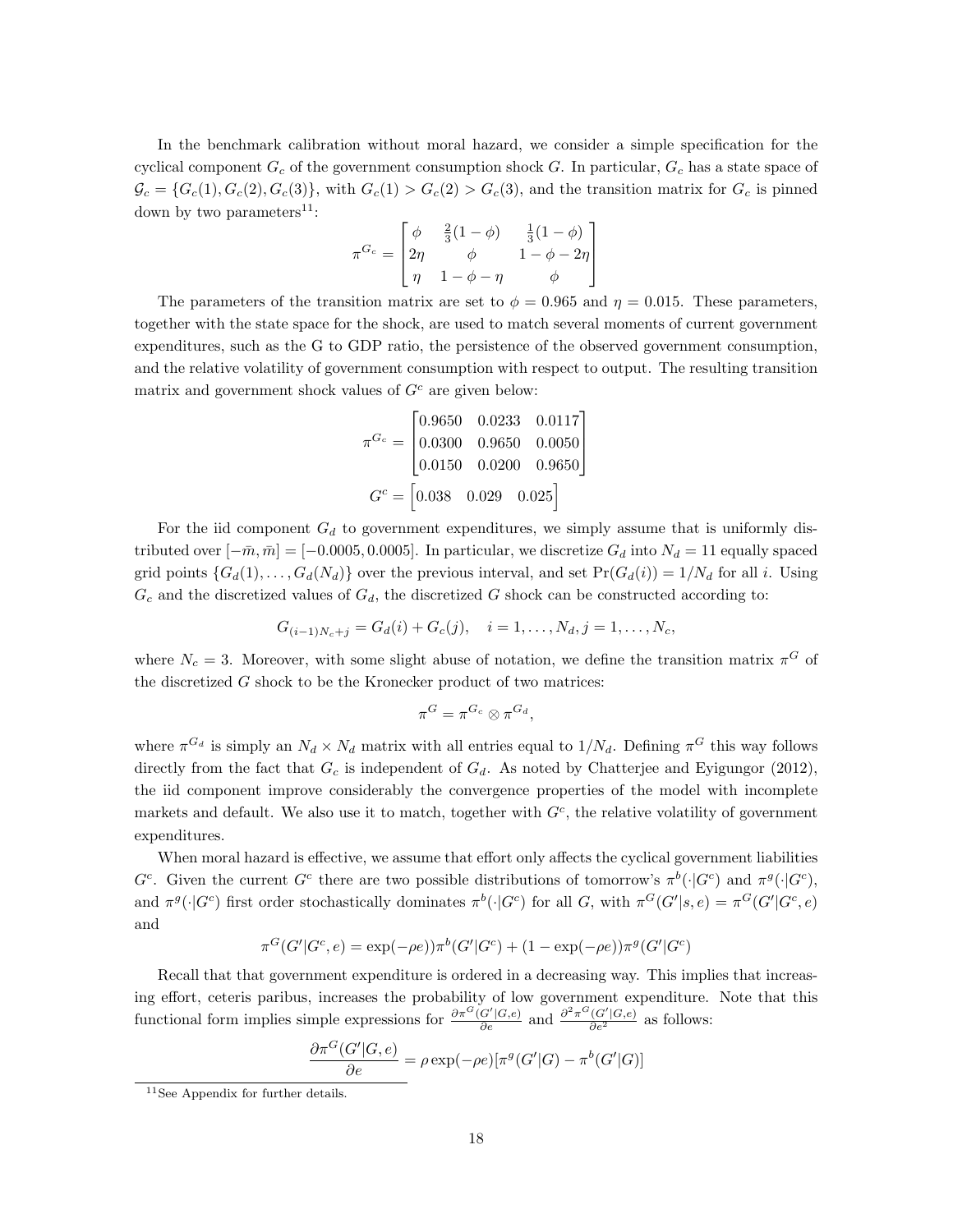and

$$
\frac{\partial^2 \pi^G(G'|G,e)}{\partial e^2} = -\rho^2 \exp(-\rho e) [\pi^g(G'|G) - \pi^b(G'|G)]
$$

#### 5.2 Data Sources and Measurement

The primary data source we use is the AMECO dataset. We use annual data for the 5 Euro Area 'stressed' countries, and except for a few series, the sample coverage is 1980–2015. Table 5 provides a summary of the data sources and definitions. We construct model consistent measures based on the raw data. In what follows, we detail on the sources and measurement methods.

#### 5.2.1 National accounts variables

For the aggregate output  $Y_{it}$  and government consumption expenditure  $G_{it}$  of each country, we use directly the corresponding data series from AMECO over 1980–2015, measured in constant prices of 2010 euros. Since there is no capital accumulation in the model, we interpret consumption in the model as standing for private absorption, and define the model consistent measure in the data as the sum of the private consumption and gross capital formation. For the aggregate labor input  $n_{it}$ , we use two series from AMECO, the aggregate working hours  $H_{it}$  and the total employment  $E_{it}$  of each country over the period 1980–2015. We calculate the normalized labor input according to  $n_{it} = H_{it}/(E_{it} \times 5200)$ , assuming 100 hours of allocatable time per worker per week. However, for most parts of the data moments computations, we use  $H_{it}$  directly, since the per worker annual working hours do not show a significant cyclical pattern and both the level and the trend do not affect the computation of the moments.

#### 5.2.2 Government bond variables

We use the end-of-year government debt to GDP ratios in AMECO to measure the indebtedness of the Euro Area 'stressed' countries. The government debt is defined as the general government consolidated gross debt. This is conceptually different from the debt in the model, which corresponds to national debt more closely. nevertheless, we use the gross debt measure, as it provides a consistent measure across countries and is arguably an upper limit on the indebtedness of the government.

We use the nominal long-term bond yields in AMECO to measure the nominal borrowing costs of the Euro Area 'stressed' countries, and use short-term interest rates in German to measure the funding cost of international investors. The risk-free rate is measured as the real short-term interest rate of Germany, which equals to the average of the nominal rate minus GDP deflator from 1980– 2015. To arrive at a meaningful measure of the real spread, i.e., a spread unaffected by expected inflation hence rightly reflect 'stressed' countries' credit risk, we split the sample into to parts by the introduction of the euro. For the first part, 1980–1998, we use spot and forward exchange rates to convert German nominal risk free rate into each stressed country's local currency, hence deriving a synthetic local currency risk free rate, and then take the difference between the local nominal longterm bond yield with the synthetic risk free rate. Since the synthetic risk free rate is denominated in the local currency as well, so it is subject to the same inflation expectations as the long-term bond yield, and consequently, the difference is equivalent to the real spread. For the second part, 1998–2015, we can directly use the spread between the 'stressed' countries' long-term bond yields and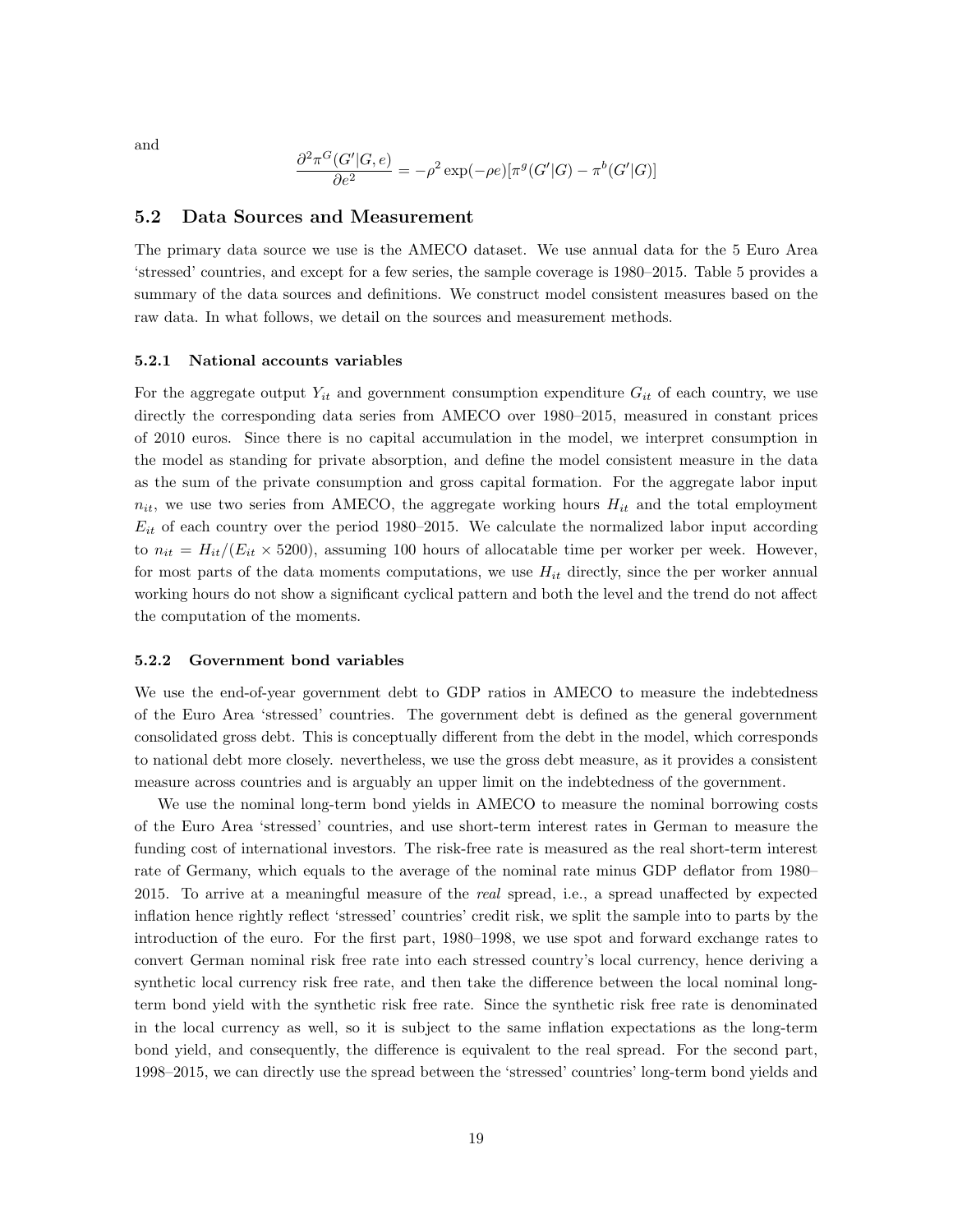German short-term interest rates, since all rates are denominated in the euro, hence subject to the same inflation expectation.

The information on the maturity structure of the government debt for the Euro Area 'stressed' countries is not comprehensive. We are able to find average years to maturity for the five countries from 3 sources.<sup>12</sup> The overall time coverage is unequal across countries: 1998–2010 and 2014–2015 for Ireland, 1998–2015 for Greece, 1991–2015 for Spain, 1990–2015 for Italy, and 1995–2015 for Portugal.

#### 5.2.3 Fiscal positions

For the model, the theoretically consistent measure of the primary surplus is simply  $y - c - G$ , i.e., the total saving of the economy. Recall that the primary surplus is defined as government surplus minus interest payments. Alternatively, by the government's budget constraint, the primary surplus can be expressed as the net lending by the government, i.e., the difference between revenue of newly issued debt and payments on interests and retiring debt. For the economy with incomplete markets and default we are considering, this equals to  $q_t(b_{t-1} - b_t) - (1 - \delta + \delta \kappa)b_t$ , and by the economy's budget constraint, the last expression is just equal to  $y_t - c_t - G_t$ , which is the measure we use for primary surplus in the model.

To be consistent with the model, we also measure the primary surplus in the data according to the last expression. Since  $c_t$  is already measured as the private absorption, i.e., sum of the private consumption and gross capital formation, the empirical measure of the primary surplus is equivalent to the net export by the national accounting identity.

#### 5.2.4 Labor share

We use various data series from AMECO to construct the labor share of annual output for each of the Euro Area 'stressed' countries over the period 1980–2015. First, we use nominal compensation to employees of the total economy in AMECO (labeled by UWCD) to measure the labor income for employees. Second, to measure the labor income for self-employed people, we take the difference between two AMECO series, UOGD and UQGD, where the former is gross operating surplus and the latter is the same measure net off imputed compensation for the self-employed population. We define the total labor income as the sum of the labor income for employees and self-employed, i.e.,  $UWCD + UOGD - UQGD$ . Finally, the labor share is calculated as the ratio of labor income to nominal GDP.

#### 5.2.5 Labor productivity

Given the production function,  $y = \theta n^{\alpha}$ , we measure the labor productivity of country i at time t according to  $\theta_{it} = Y_{it}/H_{it}^{\alpha}$ , or equivalently,  $\log \theta_{it} = \log y_{it} - \alpha \log n_{it}$ . Note that we use a common  $\alpha$ for all ' Euro Area 'stressed' countries. Let  $\hat{\theta}_{it}^o$ , or  $\log \hat{\theta}_{it}^o$ , denote the original measured level for labor productivity. To compute the data moments involving the labor productivity, we use the HP-filter to detrend the sample productivity  $\{\log \hat{\theta}_{it}^o\}$ . Moreover, as described earlier, we use a Markov regime switching model to estimate the productivity process. Before taking the data to the model, we adjust the original sample in the following two steps:

<sup>12</sup>See the appendix for more details.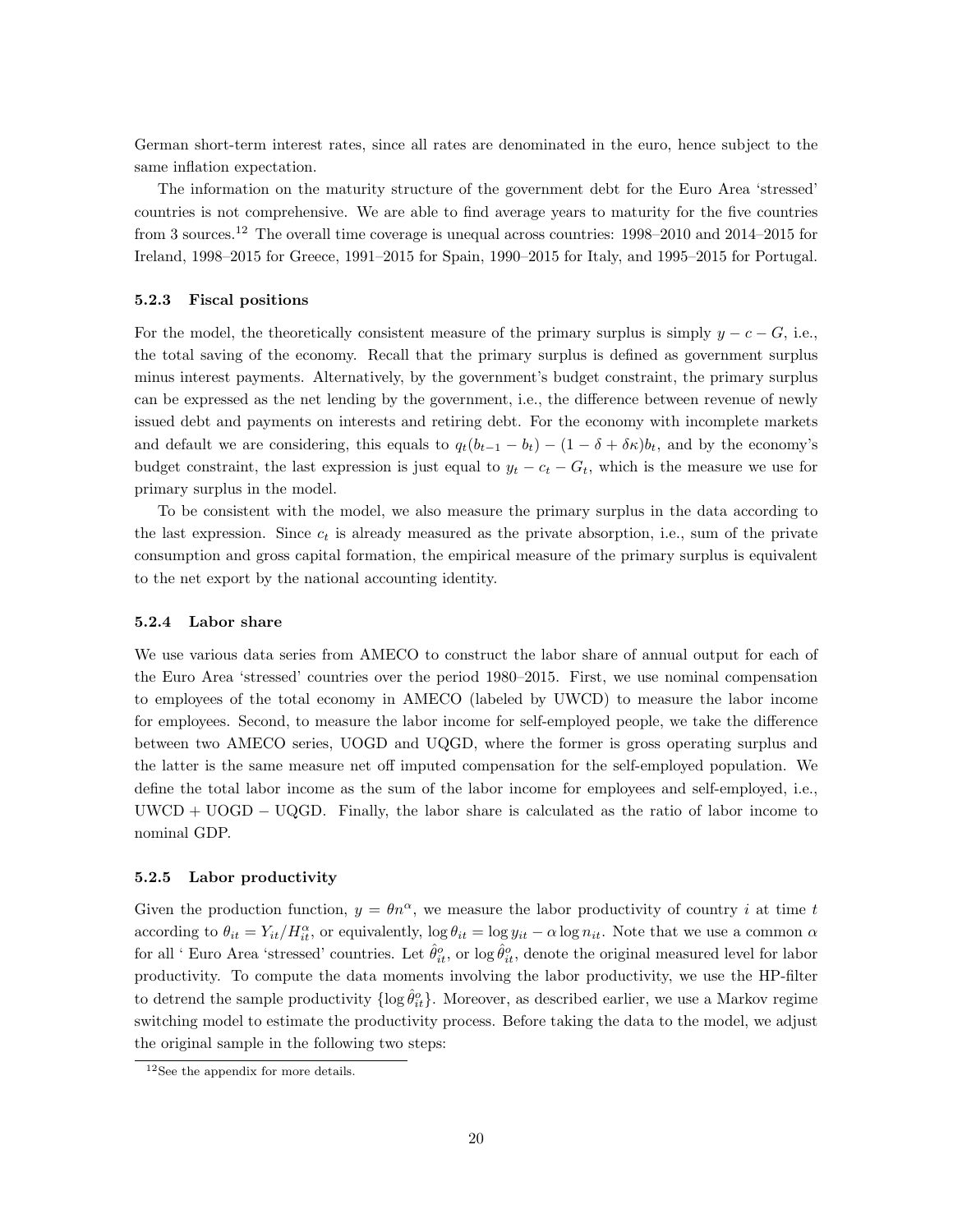- 1. We take out a common linear time trend in the  $\{\log \hat{\theta}_{it}^o\}$  series.
- 2. After detrending, we further standardize  $\{\log \hat{\theta}_{it}^o\}$  for each i so that the resulting series has the same sample mean and volatility over  $i$ . This is to prevent the level and volatility differences in  $\{\log \hat{\theta}_{it}^o\}$  across i to induce spurious regime switching behavior in the estimation process.

We denote the adjusted sample productivity by  $\{\log \hat{\theta}_{it}\}\$ , which is then used in the estimation of the MRS model discussed earlier.

### 6 The IMD vs. the Fund regimes without moral hazard

This section discusses the numerical results without moral hazard (i.e.  $v(e) = 0$ ). We compare the incomplete markets economy with default (IMD) and the economy with a Fund with two sided limited of commitment (2S). We first present calibration results in Table 3 and the policy functions for both economies in Figures  $(1) - (2)$ . To better understand how these economies work, we show representative paths of both economies, subject to the same sequence of shocks in steady state, in Figures (5) - (6).Finally, we study how both economies respond to a combined negative shock when they are in steady state: Figures (7) - (8). TFP shocks are labeled  $e_i$ ,  $i = 1, \ldots, 27$  where  $e_i < e_{i+1}$ and G shocks are labeled  $g_j$ ,  $j = 1, ..., 3$  where  $g_j > g_{j+1}$  –that is  $(e_1, g_1)$  is the worst combination of shocks and, increasingly,  $(e_{27}, g_3)$  is the best combination of shocks.

#### 6.1 Calibration results

The following Table 3 provides an exhaustive account of our benchmark calibration for the Euro Area 'stressed' countries with the incomplete markets economy defaultable debt (IMD) and also the comparison of these economies with the Fund economy, subject to the same shock processes that the ones calibrated for the IMD economy. Note that our IMD economy matches remarkably well most most moments, with the notable exception of the behaviour of the *primary surplus* – both, its mean and its correlation with output. However, this seems to be more a problem of the Euro Area 'stressed' countries than of our model, since our IMD economy, even with its default events (consistent with the level of debt to GDP and the bond spread), seems to be more efficient – its fiscal policy more countercyclical – than the observed economies.

The quantitative comparison between the IMD economy and the economy with a Fund is striking. Even if the fund contract is designed to prevent persistent redistribution from the fund to the borrower country, the amount of average debt is almost two and one-half times higher with the fund and the contrast even larger when primary surpluses are compared and, consistently, the fund implements a strong counter-cyclical fiscal policy in comparison with the IMD, no to mention in relation with the pro-cyclical budget policies of the 'stressed' countries.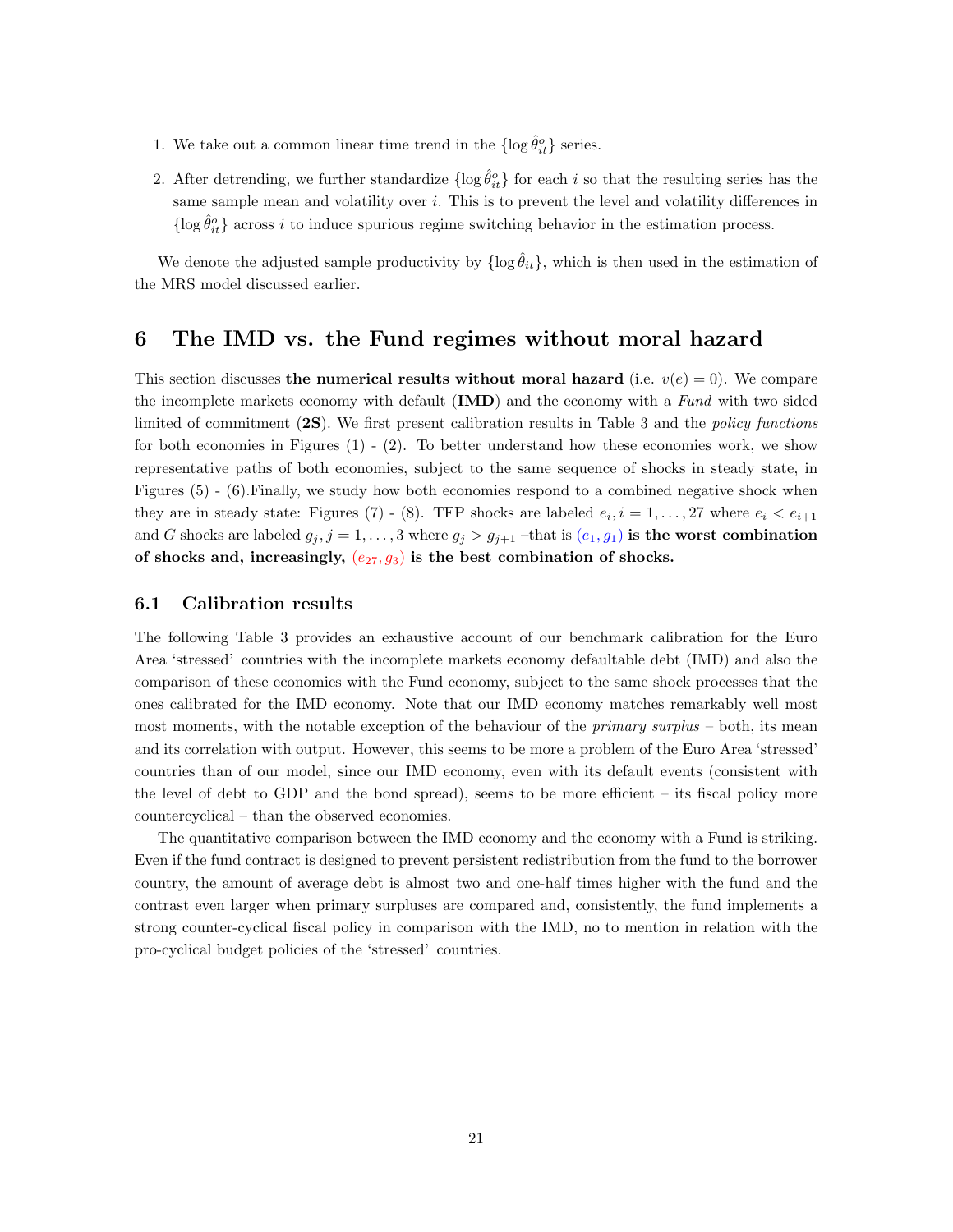| Moments                      | Data                 | <b>IMD</b>           | Fund                 |  |
|------------------------------|----------------------|----------------------|----------------------|--|
| Mean                         |                      |                      |                      |  |
| Debt to GDP ratio            | 77.29%               | 76.56%               | 186.65%              |  |
| Real bond spread             | 3.88%                | 3.76%                | $-0.02\%$            |  |
| $G$ to GDP ratio             | 20.18%               | 19.62%               | 19.31%               |  |
| Percentile: $1 \& 99$        | $[13.48\%, 32.79\%]$ | $[11.56\%, 33.02\%]$ | $[10.65\%, 36.77\%]$ |  |
| Primary surplus to GDP ratio | $-0.78\%$            | 1.30%                | 3.57%                |  |
| Fraction of working hours    | 36.74%               | 37.28%               | 38.09%               |  |
| Volatility                   |                      |                      |                      |  |
| $\sigma(C)/\sigma(Y)$        | 1.49                 | 1.47                 | 0.35                 |  |
| $\sigma(N)/\sigma(Y)$        | 0.92                 | 0.69                 | 0.62                 |  |
| $\sigma(G)/\sigma(Y)$        | 0.91                 | 0.86                 | 0.53                 |  |
| $\sigma(PS/Y)/\sigma(Y)$     | 0.65                 | 0.80                 | 0.94                 |  |
| $\sigma$ (real spread)       | 1.53%                | $0.93\%$             | $0.21\%$             |  |
| Correlation                  |                      |                      |                      |  |
| $\rho(C, Y)$                 | 0.88                 | 0.76                 | 0.57                 |  |
| $\rho(N,Y)$                  | 0.67                 | $-0.13$              | 0.94                 |  |
| $\rho(PS/Y,Y)$               | $-0.29$              | 0.11                 | 0.95                 |  |
| $\rho(G,Y)$                  | $0.35\,$             | 0.07                 | 0.03                 |  |
| $\rho$ (real spread, Y)      | $-0.35$              | $-0.29$              | $-0.05$              |  |
| $\rho(G,\theta)$             | 0.13                 | 0.00                 | 0.00                 |  |
| $\rho(G_t, G_{t-1})$         | 0.94                 | 0.94                 | 0.94                 |  |

Table 3: Benchmark calibration with IMD and comparison with Fund

### 6.2 Policy Functions

The core of the analysis is given by the study of the different optimal policy functions. Figures (1) and (2) display the policy functions for the main variables for the incomplete markets economy with default IMD and for the Fund, as function of the level of debt for selected (intermediate) values of shocks  $(s=(\theta,\,G)=(e,\,g)).$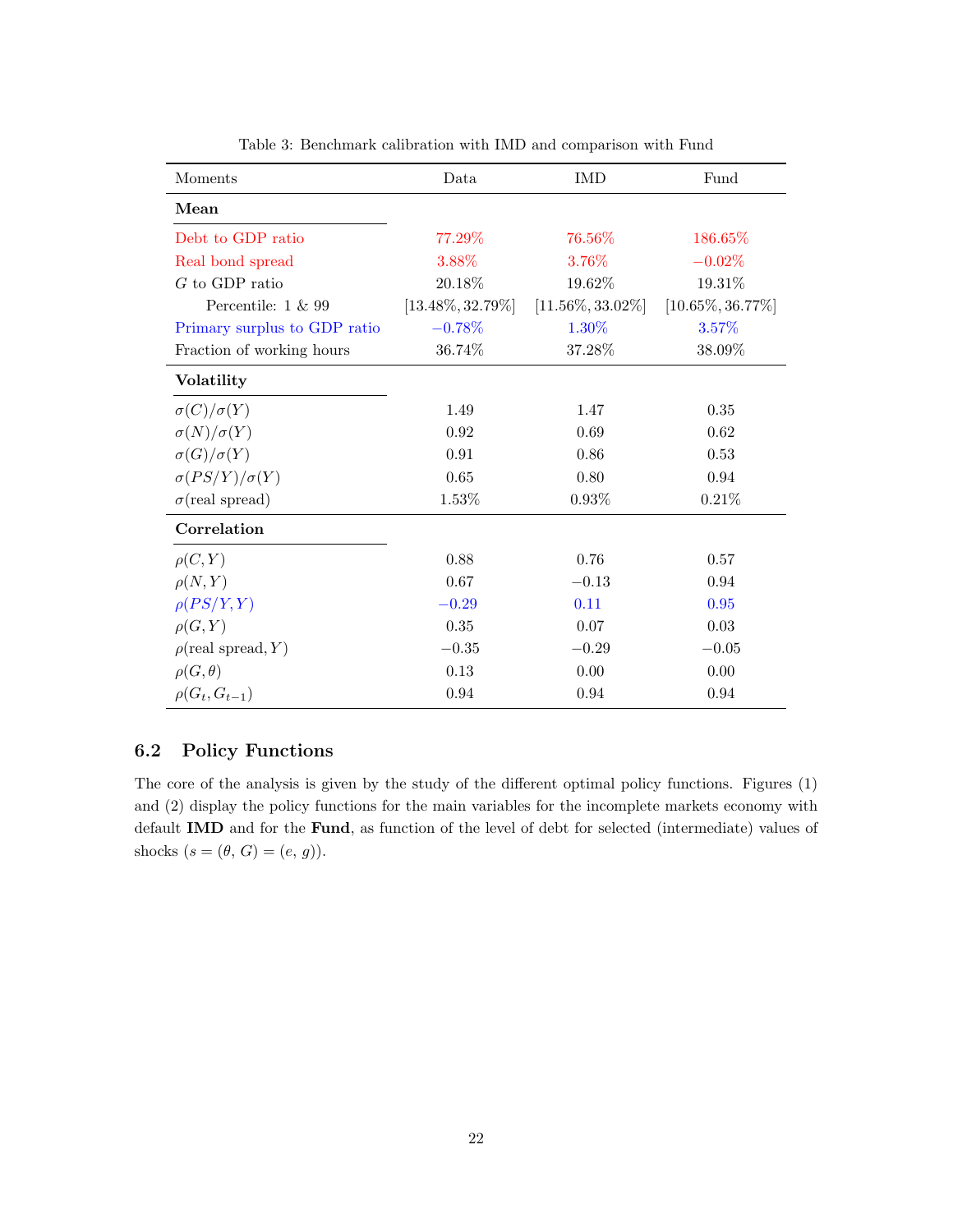

Figure 1: IMD policy functions.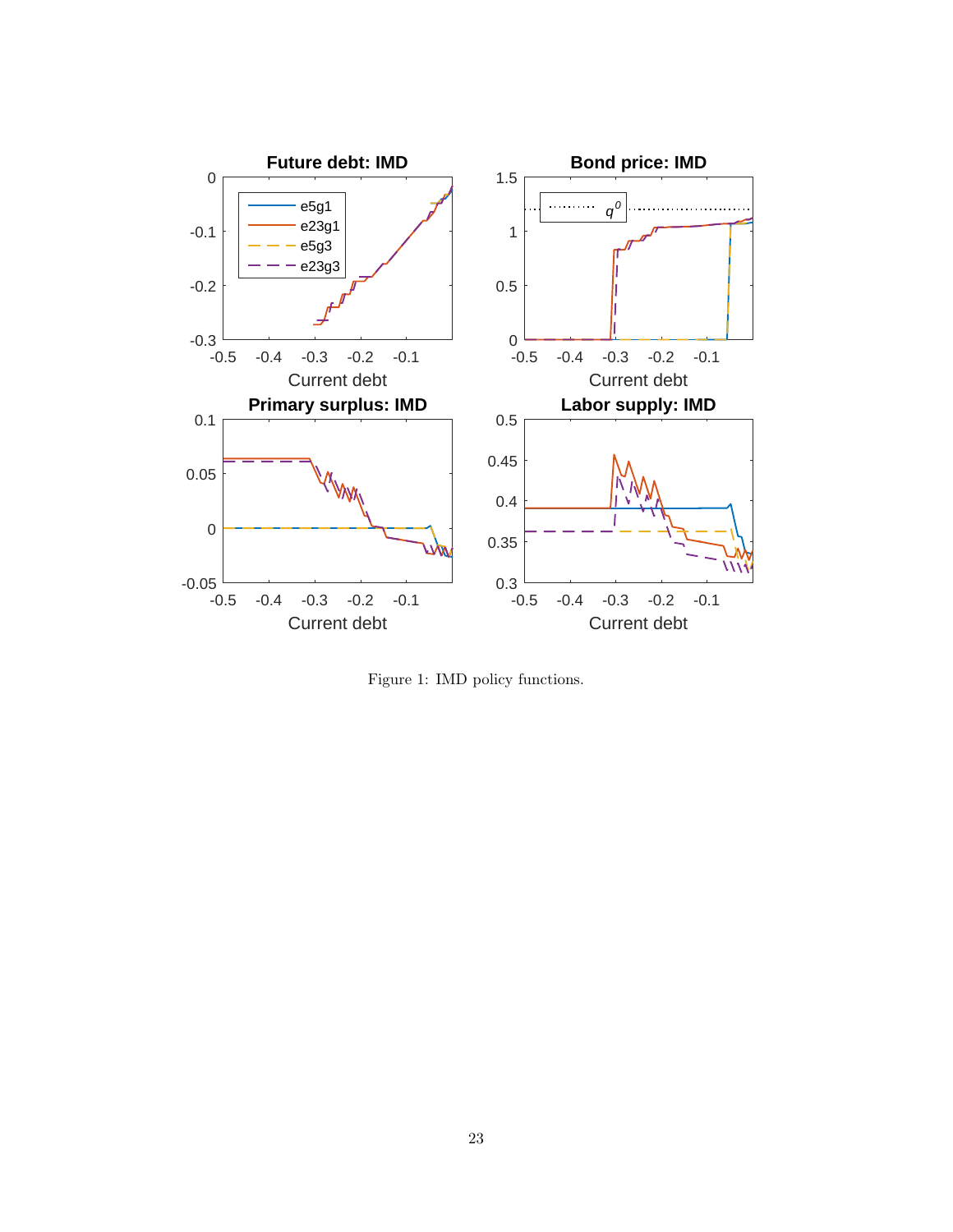

Figure 2: Fund policies as functions b.

The left panels of Figures (1) and (2) show the end-of-period debt and primary surplus policies for the IMD economy and the Fund as functions of  $(b, s)$  and  $(a, s)$ , respectively. As it can be seen in the upper-left panel, for a relatively bad state  $(e5g_j)$ , the IMD economy only allows a minimum level of debt, while more is borrowed in the Fund, this is true at any state – as it is also true that, within a regime, more can be borrowed in better states. Furthermore, as it can also be seen in the lower-left panel, in the relatively good state the IMF economy requires to run a (positive) primary surplus for levels of debt for which the Fund has a primary deficit; both left panels show the higher debt capacity of the Fund. The lower-right panel shows how in the IMD economy the labor supply is distorted even at values of debt below the default threshold. It also shows that even in the Fund regime the efficient allocation of labor may be distorted (e.g. at  $b = -0.2$  the supply of labor is higher when productivity is lower), although the distortion is more severe in the IMD economy. It also should be noted that expenditure shocks  $q$  do not play a major role, in comparison with the productivity shocks  $e$ . Finally, the upper-right panel shows bond prices for both regimes, in relation to the riskless bond price  $q^o$ : positive spreads and price collapses with default as the level of debt increases (i.e. moving to the left) in the IMD economy and, in contrast, negative spreads as the level of debt decreases (i.e. moving to the right) in the Fund regime.

To better understand these price effects it should be noted that, in Figure  $(2)$ , the **Fund** policies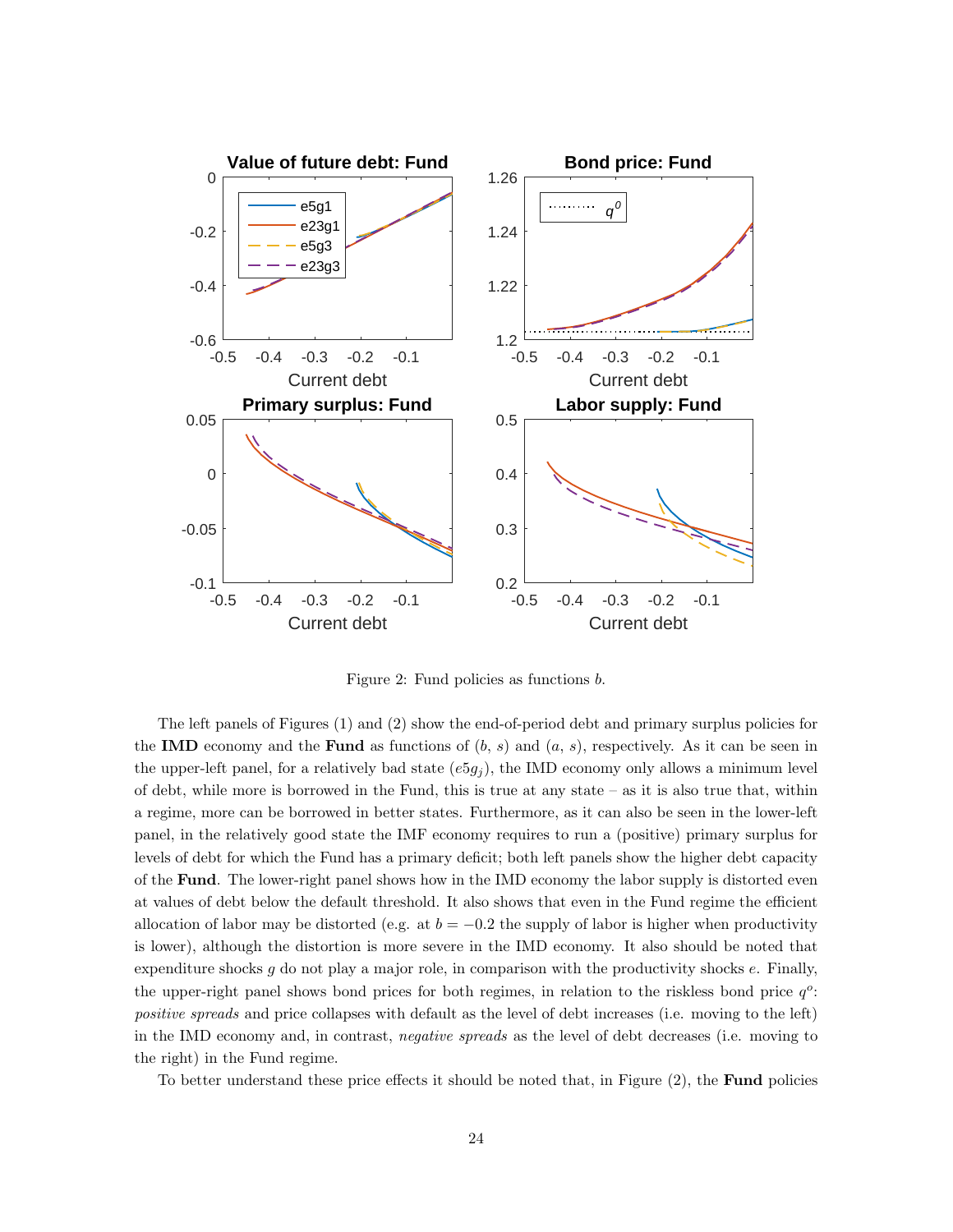as functions of  $(a, s)$  correspond – through 'decentralization'– to **Fund** policies as functions of  $(x, s)$ , which are illustrated in Figures (3) and (4) for the same (intermediate) values of shocks. The upper-left panel of Figure (3) shows the core of the Fund mechanism. In an economy without limited enforcement or moral hazard constraints a line from the origin with slope  $\eta$  will determine the evolution  $x \to x'$ , therefore the borrower's relative Pareto weight will monotonically decrease. Such a decay –  $x'(x, s)$  =  $\eta x$  – is stopped by the borrower's intertemporal participation constraints, which define the horizontal lines to the left of the 'decay line' – we denote them by  $\underline{x}(s)$ , i.e.  $x'(\underline{x}(s), s) = \underline{x}(s)$ . On the other hand, the lender's limited enforcement constraints deter  $x'$  from being too high, which define the horizontal lines to the right of the 'decay line' – we denote them by  $\overline{x}(s)$  – i.e.  $x'(\overline{x}(s), s) = \overline{x}(s)$ . In particular, if  $\underline{x}(e_{27}, g_3) > \overline{x}(e_1, g_1)$  then the support of the steady-state distribution of x is  $[\underline{x}(e_1, g_1), \underline{x}(e_{27}, g_3)]$ and the lender's participation constraint is occasionally binding.

The other panels show the asset holding and primary surplus policies, as functions of  $\mu_b$ , as well as the bond price. The patterns of these policies can be traced back to the upper-left panel. Take, for example, the state  $(e_{23}, g_3)$ , increasing x towards the value of the lender's participation constraint binds (above 0.2) the bond price jumps – i.e. negative spread – the primary surplus becomes a primary deficit – i.e. the borrower transfers to the lender – and, consequently, debt is drastically reduced, but given that in our simulations the the lender's participation value is very tight,  $Z = 0$ , debt is always non-negative; i.e. the lender is never in a negative asset position. Note that now it is easier to understand the price patterns shown in Figure (1): when policies are described as functions the level of debt, and states, in the **IMD** when debts are sufficiently high there are *positive spreads*, as expected; however, as we have seen in Section 4, in the **Fund** is when the lender's participation constraint is binding that there are negative spreads and the lender's participation constraint is binding when the relative weight of the borrower is high (Figure 3 upper-left panel), which corresponds to very low levels of borrower's debt (Figure 2 upper-right panel); note that the lower-left panel of Figure 3 links the two representations of the borrower's states x vs.  $a$ .

Going back to the upper-left panel of Figure 3, when  $x$  is decreased to the value that the borrower's participation constraint binds (around 0.15) gives, in the lower-left panel the maximum level of debt that the Fund can have at this state (circa  $-0.42$ ). Figure (4) shows the Fund consumption and labor policies, as well as the value functions, for the same intermediate states. Again, the patterns of these policies and values can be traced back to the upper-left panel of Figure  $(3)$  – in particular, the consumption policy and, more smoothly, the value of the borrower mimic the Pareto weight policy and, obviously the value of the lender mirrors the value of the borrower since both share the surplus of the Fund.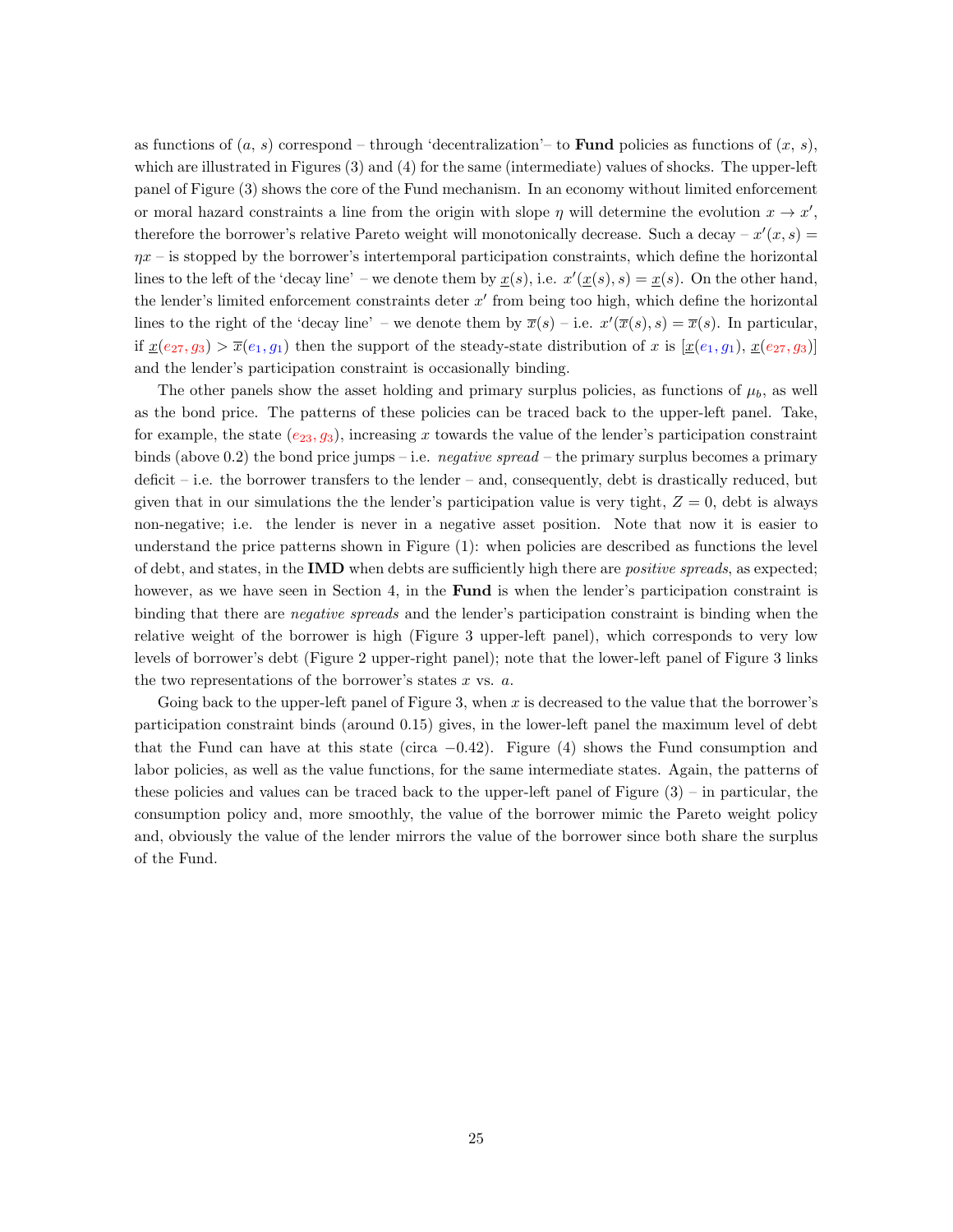

Figure 3: Fund policy functions: Pareto weights and assets.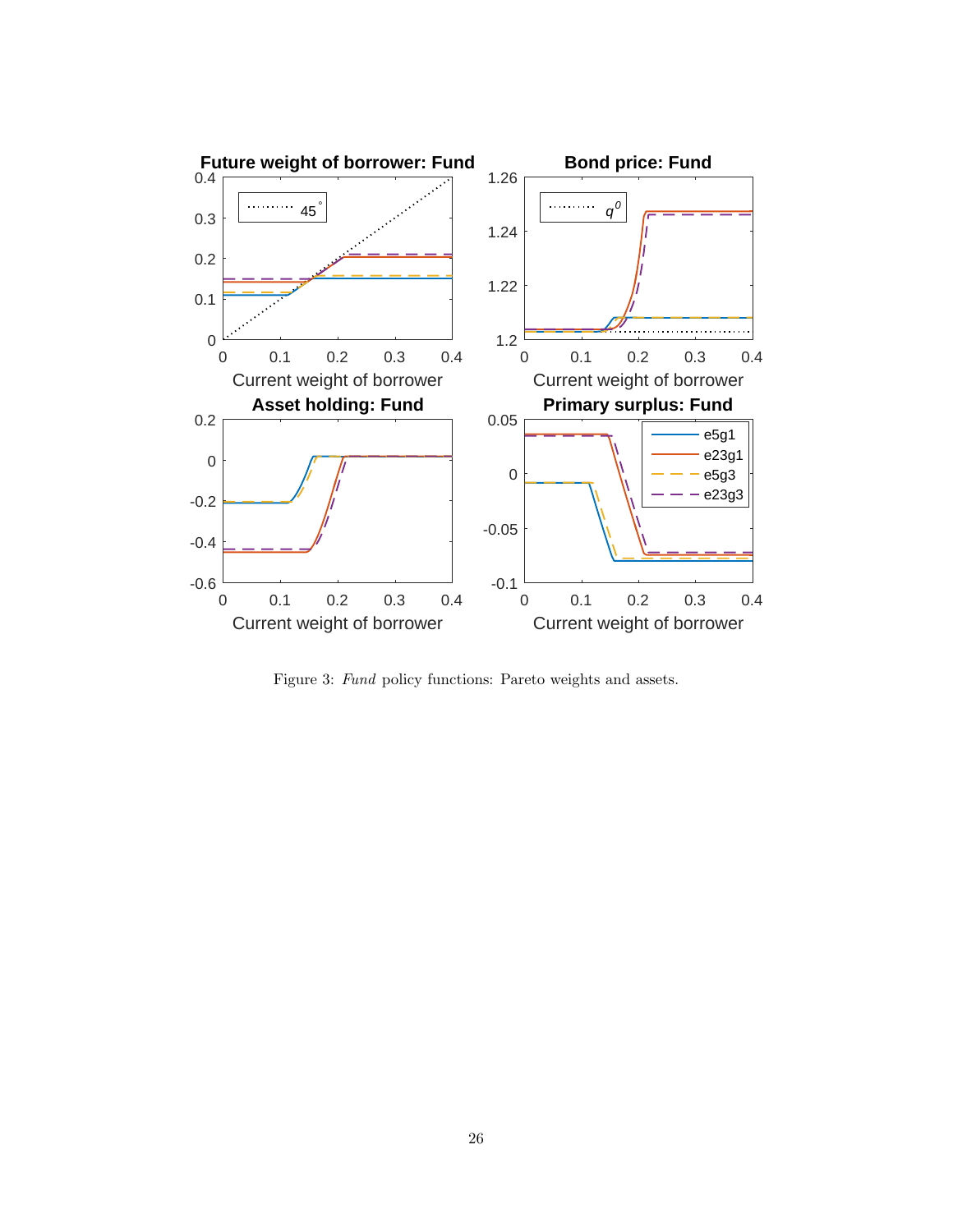

Figure 4: Fund policy functions: allocations and values.

#### 6.3 Running the Fund in normal times and in times of crisis.

It is illustrative to simulate the risk-sharing outcomes of the Fund in normal times and in times of crisis. We do it here with two experiments. The first, denoted Business Cycle Paths – Figures (5) and  $(6)$ – is a long-run simulation at the steady state. In the second, denoted *Impulse Responses* – Figures (7) and (8) – we assume that, independently and simultaneously many independent economies are hit by negative  $(\theta, G)$  shocks  $(e_1, g_1)$  but then all shocks after the initial period follow a realization of the  $(\theta, G)$  stochastic process; therefore we report the average impulse response from 500 simulations. The initial endogenous conditions are randomly chosen from the stationary distribution.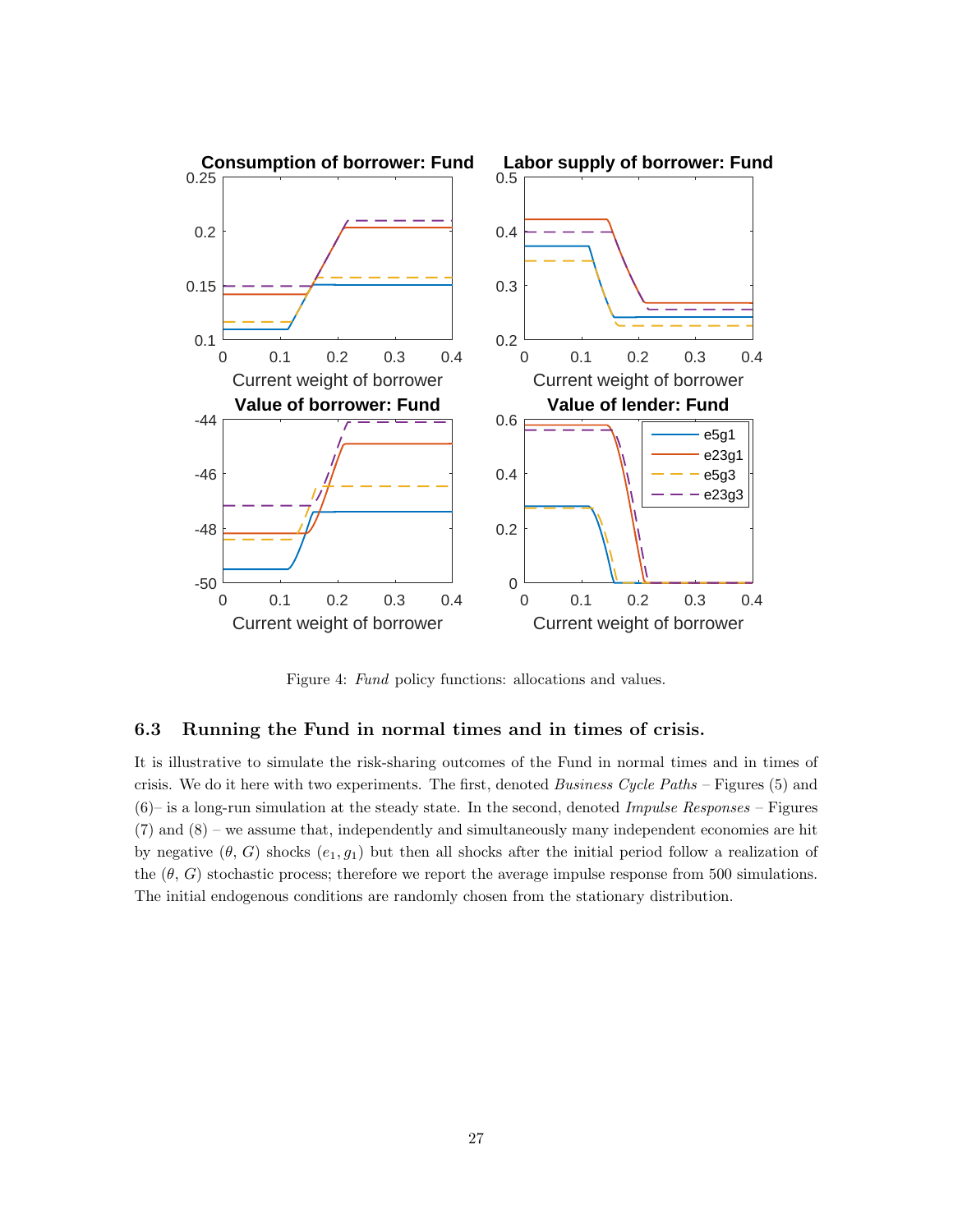

Figure 5: IMD vs. Fund Business Cycle Paths: shocks and allocations.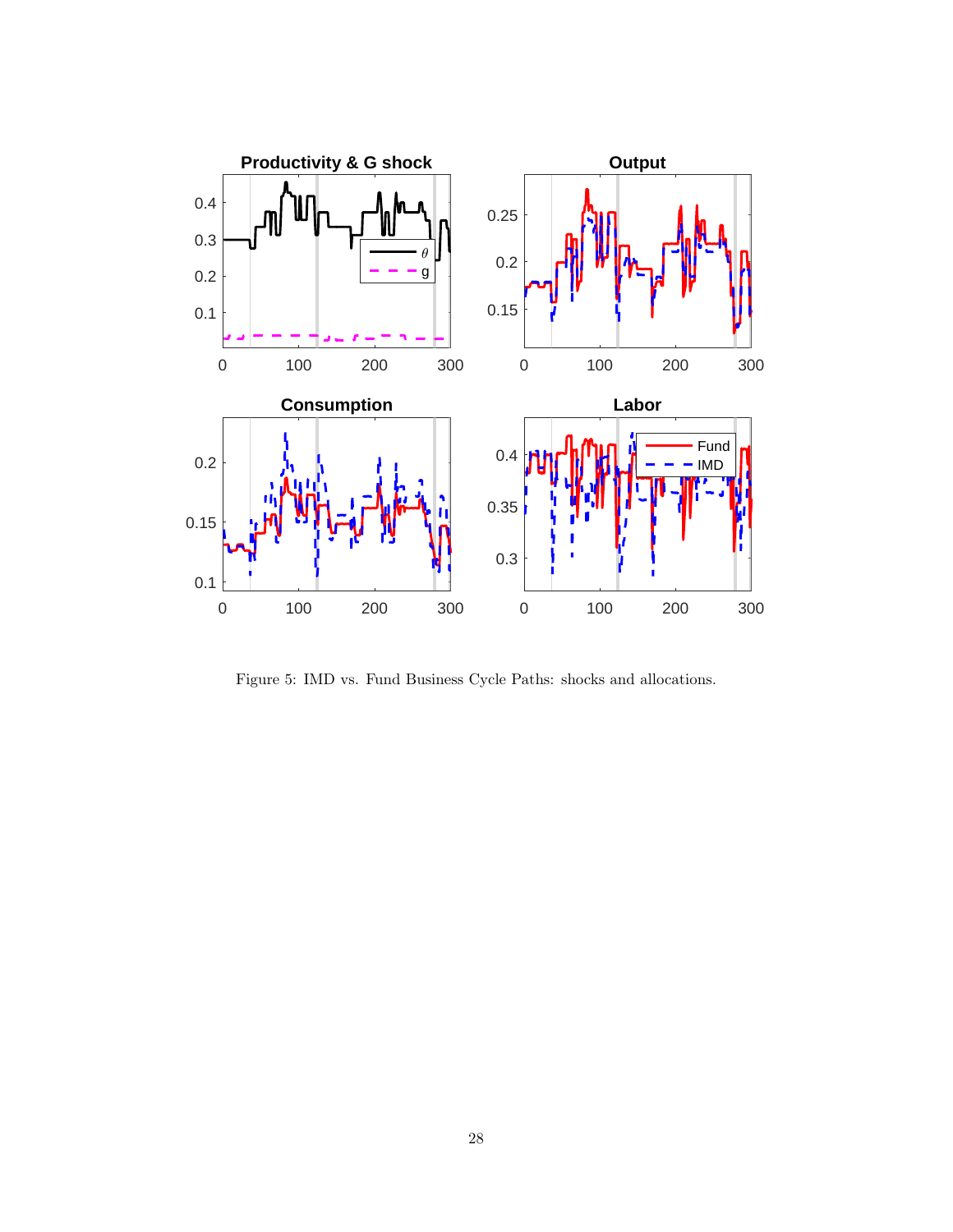

Figure 6: IMD vs. Fund Business Cycle Paths: shocks and assets.

In Figure (7), the upper-left panel shows the history of shocks for three hundred years. The grey periods correspond to periods of default in the IMD economy – defaults are associated with drops in productivity, but not all drops of productivity trigger defaults. The allocations in the IMD and Fund regimes are shown in the other panels. As it can be seen, there is more consumption smoothing in the Fund and default periods are periods of austerity where output, employment and consumption plunge. Figure (8) shows the asset allocations and prices. These panels are very revealing of why some particular productivity drops trigger defaults in the IMD economy. Just observing the evolution of shocks the first default seems puzzling since not much had happened – a small increase in government expenditures followed of a small drop in productivity, – however these were not normal times: the productivity level was medium-low but spreads were high even if there was a primary surplus: the economy was 'stressed' and transfers were countercyclical; fortunately, it was a short default episode. The other two default episodes follow a very familiar pattern: a productivity drop following relatively good years in which debt built up. Life is very different in the Fund regime: debt capacity is substantially larger and good years are years of primary surpluses; transfers from the debtor to the lender are procyclical and only a small episode of *negative spreads* happens towards the end of the series, mirroring the largest positive spread in the IMD economy.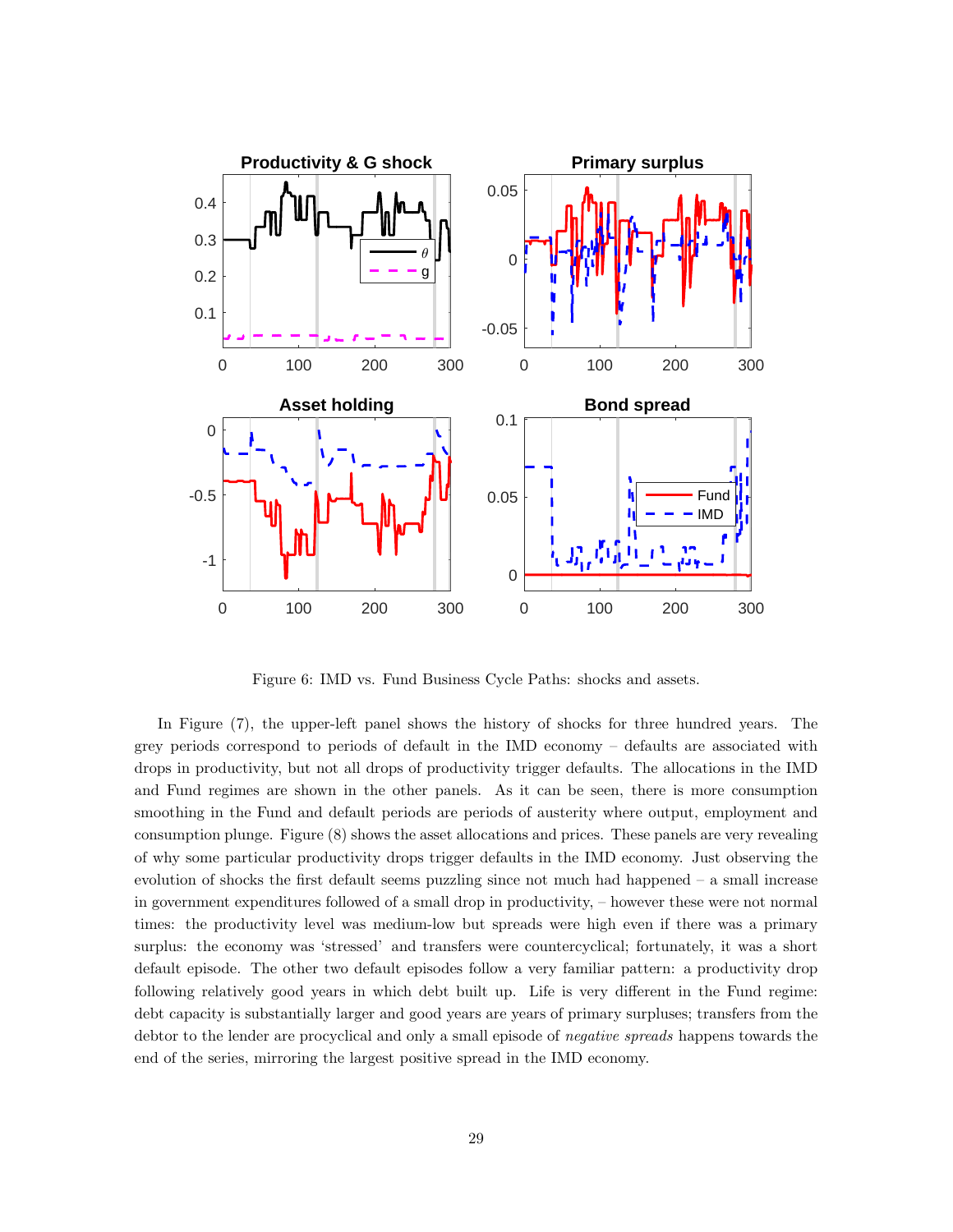

Figure 7: IMD vs. Fund: combined shock impulse-responses: allocations.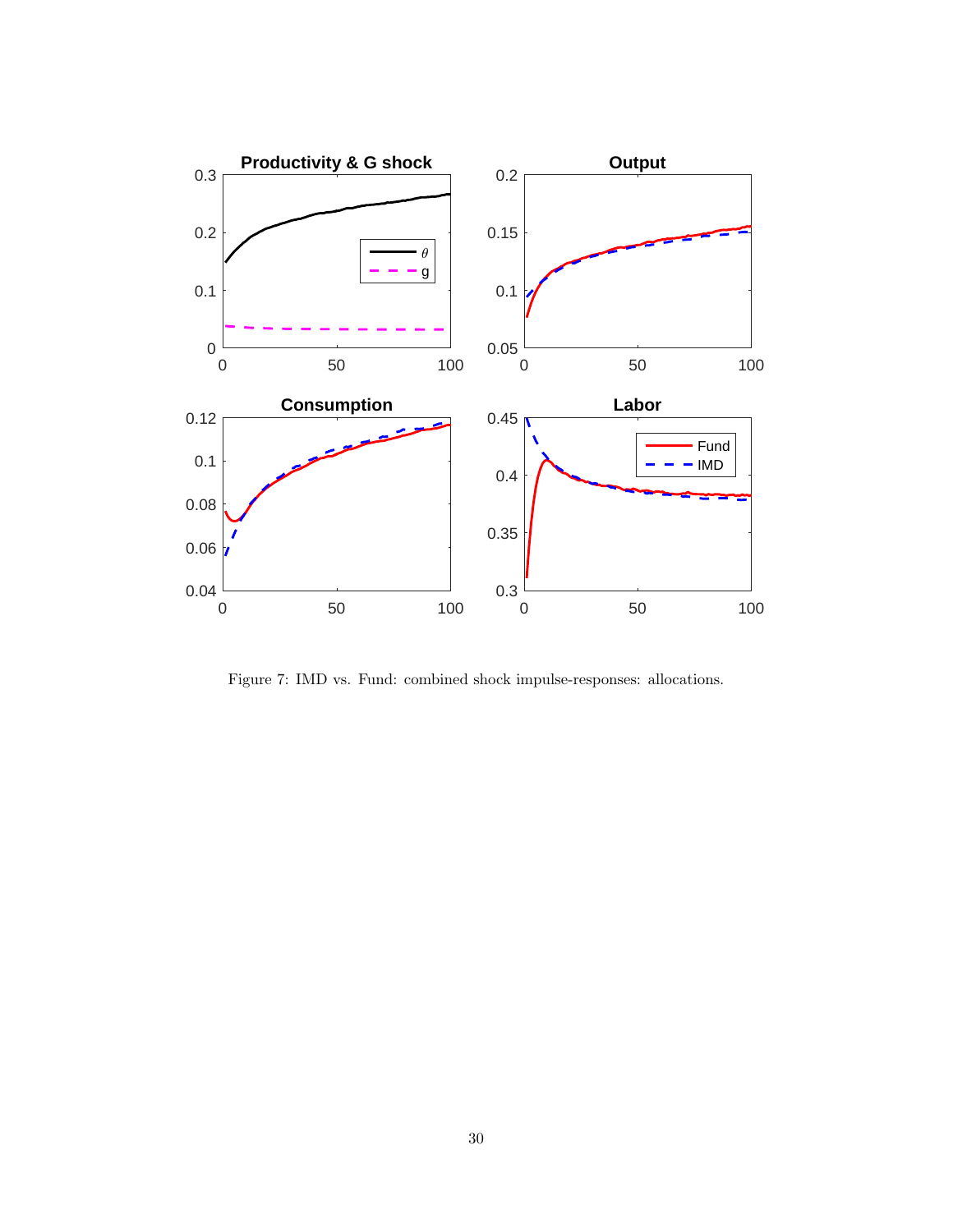

Figure 8: IMD vs. Fund: combined shock impulse-responses: assets.

As it has already been seen in default episodes, life is particularly different in times of crisis. To analyse this in more detail we induce an unexpected negative shock to our economies. Figures (7) and (8) show how the two economies react to a transitory combination of bad  $(\theta, G)$  shocks. If Figure (7) everything looks very smooth is because the figure depicts average paths – for example, behind the smooth growth of output in the IMD economy there are many episodes of default, as it is reflected in the positive spreads of Figure (8). Nevertheless, the averages do not hide that the crisis is more severe in the incomplete markets economy with default (IMD) than in the economy with a Fund. While the crisis is a severe austerity crisis in the IMD economy, consumption is higher and labor supply lower in the Fund regime, as the immediate response to the negative shock. More remarkable is the fact that in the Fund economy a large primary deficit is allowed following the shock and, consequently, there is debt accumulation. Two facts are behind these patterns. One is the the fact that the borrower is more impatient than the lenders – being the market lenders or the Fund, – the other that the severe negative shock is a rare event. The first explains the wish to front-load consumption, which is partially satisfied with a Fund, but not in the IMD economy; the second the fact that being a rare event the borrower has ample borrowing capacity in the Fund, and none in the IMD economy, as a result in the long-run the primary surplus is higher with a Fund than in the IMD economy, showing that the former is more efficient. We now take a closer look at the relative efficiency, and the associate debt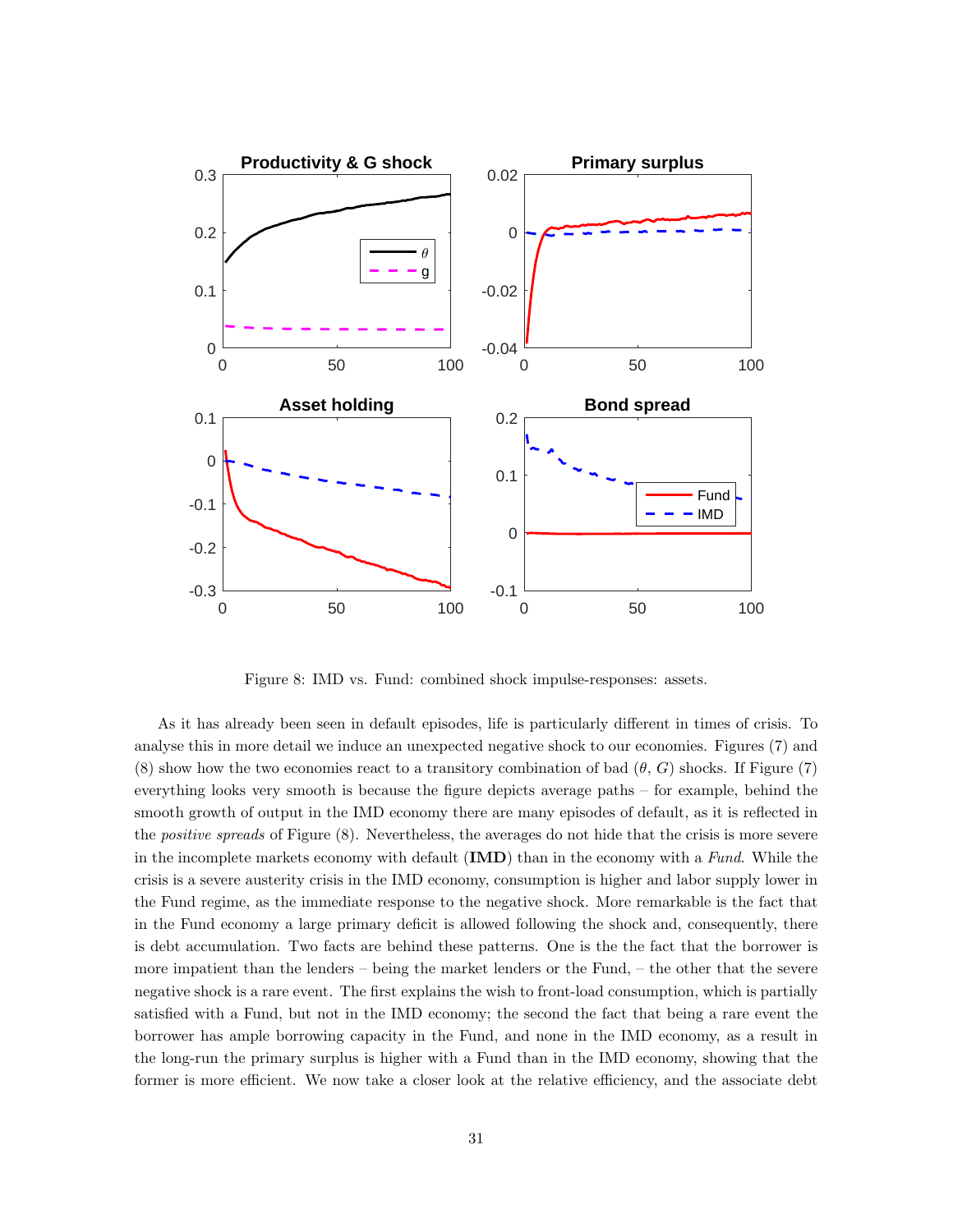| Shocks $(\theta, G_c)$             | Welfare Gain | $(-b'/y)_{\text{max}}$ : M $(-a'/y)_{\text{max}}$ : F |        |
|------------------------------------|--------------|-------------------------------------------------------|--------|
| $(\theta_l, G_h) = (0.148, 0.038)$ | 8.90         | 1.71                                                  | 97.42  |
| $(\theta_m, G_h) = (0.299, 0.038)$ | 7.03         | 107.55                                                | 187.16 |
| $(\theta_h, G_h) = (0.456, 0.038)$ | 4.68         | 217.43                                                | 336.77 |
| $(\theta_l, G_l) = (0.148, 0.025)$ | 7.87         | 1.84                                                  | 101.89 |
| $(\theta_m, G_l) = (0.299, 0.025)$ | 6.56         | 111.40                                                | 187.93 |
| $(\theta_h, G_l) = (0.456, 0.025)$ | 4.46         | 217.80                                                | 334.47 |
| Average                            | 6.53         |                                                       |        |

Table 4: Welfare comparison at zero debt

H

capacity, of these economies.

#### 6.4 Welfare implications and confronting 'debt overhang' problems

Table 4 shows the increased capacity to absorb debts and the welfare gains of the Fund regime in comparison with the IMD economy. The table is constructed as follows:

- Welfare gains are in (annual) consumption equivalent terms at  $b = 0 \ (\%)$ .
- $-b'/y$  and  $-a'/y$  are the end-of-period debt (i.e. s contingent) to output ratio in percentage for the IMD and Fund economies, respectively. Recall that for the IMD economy  $-b'/y$  is also next period debt, while for the Fund economy next period debt  $-$  say, in state  $s'$   $-$  is given by:  $a(s') = a'(s) + \hat{a}(s')$ ; i.e.  $a'(s) = \frac{\sum_{s'|s} q(s'')\hat{a}(s')}{\sum_{s'} q(s'')\hat{a}(s')}$  $\frac{s'|s}{\sum_{s'|s} q(s'|s)}$ .  $a'(s)$  is the closest measure of country's indebtedness in the fund economy to the counterpart in the incomplete market with default economy.

Comparison of  $b'/y$  in the IMD economy and  $a'/y$  in the economy with a Fund shows the difference of the debt and risk-sharing capacities between the two economic regimes; in particular  $(b'/y)_{\text{max}}$ shows the maximum amount of debt to output ratio the country can have in any of the two. Only the Fund is able to absorb close to ratios close to 100% in all the states, while the capacity to absorb debts in the IMD economy is substantially smaller particularly in bad states. Welfare gains are very substantial, a consumption equivalent steady-state average welfare gain of 6.5 is a very high number and, even more relevant, a 8.9 in the worst state. Nevertheless, this is the order of magnitude that we have obtained in many other simulations that we had run as robustness check.

Table 4 suggests the following experiment: how would a highly indebted economy behave in the two different regimes? In other words, which economy will be able to deal better if there is a 'debt overhang' problem? While the table already gives an answer to this question, the details are illustrative and can be seen, for example, in Figures (9) and (10), where we started an economy with steady-state average shocks and a  $100\% b'/y$ . The IMD economy almost immediately goes into default, getting rid of its debt liabilities, and after that there is a negative widening gap on output and consumption in comparison with the defaultess economy with a Fund. In fact, the mirror of the pre-default in the IMD economy is a small negative spread and a subsequent increase in debt in the Fund regime. Telling figures!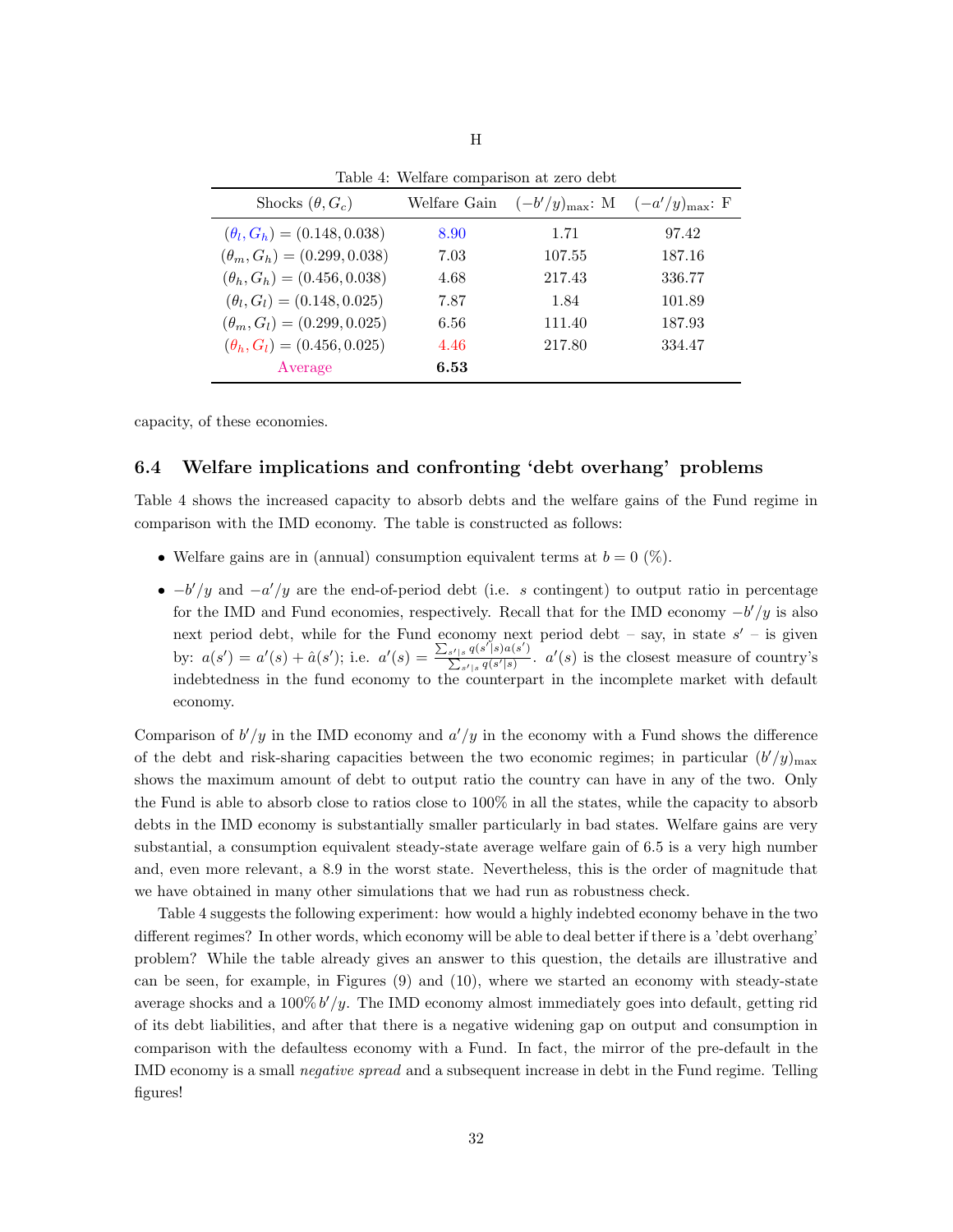

Figure 9: IMD vs. Fund in highly indebted economy: debts and spreads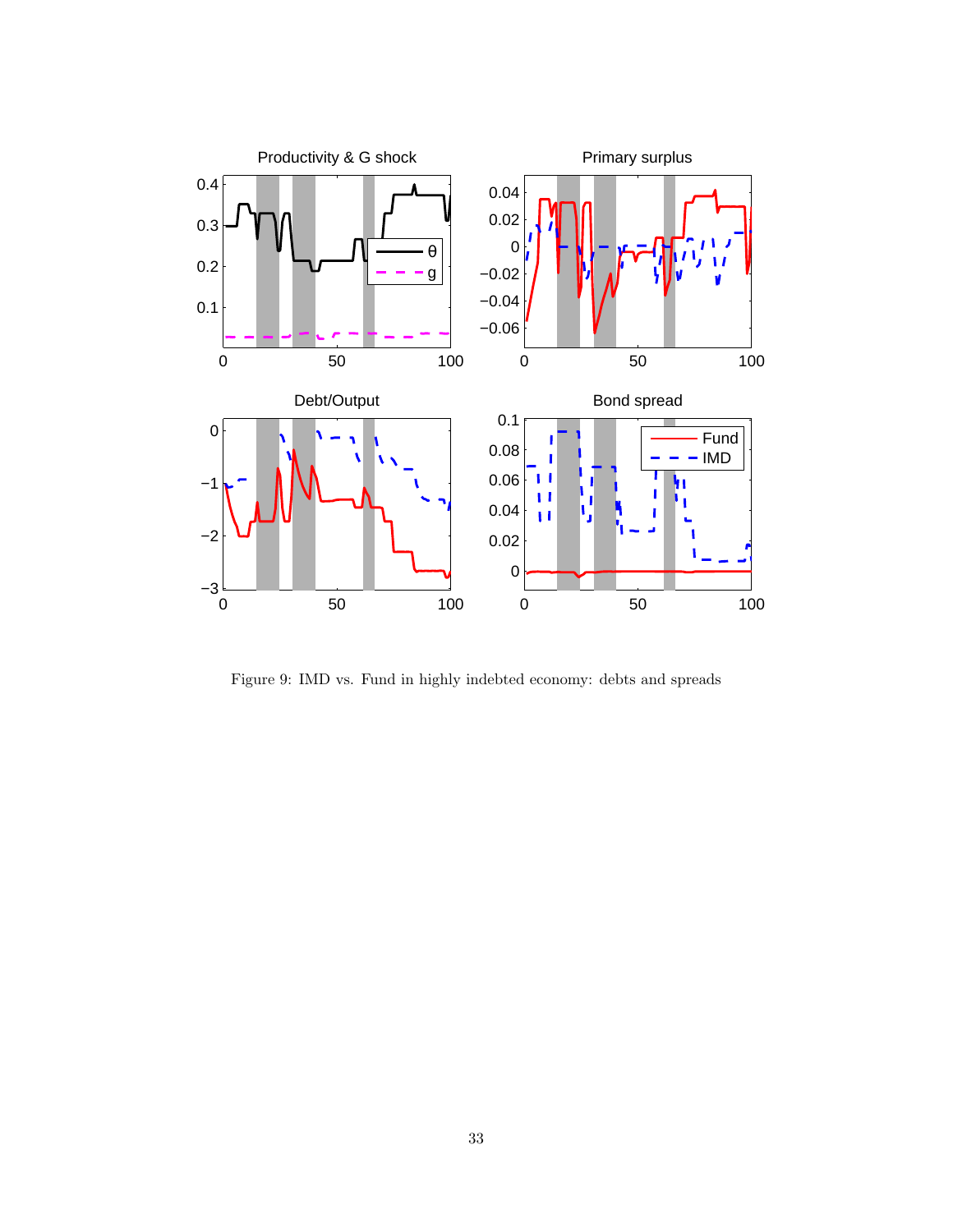

Figure 10: IMD vs. Fund in highly indebted economy: allocations

### 7 The IMD vs. the Fund regimes with moral hazard

In the previous simulations the distribution of the G shock was exogeneous. In this Section the distribution of G depends on the effort, e, that the borrower exercises. In particular we analyse how Fund policies change when the moral hazard problem is also accounted for. As we know from our calibrated exercises, that only accounted for *limited enforcement constraints*, government expenditure shocks, G, do not play a major role. Since in our formulation the unobservable effort only affects the distribution of  $G<sup>c</sup>$  shocks, we should not expect substantial differences if the *incentive compatibility constraint* is introduced, but it is illustrative to quantify the effect. Furthermore, we want to understand how the different constraints interact and, as we know from our theory, with moral hazard negative spreads may be more frequent, but how much bond prices are distorted by the introduction of the *incentive* compatibility constraint? To answer these questions we study the policy functions in an economy with two-sided limited commitment (limited enforcement) with observable effort and without observable effort. Without, the economy with the Fund is the same than the economy studied in the previous Section, except in two features: first, the distribution of  $G$  is endogenous – although, the calibration is parameterised as to have similar G distributions at the steady-state, – and, second, the outside value for the borrower upon quitting the fund is autarky without the possibility to borrow in the market in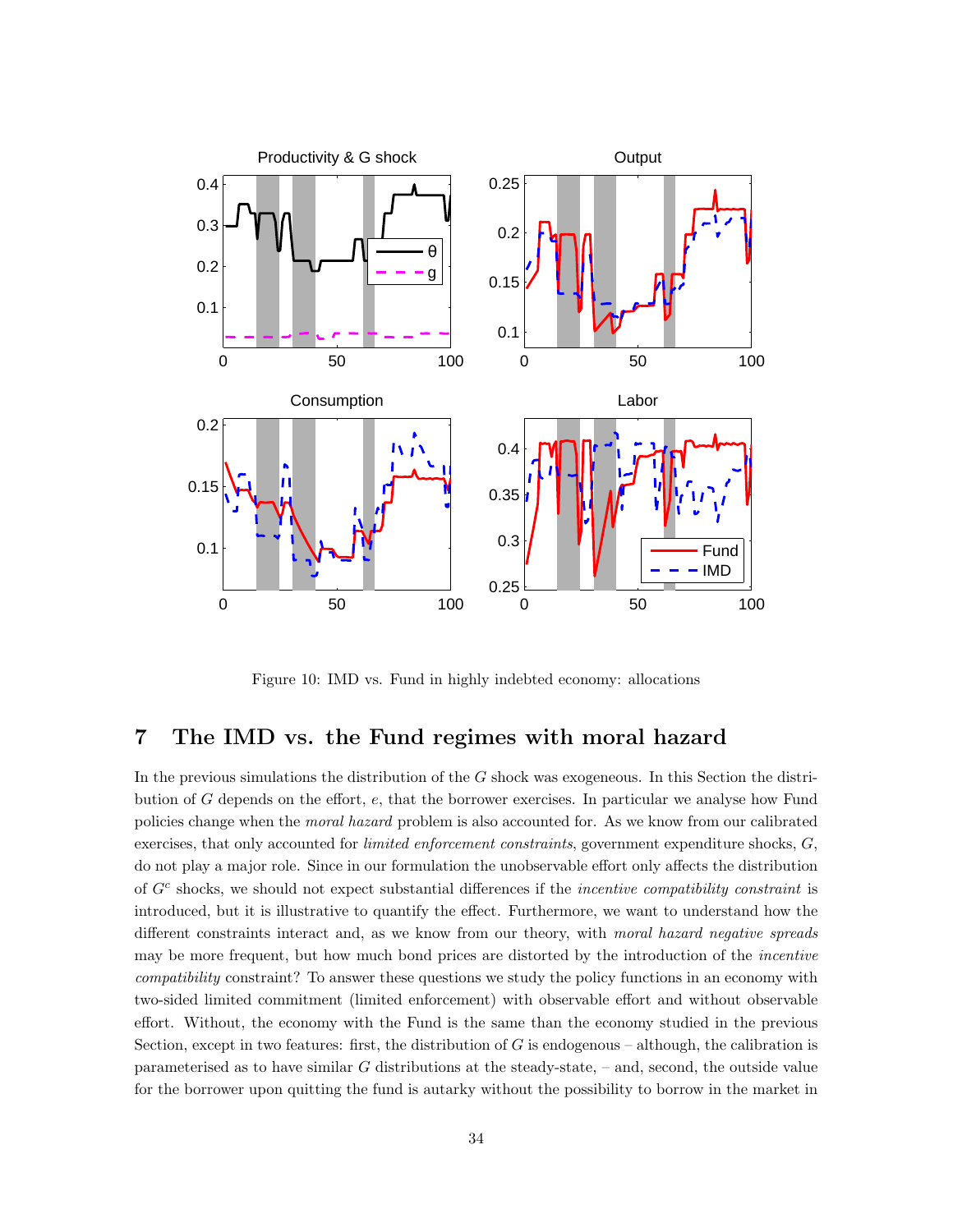the future; however, since the default penalty is very similar the difference should not be significant<sup>13</sup>

Figure 11 plots the Pareto weight policies with observable and unobservable effort (i.e. with *moral* hazard). With observable effort, as in the previous analysed case of an exogenous  $G_t$  process, there is no incentive compatibility constraint, while with unobservable effort the contract must account for the  $\varphi(G_{t+1}|G_t)$  multiplier (the effect of this is shown for g1 and g3). As it can be seen, there is a small spread for the participation constraints.



Figure 11: Pareto weight policies with exogenous and non-observable endogenous effort.

Figure 12 shows the effort policies. The differences 'at the participation constraints' are noticeable – in particular with moral hazard, effort, conditional on a relatively good  $(e23g2)$  and bad  $(e5g2)$ state, varies more when the lender's participation constraint is binding and less when the borrower's participation constraint is binding. The effect of binding incentive compatibility constraints – in particular, 'at, and near, the participation constraints'- translates into negative spreads with moral hazard that do not exist when effort is observable, as it is shown in the bottom two panels of Figure 12. In sum, the main differences of introducing *moral hazard* are the distortions created by the interplay between participation and incentive compatibility constraints and in the existence of more frequent negative spread episodes.

 $^{13}\mathrm{This}$  difference on default values will be eliminated in future versions.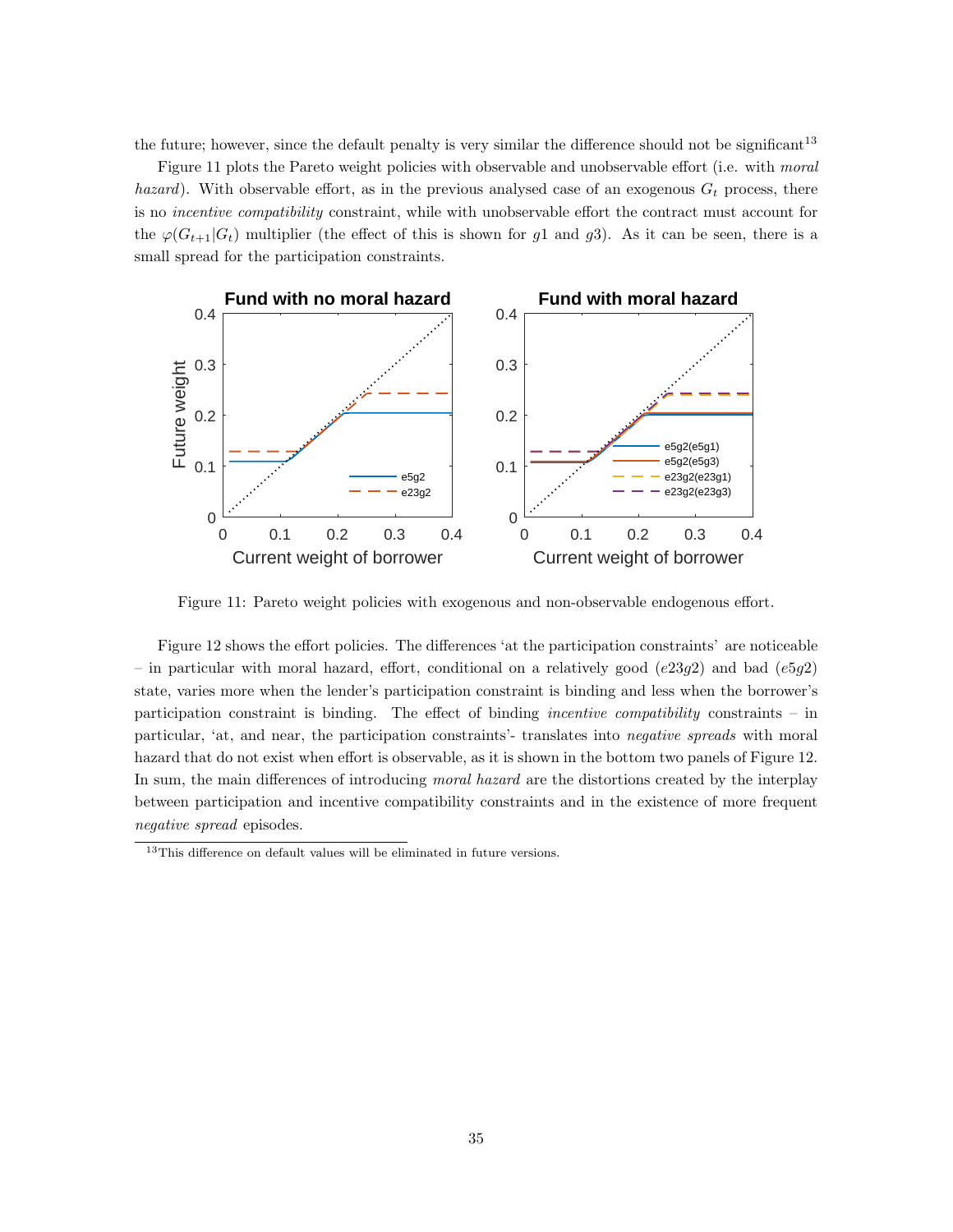

Figure 12: Effort and bond price policies: observable vs. non-observable effort

### 8 Simplifying the Fund contract

The Financial Stability Fund (Fund) described in Section 3 is complete in the sense that, subject to enforcement and incentive compatibility constraints, the contract is contingent to all shocks. However it may be difficult to implement a contract with many contingencies, even more to decentralize it. In this section we explore how the Fund contract can be simplified by making it less contingent. In other words, even if the economy is subject to many shocks, the fund only provides risk-sharing to a coarse set of shocks, i.e. fewer subsets of shocks, which we will call regimes. To characterize the regime-contingent fund contract we need to introduce some notation. Recall that  $S = \{(\theta, G)\}\$ , is the set of finite exogenous state. Let R be the set of regimes and  $\rho : S \to R$  be the map that assigns all the states in S; i.e. if  $r \in R$  then  $\rho^{-1}(r) \subset S$  is the set of all the states in regime  $r -$  in particular, if  $r \neq r'$  then  $\rho^{-1}(r) \cap \rho^{-1}(r') = \emptyset$ . The transition matrix between states in S defines a transition matrix between regimes in  $R$ . The Fund contract – and, therefore, its decentalization – is only regime-contingent; for example, if there is moral hazard, the incentive compatibility constraint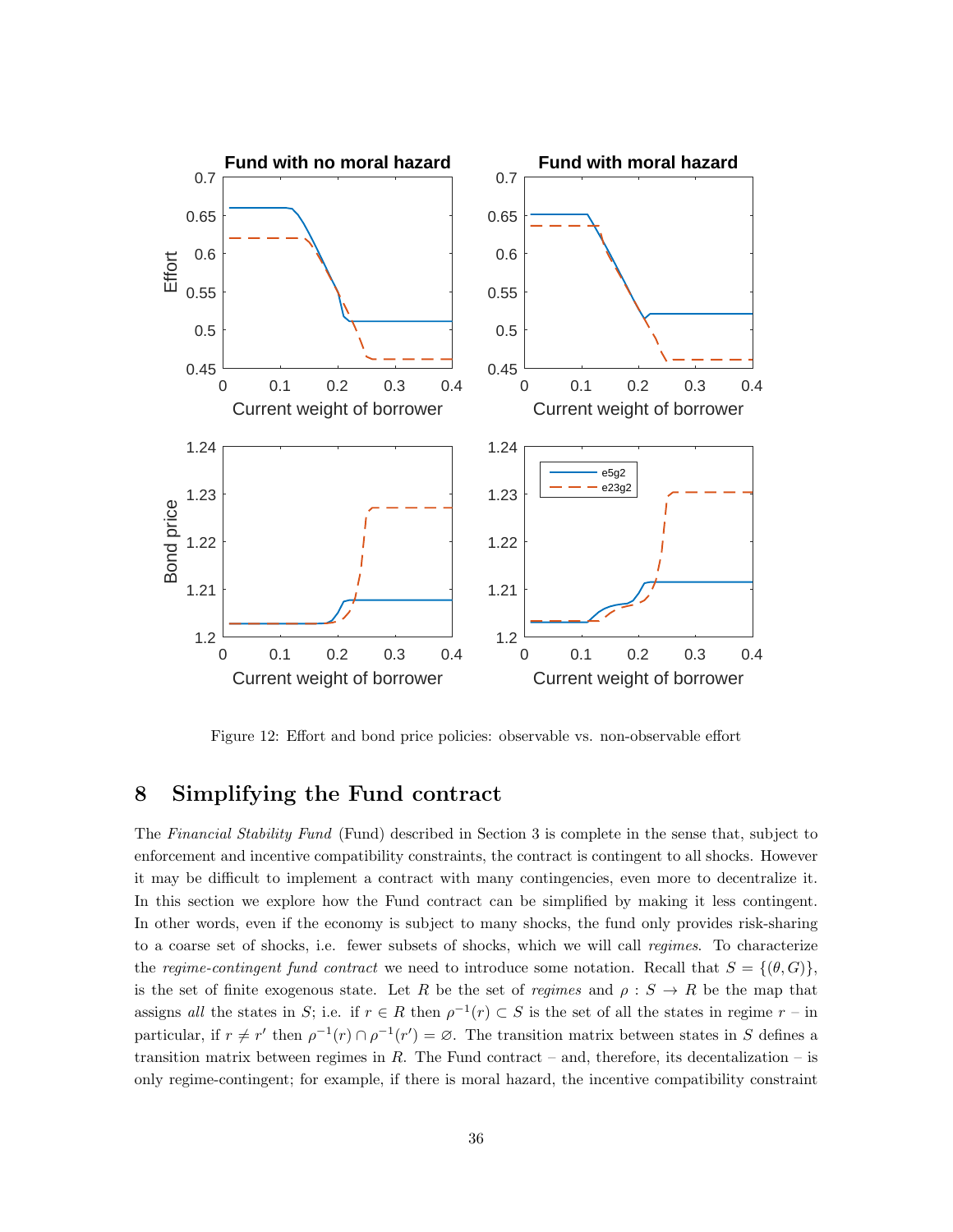(6) only depends on  $r^t$  and, therefore, effort will regime-dependent.

We assume that the *regime-contingent fund contract* is parsimonious – or *robust* – within a regime. In particular, it takes the highest outside value that the borrower can achieve within any state of a regime as the outside value of all the states in that regime; that is, the borrower's Lagrange multiplier associated with a regime is the Lagrange multiplier that guarantees that the borrower does not quit in that regime. As we will see, this has an immediate implication: within a regime – say,  $r$  – consumption is either decaying or constant if there is no moral hazard, as if it was an isolated economy with a single borrower's participation constraint; formally,  $V^a(r) = \max_{s \in \rho^{-1}(r)} V^a(s)$ . For example, within unconstrained states in a regime r the relative Pareto weigh, and consumption, of the borrower decreases according to  $x' = \eta x$  until  $V^a(r)$  prevent them from falling further. Similarly, the lender's limited enforcement constraint can not depend on  $s$  but on  $r$ ; however, in our context  $Z$  is independent of both. Formally, the saddle-point Bellman equation (9) takes now the form:

$$
SFV(x, r; s) = \text{SP} \min_{\{v_b, v_l, \hat{\xi}\}} \max_{\{c, n, e\}} \left\{ x \left[ (1 + v_b) U(c, n, e) - v_b V^a(r) - \tilde{\xi} v'(e) \right] \right\}
$$

$$
+ \left[ (1 + v_l) (\theta f(n) - G - c) - v_l Z \right] + \frac{1 + v_l}{1 + r} \mathbb{E} \left[ SFV(x', r'; s') \mid r, e \right] \right\}
$$
(17)  
where  $x' = \frac{1 + v_b + \varphi(G' \mid G, e)}{1 + v_l} \eta x$  and  $\varphi(G' \mid G, e) = \tilde{\xi} \frac{\partial \pi(G' \mid G, e)}{\pi(G' \mid G, e)}.$ 

The characterization of the Fund contract discussed in Section 3 is slightly different. Most policies are regime-dependent – i.e.  $c^b(x,r), e(x,r)$ , and  $\tau(x,r)$ – but labour is a function of the the state,  $n^{b}(x, s)$ , since production decisions depend on productivity shocks  $\theta$ . In other words, the borrower decides a s contingent labour policy, even if the Fund contract only specifies r contingent policies (we represent this difference with the notation  $SFV(x, r; s)$ , where it is assumed that  $\rho(s) = r$ ). In parallel to the results of Section 3, these policies solve the equations:

$$
u'(c^{b}(x,r)) = \frac{1 + v_{l}(x,r)}{1 + v_{b}(x,r)} \frac{1}{x}, \quad \frac{h'(1 - n^{b}(x,s))}{u'(c^{b}(x,\rho(s)))} = \theta f'(n^{b}(x,s)) \text{ and}
$$

$$
\tau(x,r) = \mathbb{E}\left[\tilde{\tau}(x,s)|s \in \rho^{-1}(r)\right], \text{ where}
$$

$$
\tilde{\tau}(x,s) = \theta(s)f(n^{b}(x,s)) - c^{b}(x,\rho(s)) - G(s).
$$

Therefore, there is a residual  $\hat{\tau}(x, s|r) = \tilde{\tau}(x, s) - \tau(x, r)$  if  $\sigma(s) = r$ , and  $\hat{\tau}(x, s|r) = 0$  if  $\sigma(s) \neq r$ . This residual is unaccounted by the fund contract and correspond to – possibly small – uninsured fluctuations. The assignment of these residual transfers can be done in different ways, as long as the the enforcement and the incentive constraints are regime-dependent, determining consumption smoothing and constant effort within regimes $^{14}$ , while labour is state-dependent, which guarantees that constrained efficiency is preserved. In other words, as long as the commitment to pay the transfers is maintained, the borrower has no incentive to use his residual rents to change his effort or consumption and, therefore, the solution to (17) is aligned with his interests. To see this, consider the alternative assignment where the fund transfers are also s dependent – i.e.  $\tilde{\tau}(x, s)$ –, but enforcement

<sup>14</sup>Note that the fact that labour supply and effort are separable is a key element for this result.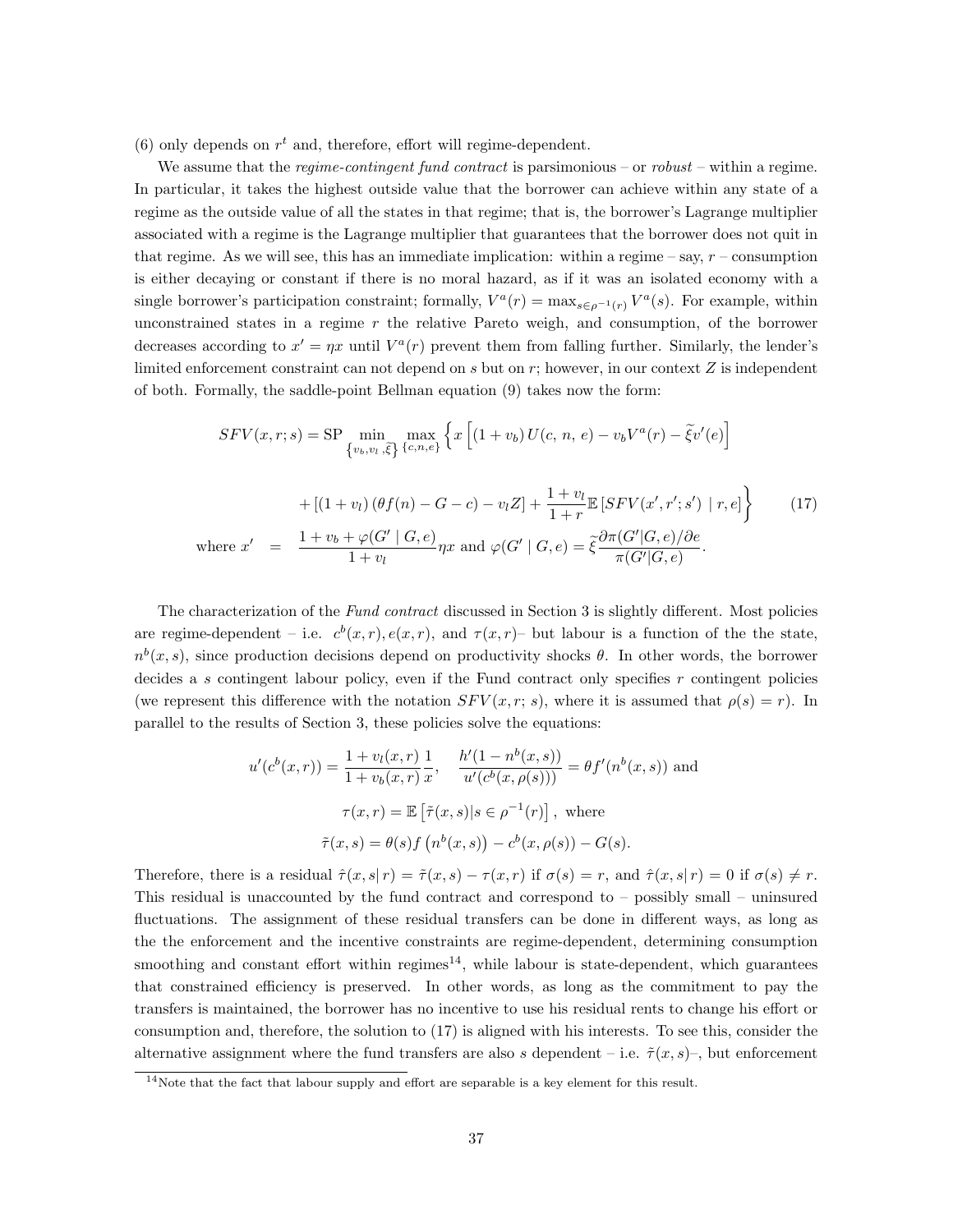and incentive constraints are regime-dependent, in this case there are no residual transfers and the policies are the same, so the borrower cannot improve his allocation when there are residual transfers that in expected terms must cancel out. Nevertheless, there is a loss of efficiency when regimecontingent (and not state-contingent) enforcement constraints are more stringent, as they usually are by design.

As in Section 4 the 'Simplified Fund' can be decentralized through prices that are regime-dependent, since all the constraints are regime-dependent. In fact, these prices can also provide the evaluation of the residual rents. However, whether the same solution to (17), or only an approximation, can be decentralized depends on which financial assets the borrower can use to smooth within-regimes income fluctuations. We illustrate this with two different asset structures: Arrow securities and uncontingent one period debt. In both cases the borrower has access to regime-contingent long-term assets that implement the regime-contingent part of the Fund contract. Consider first that in addition the borower can trade one-period, regime-dependent, Arrow securities; i.e. conditional on being in state  $r$  he can trade  $\tilde{b}(s|r)$  securities which guarantee zero units of consumption in state  $\tilde{s}$  if  $\sigma(\tilde{s}) \neq r$  and one unit of consumption in state s if  $\sigma(s) = r$ . Conditional on a regime, r, these securities are priced at  $p(s|r)$ , which satisfy  $\sum_{s\in\sigma^{-1}(r)} p(s|r) = 1$ . It is assumed that these securities are traded at the beginning of the contract before the state s is realized, as insurance for the initial within-regime fluctuations. In particular, in the corresponding competitive equilibrium –in regime r and state  $s \in \sigma^{-1}(r)$  – the borrower solves the following problem (to simplify the exposition we eliminate Pigouvian taxes)<sup>15</sup>:

$$
W^{bsu}(a, \hat{b}, r; s) = \max_{(c, n, e, a(r'), \hat{b}(s'|r'))} \left\{ U(c, n, e) + \beta \mathbb{E} \left[ W^{bsu}(a(r'), \hat{b}(s'), r'; s') \mid r; s \right] \right\}
$$
  
s.t.  $c + q(r) (a'(r) - \delta a(r)) + \sum_{r'|r} q(r'|r) \hat{a}(r') + \sum_{r'|r} q(r'|r) \sum_{s' \in \sigma^{-1}(r')} p(s'|r') \hat{b}(s'|r')$   
 $\leq \theta(s) f(n) - G(s) + (1 - \delta + \delta \kappa) a(r) + \hat{b}(s|r)$   
and, for all  $r', a(r') \geq A_b(r')$ , where as before

 $a(r') = a'(r) + \hat{a}(r'), \sum_{r'|r} q(r'|r) \hat{a}(r') = 0$ , and  $q(r) = \sum_{r'|r} q(r'|r)$ ; i.e.  $a'(r) = \frac{\sum_{r'|r} q(r'|r) a(r')}{q(r)}$  $\frac{q(r+1)\mu(r)}{q(r)}$ . Furthermore,  $\sum_{s' \in \sigma^{-1}(r')} p(s' | r') \hat{b}(s' | r') = 0.$ 

The endogenous borrowing constraint  $A_b(r')$  is defined as follows: let  $\bar{s} \in \rho^{-1}(r)$  be the state that satisfies  $V^a(\bar{s}) = \max_{s \in \rho^{-1}(r)} V^a(s) = V^a(r)$ , then  $W^{bsu}(A_b(r'), r'; \bar{s}') = V^a(r')$ . Note that, as before, the first order conditions for  $a(r')$  satisfy:

$$
Q(r) \geq \beta \sum_{r'|r} \pi(r'|r) \frac{u'(c(r'))}{u'(c(r))},
$$

with equality if  $a(r') > A_b(r')$ , for all r'. The portfolio of Arrow-insurance securities,  $\{\hat{b}(s'|r')\}$  can be isolated from intertemporal regime effects which are absorbed by  $a(r')$ ; therefore,  $p(s'|r') = \pi(s'|r')$ and the agent fully smooth his, within the regime, residual income.

<sup>&</sup>lt;sup>15</sup>We denote the value function  $W^{bsu}$  to indicate that it is the borrower's value of the simplified fund contract when he is unconstrained.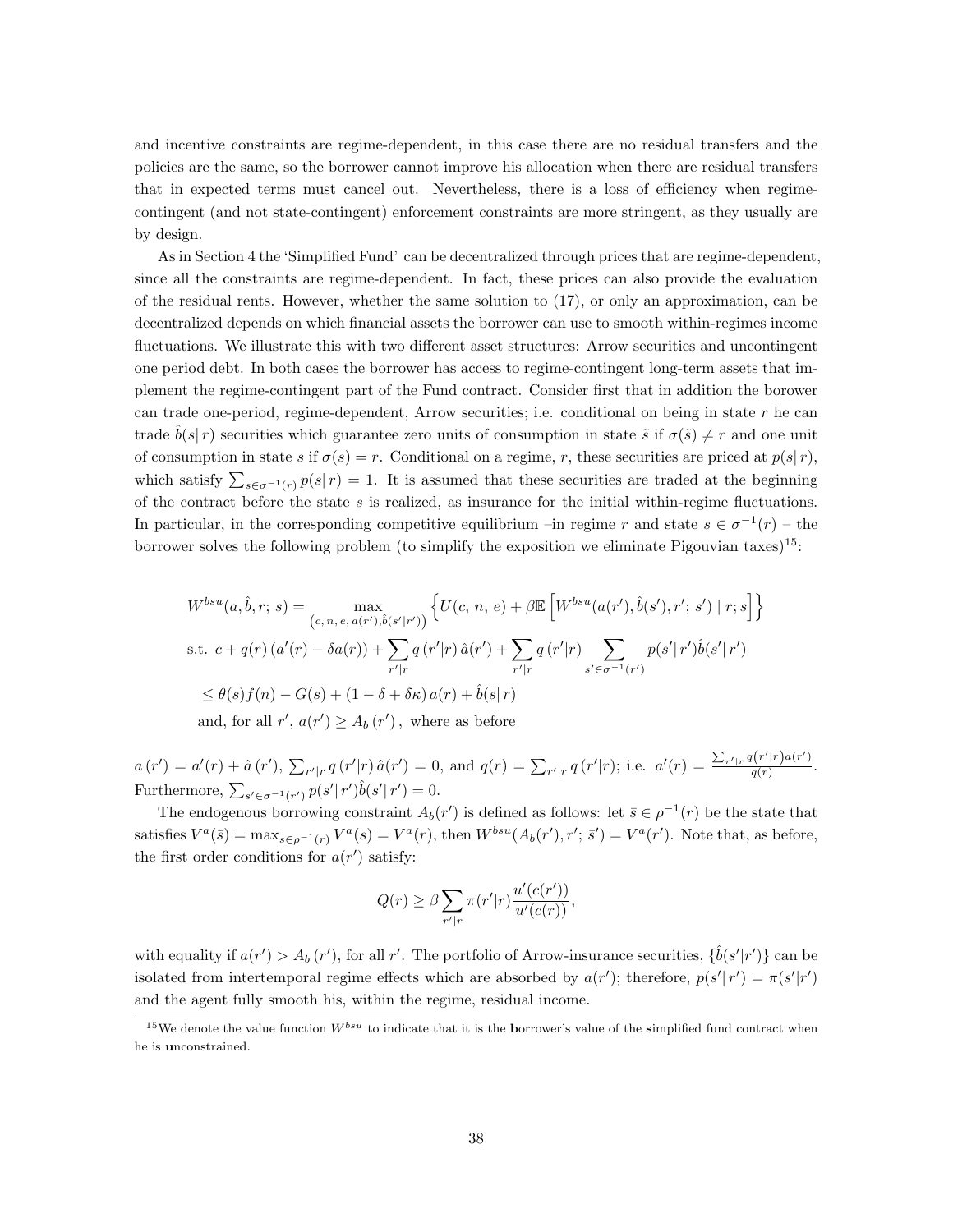The lender (i.e. the Fund) solves a simpler – which explains the title of this subsection! – problem<sup>16</sup>:

$$
W^{ls}(a,r) = \max_{(c,a(s'))} \left\{ c + \frac{1}{1+r} \mathbb{E} \left[ W^{ls}(a(s'),r') \mid s \right] \right\}
$$
  
s.t.  $c + q(r) (a'(r) - \delta a(r)) + \sum_{r'|r} q(r'|r) \hat{a}(r') = (1 - \delta + \delta \kappa) a(r)$   
 $a(r') \ge A_l(r'),$  (18)

where  $W^{ls}(A_r(r'), r'; s') = Z.$ 

.

Accounting for clearing market equations, it is a standard argument to show that a solution of (17) can be decentralized with the financial structure just described and, conversely, that the competitive equilibrium solutions of this economy are as efficient as the solutions to the 'Simplified Fund' contract. In particular, a 'Simplified Fund' contract has a **primary surplus** given by:

$$
q(r)(a'(r) - \delta a(r)) - (1 - \delta + \delta k) a(r) = \tau(x, r)
$$

and a **residual primary surplus** given by:  $-\hat{b}(s|r) = \hat{\tau}(x, s|r)$ .

However, it may well be that there is no market for Arrow type securities to provide insurance within the states of a regime. In fact, this may be the case if the fluctuations within regimes are small enough that there is no much welfare loss from having a simpler financial structure to insure these fluctuations. As an example, consider the case where residual income fluctuations must be decentralized through a one-period uncontingent bond of zero net supply before trading of assets takes place, which the borrower can use to smooth intra-regime fluctuations. The relation between the bond market and the (decetralized) fund contract can take different forms represented by different modelling choices. They all have in common the following part of the the borrower's problem:

$$
W^{bsc}(a,\tilde{b},r;s) = \max_{(c,\,n,\,e,\,a(r'),b')} \left\{ U(c,\,n,\,e) + \beta \mathbb{E}\left[W^{bsc}(a(r'),\tilde{b}',r';\,s') \mid r;s\right] \right\}
$$
  
s.t.  $c + q(r) (a'(r) - \delta a(r)) + \tilde{Q}(s,b'|r)\tilde{b}'(s) \leq \theta(s)f(n) - G(s) + (1 - \delta + \delta\kappa) a(r) + \tilde{b}$ 

The differences across these mixed economies are given by three interdependent elements:  $i)$  the bond contract and its price, represented above in the **residual primary surplus**:  $\tilde{Q}(s, b'|r)\tilde{b}'(s) - \tilde{b}$ ; ii) the endogenous – or, partially exogenous – borrowing constraint:  $\tilde{b}'(s') + a(r') \ge A_b(r')$ , and iii) the choice of  $A_b(r)$ , together with  $W^{bsc}(A_b(r), \tilde{b}, r; \bar{s}) = V^a(r)$ . For example, we can consider the following three different environments:

1. Partially incomplete markets with default (PIMD). To smooth intra-regime shocks the borrower is in a similar situation than in the incomplete markets economy (IMD) of Section 2; in particular:  $i)$  takes the above form, denoting the possibility that government debt liabilities are priced with a positive spread; ii) the fund contract is isolated from the bond market by having 'absolute seniority' and, therefore, it only needs to consider  $a(r') \geq A_b(r')$ , with *iii*) as it has been designed in the above fund with Arrow securities (although the values would not be the same in both economies); i.e. with  $W^{bsc}(A_b(r), 0, r; \bar{s}) = V^a(r)$ .

<sup>&</sup>lt;sup>16</sup>Note that r denotes both 'interest rate' and 'regime', but there should not be confusion.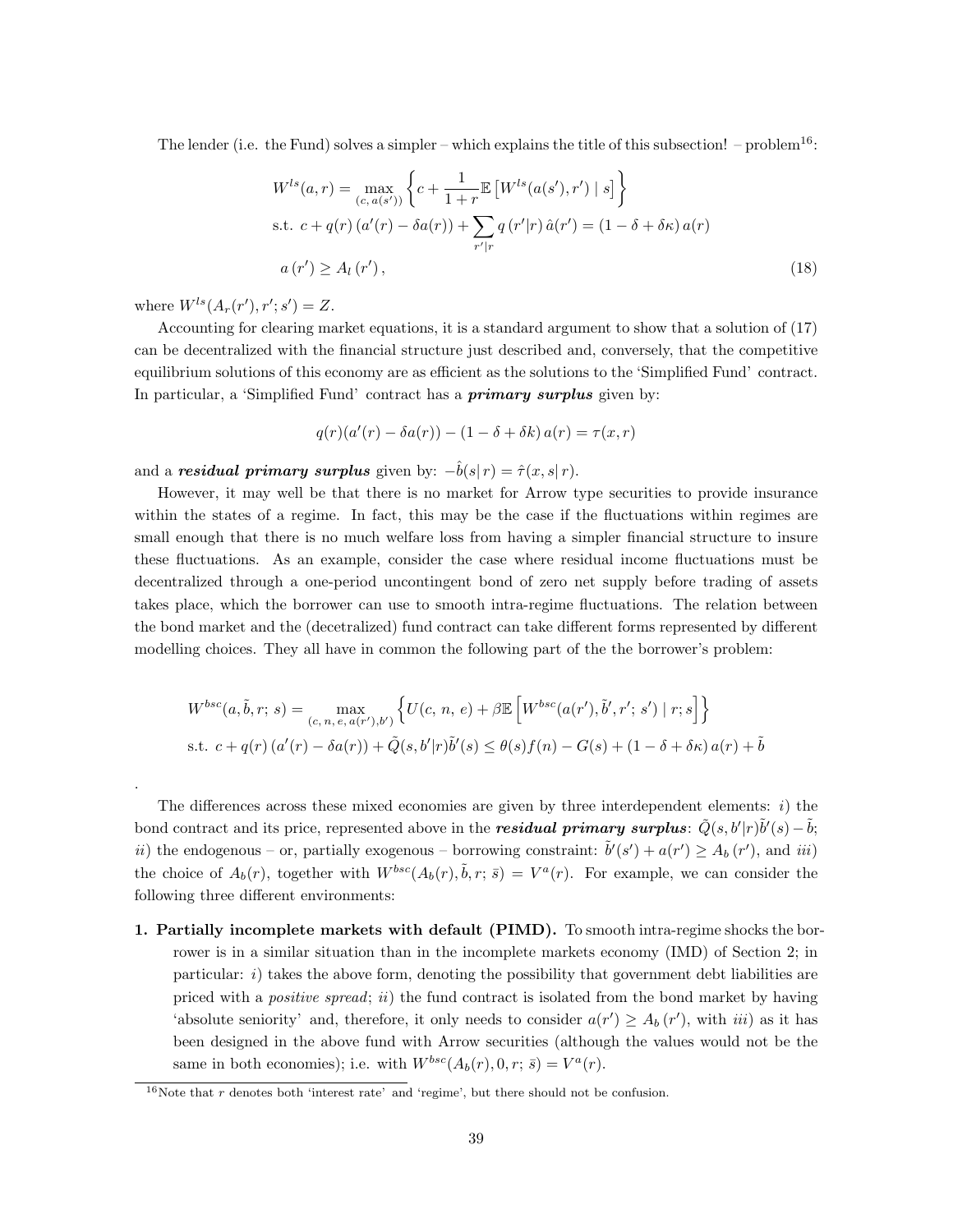Although a version of this framework is implicit in several existing proposals where, on the one hand, the Fund is limited to a very limited form of insurance (e.g. against 'large economic shocks' often called a Fund for a 'rainy day'), there is a credibility problem – in particular, if the regime system is narrowly defined and the residual debt remains an important part of government's liabilities –: not having the right incentives the borrower can arrive to a situation where spreads are positive, which is usually associated with an economic downturn and then claim it is a 'large economic shocks' , and, therefore, claim support from the Fund, possibly revising the contract. A very strong form of commitment is needed, from the part of the Fund, not to incur in the corresponding time-inconsistency. Therfore, it seems more reasonable that the Fund, anticipating this problem, considers other alternative designs...

2. Partially incomplete markets with an 'exogenous'debt limit (PIML). The Fund sets a fixed limit to the level of debt that a borrower can have to participate in a fund contract with exclusion from the Fund if such limit is violated<sup>17</sup>. 'Properly defined' such limit – say,  $\bar{b}$  < 0 – should make the debt non-defaultable, therefore: i) takes the form:  $Q(r)b'(s) - b; i\bar{i}$ to the endogenous borrowing constraint  $a(r') \geq A_b(r')$  there is an additional debt constraint:  $b \geq \bar{b}$  and, as in (PIMD), *iii*)  $W^{bsc}(A_b(r), 0, r; \bar{s}) = V^a(r)$ .

Again, versions of exogenous debt limits are common, as common are the credibility problems associated with them. More specifically, the problem with the exogenous-endogenous mix is in how to 'properly define'  $\bar{b} < 0$ , which naturally take us to consider:

3. Partially incomplete markets with 'endogenous'debt limits (PIME). In this case the Fund takes into account the external debt level as part of the 'state'; in particular:  $W^{bsc}(A_b(r), \tilde{b}, r; \bar{s}) =$  $V^a(r)$  i) takes the form:  $Q(r)b'(s)-b;$  ii) the endogenous borrowing constraint is now  $a(r')+b \geq$  $A_b(r')$ , and iii)  $W^{bsc}(A_b(r), \hat{b}(\bar{s}), r; \bar{s}) = V^a(r)$ , where

$$
\hat{b}(\bar{s}) = \theta(s) f(n) - G(\bar{s}) - (q(r) (a'(r) - \delta a(r)) - (1 - \delta + \delta \kappa) a(r)),
$$

and, as before,  $V^a(\bar{s}) = \max_{s \in \rho^{-1}(r)} V^a(s) = V^a(r)$ . That is, since in the state in regime r, where the outside value is higher,  $\bar{s} \in \sigma^{-1}(r)$ , the borrower should be saving for other states, within r, the fund contract accounts for these savings. Of course, a stringent participation constraint may be considered to strengthen the robustness of the contract – say,  $W^{bsc}(A_b(r), \hat{b}, r; \bar{s}) = V^a(r)$ , for some  $\hat{b} \in [0, \hat{b}(\bar{s}))$  – at the cost of lowering the efficiency of the contract. In sum, in a (PIME) regime, the borrower's problem becomes:

$$
W^{bsc}(a, b, r; s) = \max_{(c, n, e, a(r'), b')} \{ U(c, n, e) + \beta \mathbb{E} \left[ W^{bsc}(a(r'), b', r'; s') \mid r; s \right] \}
$$
  
s.t.  $c + q(r) (a'(r) - \delta a(r)) + Q(r) b'(s) \le \theta(s) f(n) - G(s) + (1 - \delta + \delta \kappa) a(r) + b$ 

s.t.  $a(r') + b \geq A_b$ 

.

<sup>&</sup>lt;sup>17</sup>One can also consider milder (more credible?) punishments that may also act as deterrent from violating the debt limit; e.g. a substantial reduction of future positive transfers from the fund or a temporary freeze of the fund contract (i.e. changing the default option to returning with probability  $\lambda$  to the Fund, instead of to the IMD market of Section 2). We do not elaborate here these small, but relevant, variations.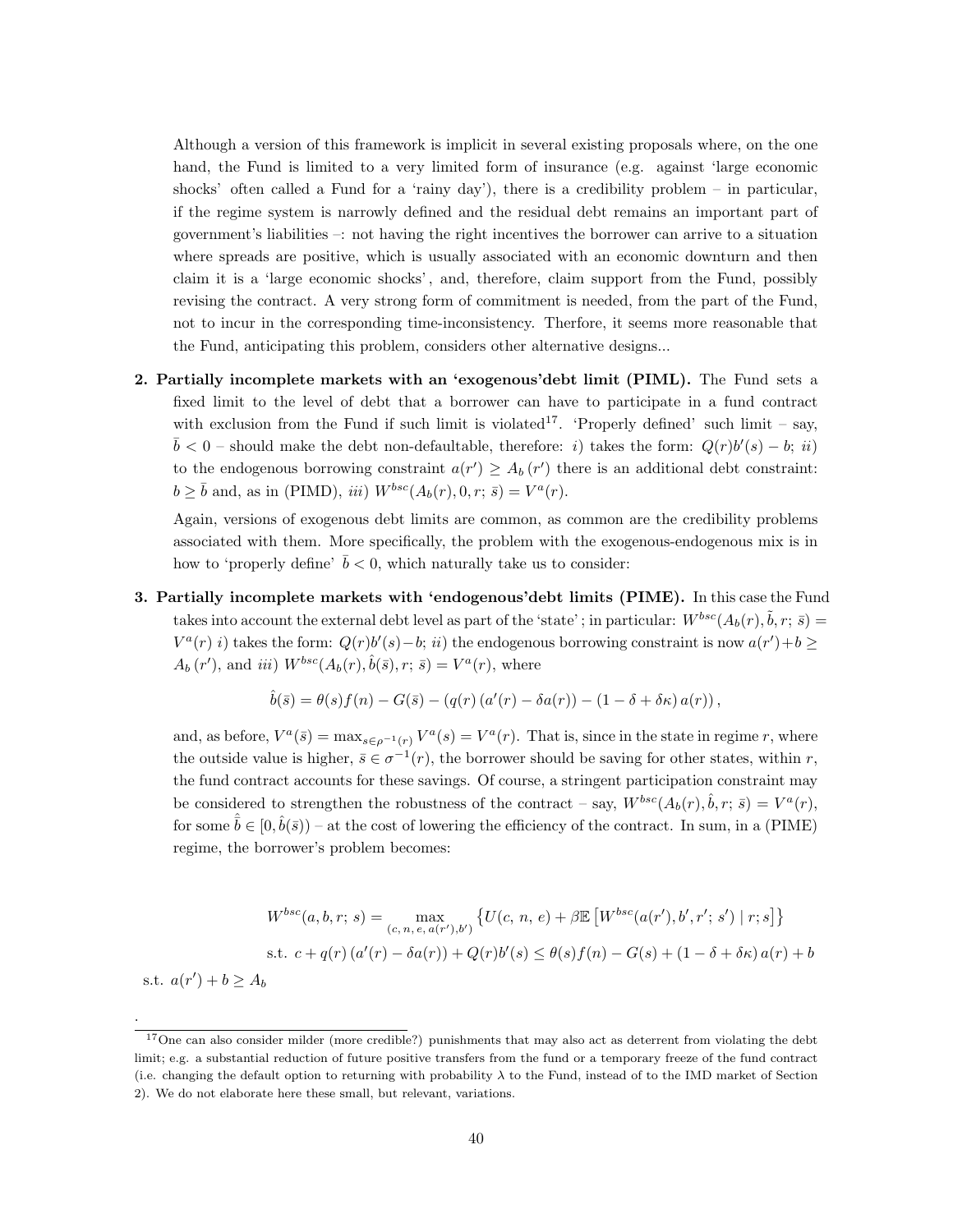The lender solves the same problem (18) and the 'Simplified Fund' contract's **primary surplus** is equally defined:

$$
q(r)(a'(r) - \delta a(r)) - (1 - \delta + \delta k) a(r) = \tau(x, r).
$$

The **residual primary surplus** is:  $Q(r)b'(s) - b$ . Since the one period debt is traded at the withinregime riskless price  $Q(r)$  the borrower smooths his (decaying) consumption as in the economy with Arrow securities, however the less efficient debt trading results in lower levels of consumption (i.e. there are more savings in this economy).

In sum, the simplified, and decetralized, fund contract provides risk-sharing across a limited number of regimes and, therefore, the contract depends on these regimes and the asset liabilities that the borrower has with the fund  $(a, r)$ , except that it also account and limits the external level of debt that the borrower uses,  $b$ , to smooth intra-regime fluctuations, transforming this debt into a safe asset; i.e improving the overall performance of the economy, not only the inter-regime risk-sharing (in the PIML economy and, in particular, in the more efficient PIME economy). However, there is a tradeoff between simplicity for the lender (Fund) –i.e. risk-sharing across few regimes – and/or the borrower – i.e. a simple financial structure to smooth intra-regime fluctuations – and *efficiency*. How severe is this tradeoff is in terms of welfare is a quantitative question, in need of a quantitative answer.

### 9 Conclusions

By developing and computing a model of a Financial Stability Fund as a constrained efficient mechanism we have contributed to the existing literature on risk-sharing and sovereign debt and to the current policy debate on risk-sharing and shock-absorbing mechanisms for the Economic Monetary Union (EMU). In particular, we have quantitatively shown that the visible welfare gains of a well designed Fund can be substantial, even if we have calibrated the model to euro area 'stressed countries', and we have set a 'tight constraint' on risk-sharing transfers: the fund should always have non-zero expected profits from its Fund contracts. We have also shown that accounting for moral hazard does not substantially change the Fund allocations, whereas incentive compatibility constraints interact with limited enforcement constraints, distorting effort and making negative spreads more likely to emerge. In our economies, the moral hazard problem only affects the distribution of government expenditures. If, however, it were to affect productivity shocks too (e.g. through costly structural reforms) the effect may be greater. We have also shown how the fund can be simplified – in the sense of making it less contingent or relaying on a simpler financial structure – as it is has been proposed (e.g. a Fund to absorb 'large economic shocks' ). The advantage of our framework is that is allows for a characterizations and quantitive evaluation of the tradeoff between *simplicity* and *efficiency*, providing a guide for further 'contractual engineering' work which should help its implementation.

While the Fund has been designed as a risk-sharing mechanism, we have shown it is also an effective and "robust crisis management" mechanism. Furthermore, fund contracts help to stabilize the economy by generating and enhancing 'counter-cyclical fiscal policies'. The Fund can also be used to address sovereign 'debt overhang' problems since it has high absorbing capacity; in particular, it is the self-enforcing stabilisation and default-free nature of the Fund what gives its credibility and its capacity to absorb large existing debts – or provide generous credit in times of crisis, – in contrast with existing debt market instruments. Existing crisis-resolution institutions – such as the ESM – are able to absorb relatively large debts, but by relying on  $ex$ -ante conditionality, instead of relaying on  $ex$ -post conditionality, as in our *constrained efficient mechanisms*, they do not exploit all the potential welfare gains of having long-term contracts<sup>18</sup>. Our work may be useful

<sup>18</sup>For example, as of May 2017, the ESM is holding 49.4% of Greece's sovereign debt (which amounts to 88.5% of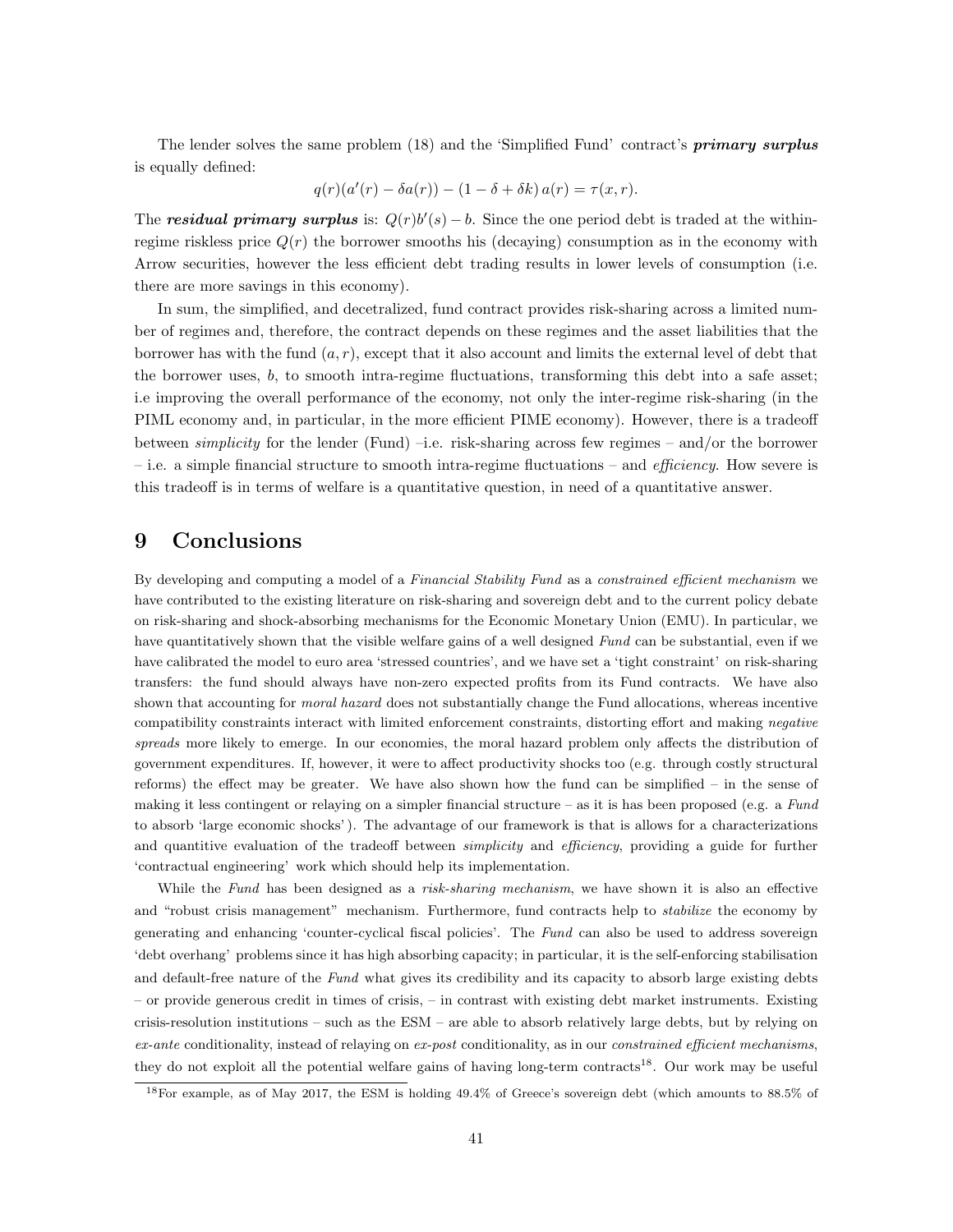to them.. Finally, a central feature of the Fund is its capacity to substitute risky debt contracts with safe assets – the fund contracts – and to play a leading role in lowering the risk on other private debt contracts.

## Appendix

#### 9.1 Data sources

| <b>Series</b>       | Time periods | Sources                   | Unit                          |
|---------------------|--------------|---------------------------|-------------------------------|
| Output              | 1980-2015    | AMECO $(OVGD)^a$          | 1 billion 2010 constant euro  |
| Private consumption | 1980-2015    | AMECO (OCPH)              | 1 billion 2010 constant euro  |
| Government consump. | 1980-2015    | AMECO (OCTG)              | 1 billion 2010 constant euro  |
| Working hours       | 1980-2015    | AMECO (NLHT) <sup>b</sup> | 1 million hours               |
| Employment          | 1980-2015    | AMECO (NETD)              | 1000 persons                  |
| Government debt     | 1980-2015    | AMECOEDP <sup>c</sup>     | end-of-year percentage of GDP |
| Primary surplus     | 1980-2015    | $AMECO (UBLGIE)^d$        | end-of-year percentage of GDP |
| Bond yields         | 1980-2015    | AMECO $(ILN)^e$           | percentage, nominal           |
| Inflation rate      | 1980-2015    | AMECO (PVGD)              | percentage, GDP deflator      |
| Debt maturity       | 1990-2010    | OECD <sup>f</sup>         | years                         |
| Labor share         | 1980-2015    | AMECO <sup>†</sup>        | percentage                    |

Table 5: Data sources and definitions

a Strings in parentheses indicate AMECO labels of data series.

b PWT 8.1 values for Greece in 1980–1982.

c General government consolidated gross debt; ESA 2010 and former definition, linked series.

- d AMECO linked series for 1995–2015; European Commission General Government Data (GDD 2002) for 1980–1995.
- e A few missing values for Greece and Portugal replaced by Eurostat long-term government bond yields.

f Differing time coverage across countries; see the text for details.

† Calculated based on various series on labor compensation; see the text for details.

#### 9.2 Solution Method

#### 9.2.1 The Solution of the IMD

In what follows, we describe the computational algorithm to solve for the IMD model with no moral hazard.

Solving for the labor supply For given  $(s, b)$  and  $b'$ , we can solve for the optimal labor from the optimality condition. If the borrower chooses not to default, the optimal labor supply  $n^*$  solves:

$$
h(n) \equiv (\theta n^{\alpha} - \chi) n^{1-\alpha} - \vartheta (1-n)^{\sigma} = 0
$$

Greece GDP) as long-term, over 30 years, unconditional debt.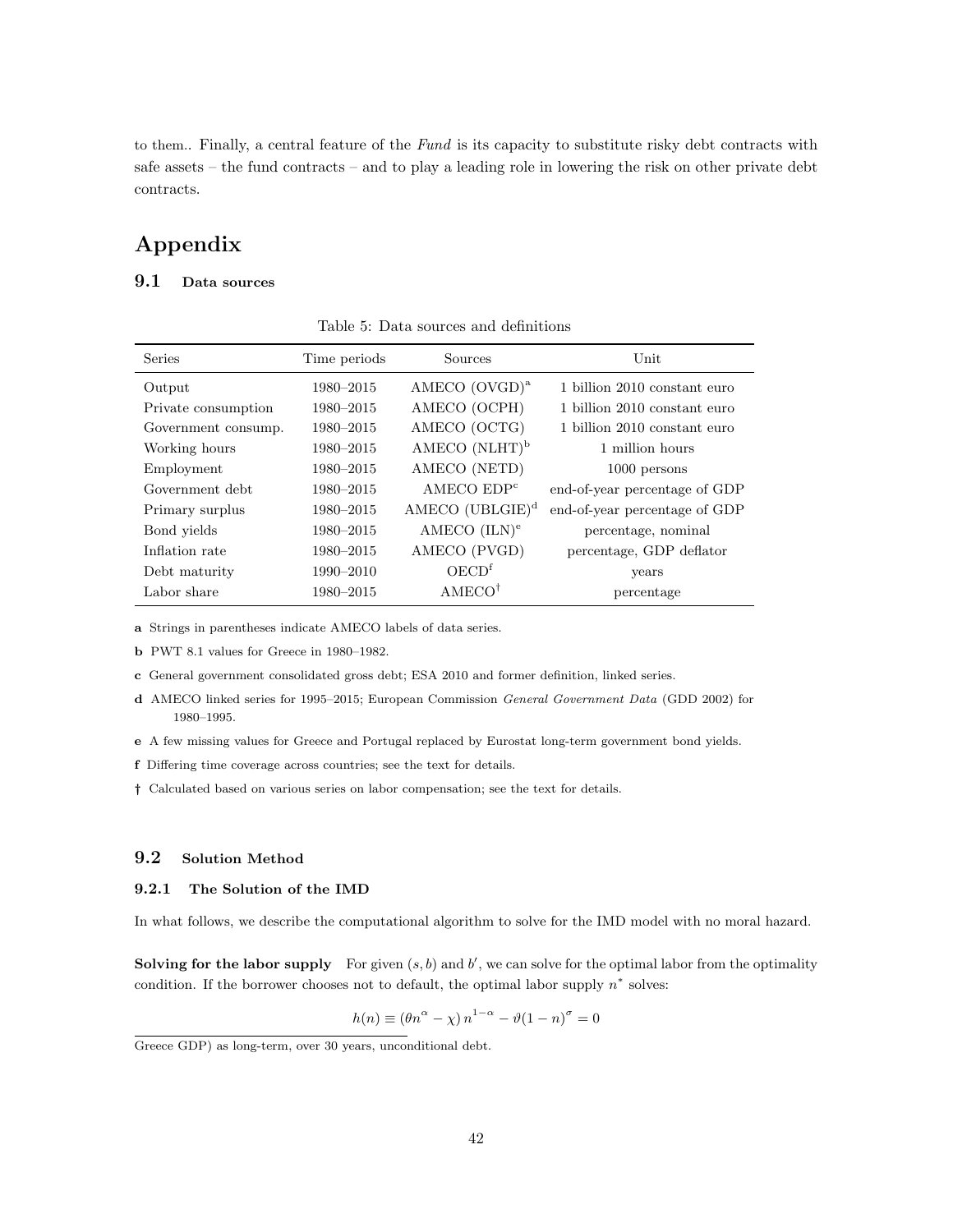where  $\vartheta = (\theta \alpha)/\gamma > 0$  and  $\chi = G - (1 - \delta + \delta \kappa)b + q(s, b')(b' - \delta b)$ . Since  $h(1) = (\theta - \chi)$  and  $h(0) = -\vartheta < 0$ , there exists an  $n^* \in (0,1)$  such that  $h(n^*) = 0$  and  $c^* > 0$  if and only if  $\theta - \chi > 0$ . It is easy to show that  $n^*$ is unique. If the borrower chooses to default, we can use the same condition with  $\vartheta = \theta^p \alpha / \gamma$  and  $\chi = G$ .

In what follows, we denote by  $N_{\text{nd}}(s, b, b')$  the optimal labor supply in the case of no default, given the current state  $(s, b)$  and the bond choice for the next period b'; and we use  $N_d(s)$  to denote the optimal labor supply in the case of default. Here we have chosen to suppress the dependence of  $N_{\rm nd}$  on the bond price  $q(s, b')$  for two reasons: first, given any pricing function  $q(.)$ , the specific value of the bond price is determined by  $(s, b')$ ; and second, to enhance computational efficiency, we will rewrite  $N_{\text{nd}}(\cdot)$  as a function of  $\theta$  and  $\chi$ , where  $\chi$  summarizes all the dependence of  $N_{\rm nd}$  on  $G, b, b',$  and  $q(s, b').$ 

**Solving the Bellman Equation** To find a solution to the model, we combine equations  $(1)-(3)$  as well as the pricing equation in (4) into one Bellman equation of four functions: three value functions and one pricing function. We can then use backward induction to solve the functional equation. More precisely, let  $V^{bi}(s, b; k-1)$ ,  $V^{bi}_n(s, b; k-1)$ ,  $V^{ai}(s; k-1)$ , and  $q(s, b'; k-1)$  denote the value and pricing functions obtained in the  $k$ <sup>th</sup> iteration. We first solve

$$
V_n^{bi}(s, b; k) = \max_{c, b'} U(c, 1 - N_{\rm nd}(s, b, b'; k)) + \beta \mathbb{E} \left[ V^{bi}(s', b'; k - 1) | s \right]
$$
  
s.t.  $c + q(s, b'; k) (b' - \delta b) \le \theta [N_{\rm nd}(s, b, b'; k)^{\alpha} - G_c - G_d + (1 - \delta + \delta \kappa) b,$  (1)

and

$$
V^{ai}(s;k) = U(c, 1 - N_d(s)) + \beta \mathbb{E}\left[ (1 - \lambda)V^{ai}(s'; k - 1) + \lambda V^{bi}(s', 0; k - 1)|s \right]
$$
  
s.t.  $c = \theta^p [N_d(s)]^{\alpha} - G_c - G_d$ , (2)

so that

$$
V^{bi}(s,b;k) = \max\{V_n^{bi}(s,b;k), V^{ai}(s;k)\}.
$$
\n(19)

As explained earlier, we denote the labor supply function in the no default case by  $N_{\text{nd}}(s, b, b'; k)$  to make explicit the dependence of  $N_{\text{nd}}(\cdot)$  on the bond pricing function  $q(\cdot;k)$  in each iteration. This is a standard dynamic programming problem that delivers value and policy functions for consumption, labor and bond choices, as well as default decisions. Once we have these, we can update the pricing function via

$$
q(s,b';k+1) = \mathbb{E}\left[ (1 - D(s',b';k)) \frac{(1-\delta) + \delta[\kappa + q(s',b(s',b';k);k)]}{1+r} |s \right],
$$
\n(20)

where  $D(s, b; k)$  and  $b(s, b; k)$  are the default and bond holding decisions obtained in iteration k. In general, this shows that  $q(\cdot; k)$  is obtained in iteration  $k - 1$ .

To implement the backward induction algorithm, we use discrete space value function iteration. Since  $(\theta, G_c)$  is discrete by assumption, we only need to discretize  $G_d$  and b. In particular, we set  $G_d$  to be equally spaced over  $[-\bar{m}, \bar{m}]$  with  $N_d$  grid points, and with equal probability on each grid point for simplicity. Moreover, we discretize the bond holding space  $\beta$  with  $N_b$  grid points. We iterate on the value function and the pricing function on the discretized space  $\Theta \times \mathcal{G}_c \times \mathcal{G}_d \times \mathcal{B}$  until convergece, namely, until

$$
\max |V^{bi}(s,b;k) - V^{bi}(s,b;k+1)| \text{ and } \max |q(s,b';k) - q(s,b';k+1)|
$$

are both smaller than some convergence criterion. Moreover, we use two parameters  $\zeta_V, \zeta_q \in [0,1]$  to control the updating speed of  $V^{bi}(\cdot)$  and  $q(\cdot)$  as follows:

$$
V^{bi}(s, b; k+1) = \zeta_V V^{bi}(s, b; k) + (1 - \zeta_V) \text{RHS of (19)},
$$
  
 
$$
q(s, b'; k+1) = \zeta_q q(s, b'; k) + (1 - \zeta_q) \text{RHS of (20)}.
$$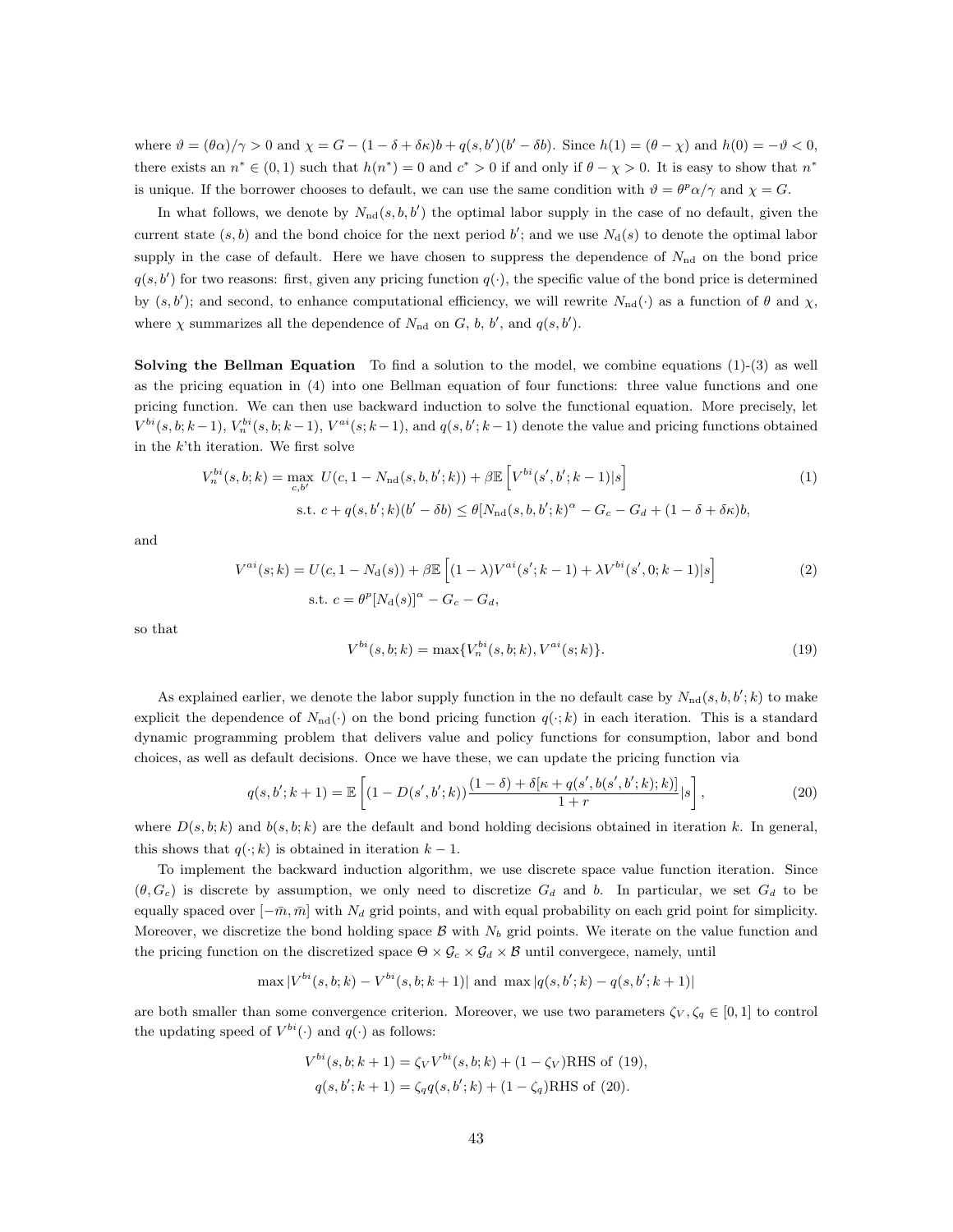Setting  $\zeta_q > 0$  is useful for the convergence of  $q(\cdot)$  as well.

Note that it is important to have a continuously distributed  $G_d$  to smooth off discrete changes in  $D(s, b)$ and enhance the convergence properties of the model. In principle, we could keep  $G_d$  as a continuous state variable in the computation, and use the involved procedure of Chatterjee and Eyigungor (2012) to obtain the functions  $D(\cdot, G_d, \cdot)$  and  $b(\cdot, G_d, \cdot)$  accurately. Instead, we use a discrete approximation of  $G_d$ , which is straightforward to implement, and we find that such an approximation works good enough to improve the convergence properties of the algorithm to compute our model.

Note also that  $q(s, b')$  does not depend on  $G_d$ , and this simplifies the iterations of  $q(s, b'; k)$ . Also, in the backward iteration, we use the fact that  $q(s', b(s', b'; k); k)$  is simply the equilibrium bond price in state  $(s', b')$ , the value of which has already being computed in solving for the optimal bond choice  $b(s', b'; k)$ . Let  $q^{e}(s, b; k)$  denote the equilibrium bond price in state  $(s, b)$  under optimal bond choice  $b(s, b; k)$ , then (20) can be simplified into

$$
q(s,b';k+1) = \mathbb{E}\left[(1-D(s',b';k))\frac{(1-\delta)+\delta[\kappa+q^\mathrm{e}(s',b';k)]}{1+r}|s\right].
$$

The above expression implies that two equivalent ways of updating the bond prices. The first is to compute  $q(\cdot; k+1)$  in the k'th iteration, after obtaining the default decision  $D(\cdot; k)$ . The second is to compute  $q(\cdot; k+1)$ in iteration  $k+1$  for each bond choice  $b'$ , using default decisions obtained in the previous iteration. The latter will be useful when we implement the moral hazard case.

Improving on Efficiency In the preceeding algorithm, we do the computation of optimal labor supply  $N_{\rm nd}(s, b, b')$  under no default within the main loop. To improve on efficiency we can use an approximation of  $N_{\rm nd}(s, b, b'; k)$ . As shown before, for given  $(s, b, b')$  and bond pricing function  $q(s, b'; k)$ , the optimal labor  $n^*$ can be written as a function of  $\theta$  and  $\chi$ . Since  $G > 0$ ,  $0 \le q(s, b') \le \bar{q} = \frac{1-\delta+\delta\kappa}{1-\delta+r}$  and  $b_{\min} < 0 \le b_{\max}$ , we have  $\chi_{\min} \leq \chi \leq \chi_{\max}$ , where

$$
\chi_{\min} = G_{\min} + \bar{q}[b_{\min} - (1+r)b_{\max}],
$$
  

$$
\chi_{\max} = G_{\max} + \bar{q}[b_{\max} - (1+r)b_{\min}].
$$

Therefore, we can discretize the interval  $[\chi_{\min}, \chi_{\max}]$  into a fine grid X with  $N_{\chi}$  equally spaced points, and then solve for  $n^*$  over the grid  $\Theta \times \mathcal{X}$  once and for all *outside* the main loop. Denote this solution by  $N_{\text{nd}}^*(\theta, \chi)$ . To evaluate  $N_{\text{nd}}(s, b, b'; k)$  within the loop, we can simply interpolate  $N_{\text{nd}}^*$  for the level of  $\chi$  implied by  $(s, b, b')$ .

#### 9.2.2 The Solution of the Fund

Using the functional forms above, the equilibrium conditions for the Fund can be rewritten as:

$$
c(x,s) = \frac{1+v_b(x,s)}{1+v_l(x,s)}x,
$$
  
\n
$$
c(x,s)\gamma (1-n(x,s))^{-\sigma} = \theta \alpha n(x,s)^{\alpha-1},
$$
  
\n
$$
x(s') = \frac{1+v_b(x,s) + \varphi(x,s')}{1+v_l(x,s)}\eta x,
$$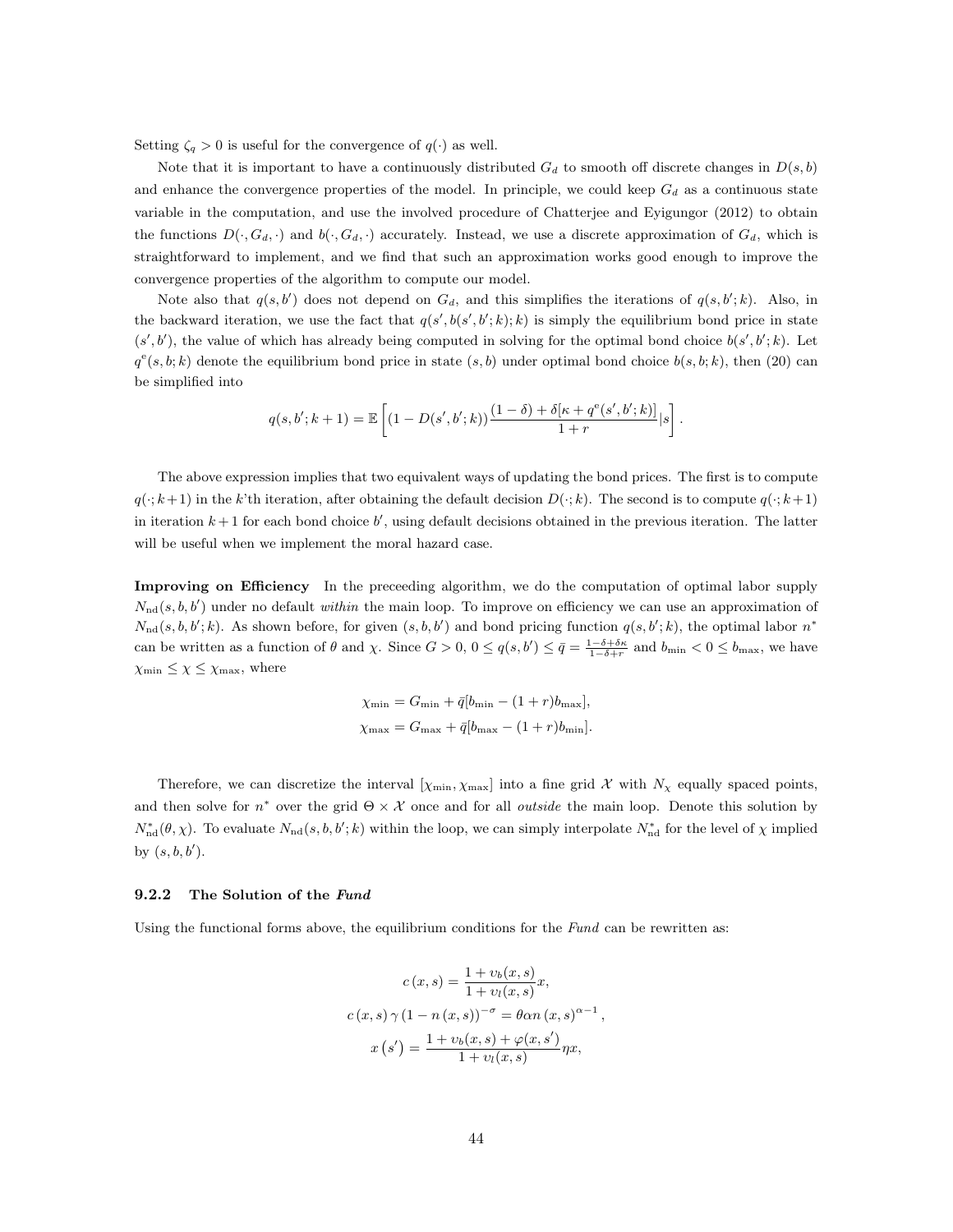where  $\varphi(x, s')$  is given by

$$
\varphi(x,s')=\tilde{\xi}(s)\frac{\rho\exp(-\rho e)\left[\pi^g(G'|G)-\pi^b(G'|G)\right]}{\pi^G(G'|G,e)}
$$

and  $\tilde{\xi}(s)$  is the Lagrange multiplier of the incentive constraint in the normalized problem; i.e.  $\tilde{\xi}(s) = \frac{\xi(s)}{\mu_b(s)}$ . Furthermore,

$$
2\omega e = \beta \rho \exp(-\rho e) \sum_{G',\theta'} \left[ \pi^g(G'|G) - \pi^b(G'|G) \right] \pi^{\theta}(\theta'|\theta) V^{bf}(x',s'),
$$

$$
0 = \rho \exp(-\rho e) \sum_{G',\theta'} \left[ \pi^g(G'|G) - \pi^b(G'|G) \right] \pi^{\theta}(\theta'|\theta) \left[ \frac{1 + v_l(x,s)}{(1+r)x} V^{lf}(x(s'),s') - \tilde{\xi}(x,s)\beta \rho V^{bf}(x(s'),s') \right]
$$

$$
-\tilde{\xi}(x,s)2\omega
$$

$$
V^{bf}(x,s) = \log(c(x,s)) + \frac{\gamma(1 - n(x,s))^{1-\sigma}}{1-\sigma} - \omega e^2 + \beta \sum_{s' \in S} \pi^G(G'|G,e)\pi^{\theta}(\theta'|\theta)V^{bf}(x(s'),s').
$$
  

$$
V^{lf}(x,s) = \theta n(x,s)^{\alpha} - c(x,s) - G + \frac{1}{1+r} \sum_{s' \in S} \pi^G(G'|G,e)\pi^{\theta}(\theta'|\theta)V^{lf}(x(s'),s').
$$
  

$$
V^{af}(s) = \max_{n} \begin{cases} \log(\theta n^{\alpha} - (1-\phi)G) + \frac{\gamma(1-n)^{1-\sigma}}{1-\sigma} - \omega e^2 + \\ +\beta \sum_{s'} \pi^G(G'|G,e)\pi^{\theta}(\theta'|\theta)V^{af}(s') \end{cases}
$$

 $+\beta \sum_{s' \in S} \pi^G(G'|G,e) \pi^{\theta}(\theta'|\theta) V^{af}(s')$ 

The solution to this system of equations is found numerically using a policy iteration algorithm. More precisely, we discretize the relative pareto weight for the borrower  $x$ . For each grid point, we can calculate the value of autarky by solving for the optimal labor in autarky first and calculating  $V^{af}(s)$  from the previous equation.

We then define the region of pareto weights between which none of the participation constraints are binding. In that region, for each shock  $s = (\theta, G)$ , the solution is characterized by the first full commitment solution with unobservable effort but no participation constraints:

$$
c(x, s) = x
$$
  
\n
$$
c(x, s) \gamma (1 - n(x, s))^{-\sigma} = \theta \alpha n (x, s)^{\alpha - 1},
$$
  
\n
$$
x(s') = \left[1 + \tilde{\xi} \frac{\partial \pi (G'|G, e)}{\pi (G'|G, e)}\right] \eta x,
$$

$$
0 = \sum_{s'|s} \pi^{\theta}(\theta'|\theta)\rho \exp(-\rho e) \left(\pi^g(G'|\mathcal{G}) - \pi^b(G'|\mathcal{G})\right) \frac{1}{1+r} \frac{1}{x} V^{lf}(x',s')
$$

$$
+ \tilde{\xi}(x,s) \left[ -\sum_{s'|s} \pi^{\theta}(\theta'|\theta)\rho \exp(-\rho e) \left(\pi^g(G'|\mathcal{G}) - \pi^b(G'|\mathcal{G})\right) \rho \beta V^{bf}(x',s') - 2\omega \right]
$$

$$
2\omega e = \beta \rho \exp(-\rho e) \sum_{G',\theta'} \left[ \pi^g(G' | G) - \pi^b(G' | G) \right] \pi^{\theta}(\theta' | \theta) V^{bf}(x', s'),
$$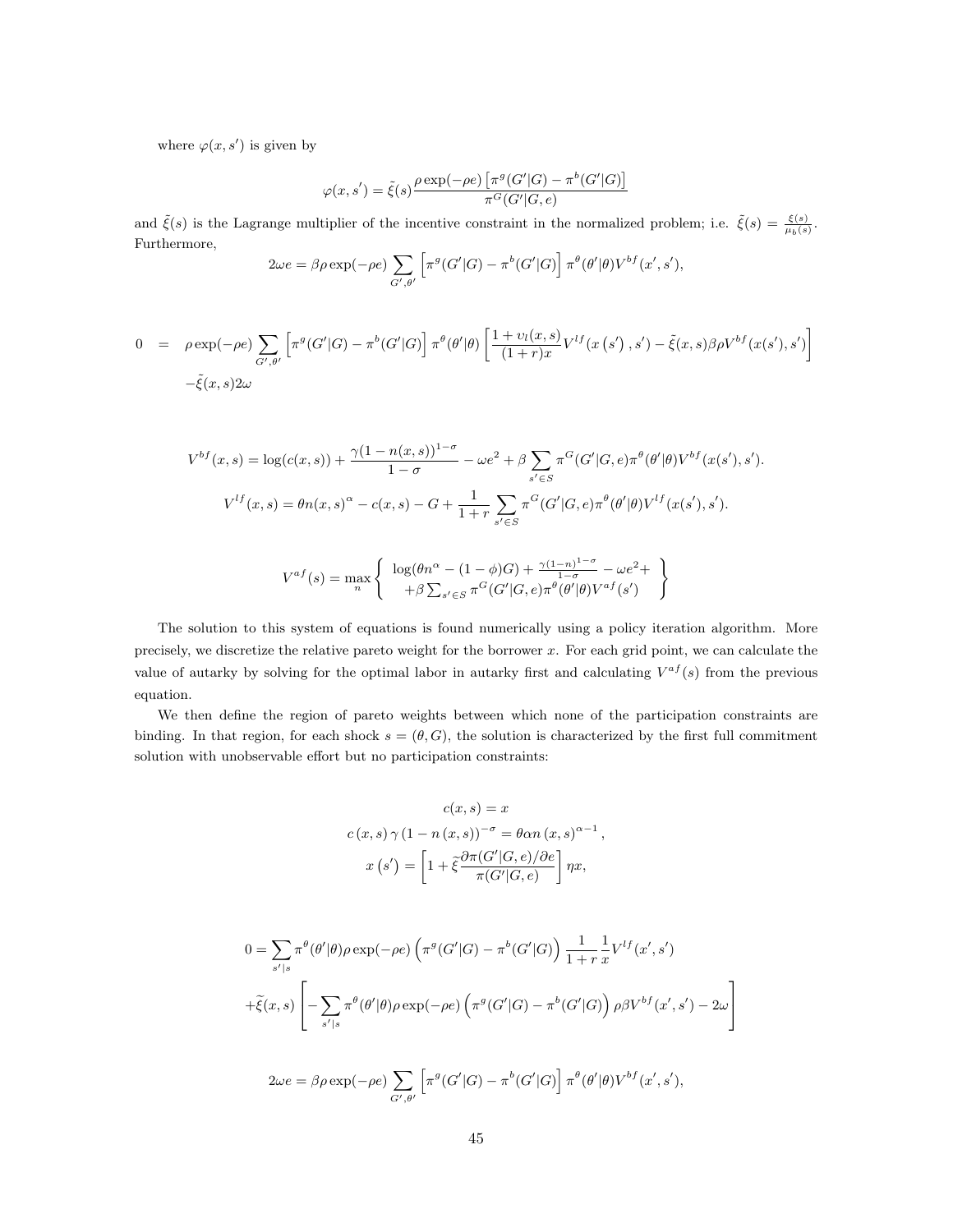where

$$
V^{bf}(x,s) = \log(c(x,s)) + \frac{\gamma(1 - n(x,s))^{1-\sigma}}{1-\sigma} - \omega e^2 + \beta \sum_{s' \in S} \pi^G(G'|G,e)\pi^{\theta}(\theta'|\theta)V^{bf}(x(s'),s').
$$

$$
V^{lf}(x,s) = \theta n(x,s)^{\alpha} - c(x,s) - G + \frac{1}{1+r} \sum_{s' \in S} \pi^G(G'|G,e)\pi^{\theta}(\theta'|\theta)V^{lf}(x(s'),s').
$$

$$
V^{af}(s) = \max_{n} \begin{cases} \log(\theta n^{\alpha} - (1-\phi)G) + \frac{\gamma(1-n)^{1-\sigma}}{1-\sigma} - \omega e^2 + \\ +\beta \sum_{s' \in S} \pi^G(G'|G,e)\pi^{\theta}(\theta'|\theta)V^{af}(s') \end{cases}
$$

To find the region for which the participation constraint binds for the borrower, for each shock  $s = (\theta, G)$ , we find  $c(x_b, s) = x_b$  such that  $V^{bf}(x_b, s) = V^{af}(s)$ . For the decentralization, using one-period Arrow securities, the bond price simplifies to:

$$
q(s'|s) = \max \left\{ \beta \pi (s'|s) \frac{u'(c(x',s'))}{u'(c(x,s))}, \left(\frac{1}{1+r}\right) \pi(s'|s) \right\}
$$

$$
= \pi (s'|s) \max \left\{ \beta \frac{c(x,s)}{c(x',s')}, \left(\frac{1}{1+r}\right) \right\}
$$

The price of a one period bond is then equal to:

$$
q^f\left(s\right) = \sum_{s' \in S} q\left(s'|s\right)
$$

which in turn implies a risk free rate of  $r^f(s) = \frac{1\delta + \delta\kappa}{q^f(s)}$ . Finally, we can recover the asset holdings numerically by iterating to find the asset holding function that satisfies:

$$
a'_{b}(x,s) = \sum_{\theta' \in S} q(s') a_{b}(x',s') + c(x,s) - \theta f(n(x,s)) + G
$$
  

$$
a_{l}(x,s) = -a_{b}(x,s)
$$

Moreover, we define the repayment as:

$$
a_b(x',s') - \sum_{s' \in S} q(s'|s) a_b(x',s')
$$

#### 9.3 Further notes on the calibration procedure

On the transition matrix of the  $G$  shock. Note that this specification of the transition matrix is motivated by the one-period-crash Markov chain of Rietz (1988):

$$
\pi^R = \begin{bmatrix} 0 & \frac{1}{2} & \frac{1}{2} \\ \eta & \phi & 1-\phi-\eta \\ \eta & 1-\phi-\eta & \phi \end{bmatrix},
$$

where the first state is labeled as the "crash" or "crisis" state, and the associated stationary distribution is

$$
\mu^R = \begin{bmatrix} \frac{\eta}{1+\eta} & \frac{1}{2(1+\eta)} & \frac{1}{2(1+\eta)} \end{bmatrix}.
$$